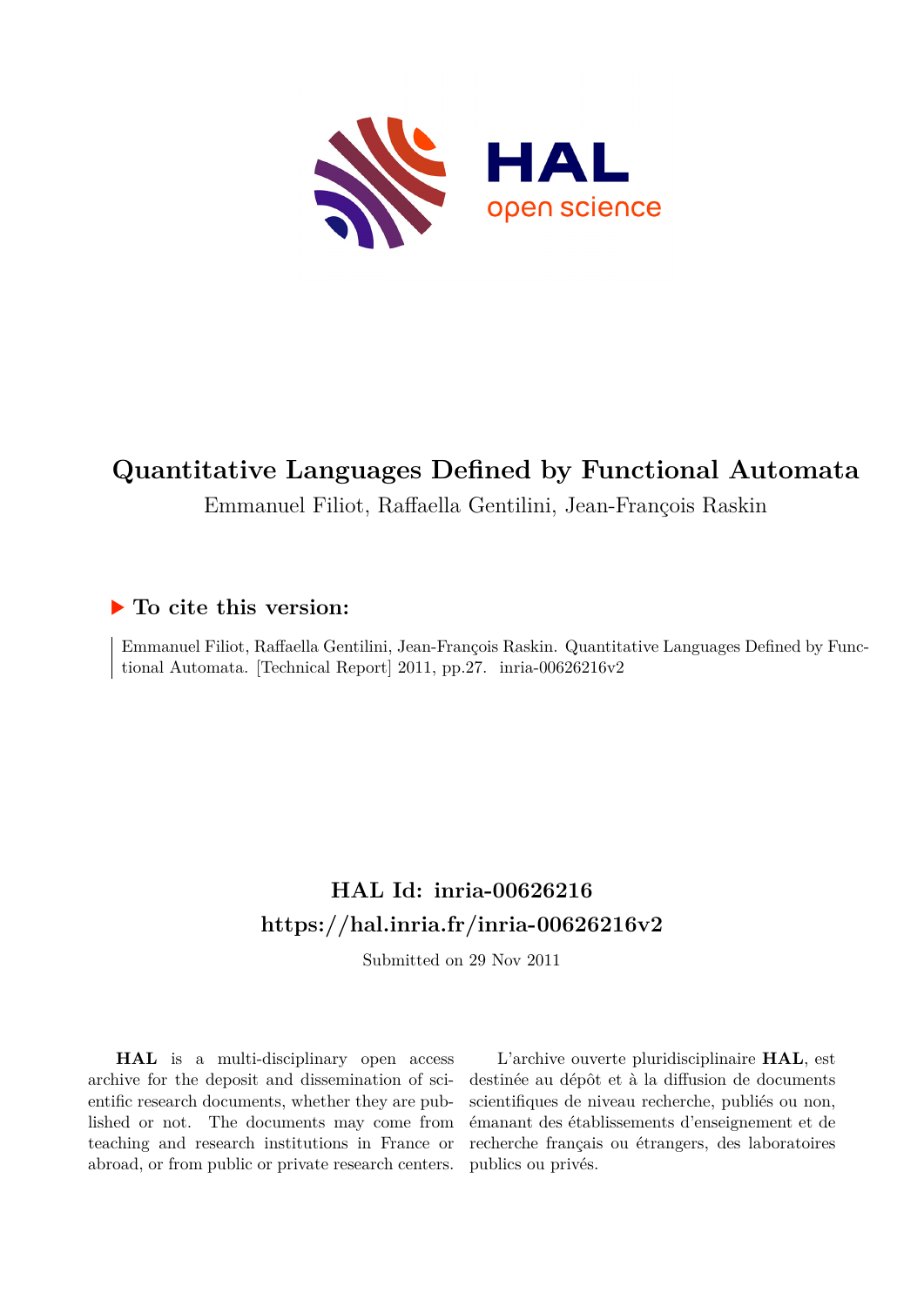## **Emmanuel Filiot<sup>1</sup> , Raffaella Gentilini<sup>2</sup> , and Jean-François Raskin<sup>1</sup>**

- **1 Université Libre de Bruxelles**
- **2 Università degli Studi di Perugia**

#### **Abstract**

In this paper, we study several decision problems for functional weighted automata. To associate values with runs, we consider four different measure functions: the sum, the mean, the discounted sum of weights along edges and the ratio between rewards and costs. On the positive side, we show that the existential and universal threshold problems, the language inclusion problem and the equivalence problem are all decidable for the class of functional weighted automata and the four measure functions that we consider. On the negative side, we also study the quantitative extension of the realizability problem and show that it is undecidable for sum, mean and ratio. Finally, we show how to decide if the quantitative language defined by a functional weighted discounted sum automaton can be defined with a deterministic automata (it was already known for sum and mean).

#### **1998 ACM Subject Classification** Algorithms, Theory, Verification

**Keywords and phrases** Weighted automata, quantitative languages, functionality, synthesis, computeraided verification

## **1 Introduction**

Recently, there have been several efforts made to lift the foundations of computer aided verification and synthesis from the basic *Boolean* case to the richer *quantitative* case, e.g. [\[10,](#page-12-0) [8,](#page-12-1) [1\]](#page-12-2). This paper belongs to this line of research and contributes to the study of quantitative languages over finite words.

Our paper proposes a systematic study of the algorithmic properties of several classes of *functional* weighted automata (defining quantitative languages). A functional weighted automaton is a *nondeterministic* weighted automaton such that any two accepting runs  $\rho_1$ ,  $\rho_2$  on a word *w* associate with this word a unique value  $V(\rho_1) = V(\rho_2)$ . As we show in this paper, several important verification problems are decidable for nondeterministic functional weighted automata while they are undecidable (or unknown to be decidable) for the full class of nondeterministic weighted automata. As functional weighted automata are a natural generalization of *unambiguous* weighted automata, and as unambiguity captures most of the nondeterminism that is useful in practice, our results are both theoretically and practically important. Also, the notion of functionality leads to useful insight into the relation between deterministic and nondeterministic weighted automata and into algorithmic idea for testing equivalence for example.

In this paper, we study automata in which an integer weight, or a pair of integer weights, is associated with each of their transitions. From those weights, an (accepting) run  $\rho$  on a word *w* associates a sequence of weights with the word, and this sequence is mapped to a rational value by a *measure function*. We consider four different measure functions<sup>1</sup>: (*i*) **Sum** computes the sum of the weights along the sequence, (*ii*) Avg returns the mean value of the weights, (*iii*) Dsum*<sup>λ</sup>* computes

<sup>&</sup>lt;sup>1</sup> We do not consider the measure functions Min and Max that map a sequence to the minimal and the maximal value that appear in the sequence as the nondeterministic automata that use those measure functions can be made deterministic and all the decision problems for them have known and simple solutions. 1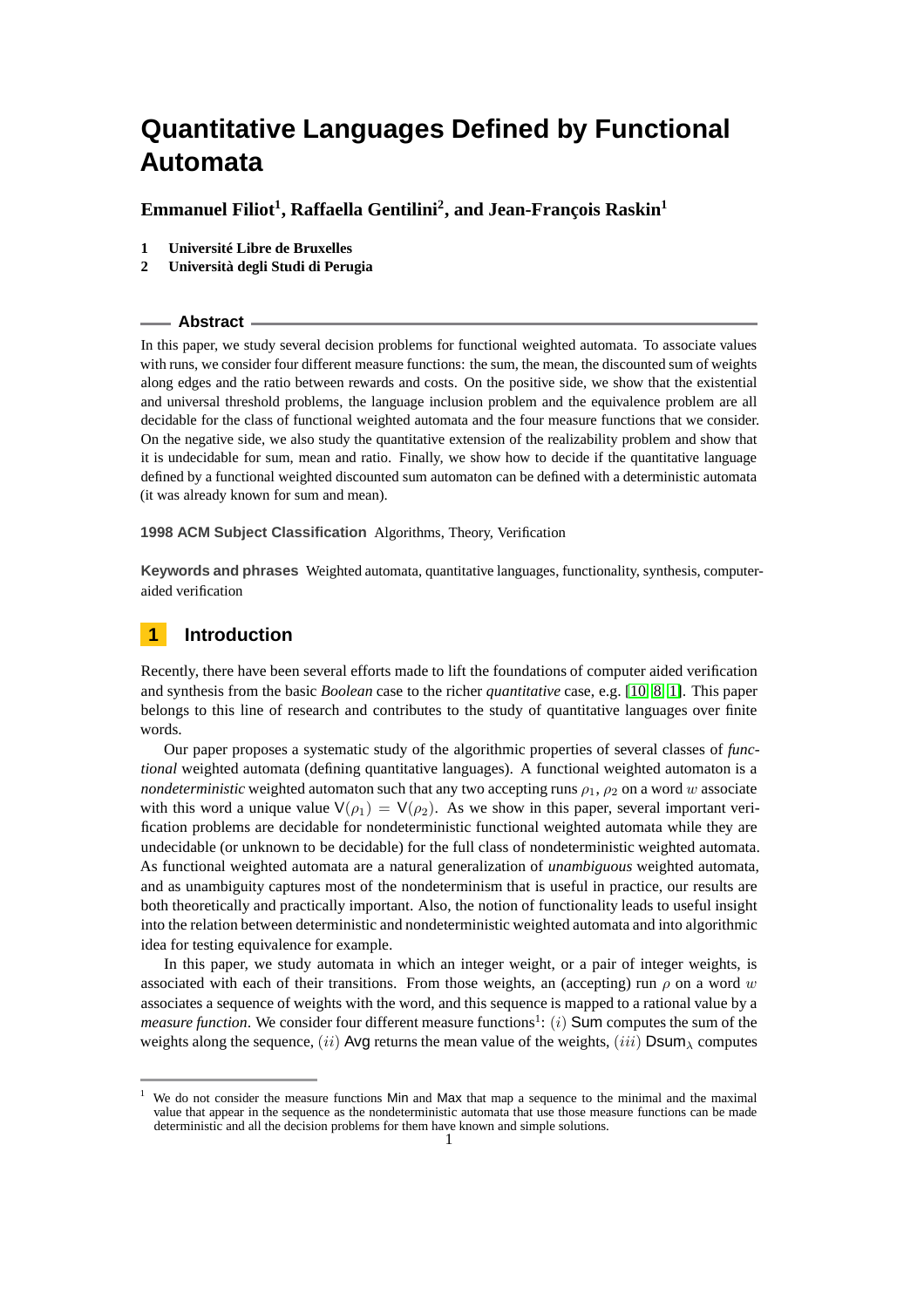the discounted sum of the weights for a given discount factor  $\lambda \in \mathbb{Q} \cap ]0,1[$ , and  $(iv)$  Ratio is applied to a sequence of pairs of weights, and it returns the ratio between the sum of weights appearing as the first component (rewards) and the sum of the weights appearing as the second component (costs). The value associated with a word *w* accepted by *A* is denoted by *LA*(*w*). While Sum and, to some extent, Avg are known because they can be seen as operations over a semiring of values [\[20\]](#page-12-3), the case of Dsum*<sup>λ</sup>* and Ratio are less studied. Those two measures are motivated by applications in computer aided verification and synthesis, see for example [\[12,](#page-12-4) [7\]](#page-12-5).

**Contributions** Functionality is a semantical property. We show that it can be decided for the four classes of measure functions that we consider (either in polynomial time or polynomial space). Then we solve the following decision problems, along the line of [\[10\]](#page-12-0). First, we consider *threshold* problems. The *existential* (*universal*, respectively) *threshold* problem asks, given a weighted automaton *A* and a threshold  $\nu \in \mathbb{Q}$ , if there exists a word (if for all words, respectively) *w* accepted by *A*:  $L_A(w) \geq \nu$ . Those problems can be seen as generalizations of the emptiness and universality problems for finite state automata. Second, we consider the *quantitative language inclusion problem* that asks, given two weighted automata *A* and *B*, if all words accepted by *A* are also accepted by *B*, and for all accepted words *w* of *A*, we have  $L_A(w) \leq L_B(w)$ . We show that all those problems are decidable for the four classes of measure functions that we consider in this paper when the automaton is functional. We show that the inclusion problem is PSPACEC for Sum, Avg and Dsum*λ*. For Ratio, we show decidability of the problem using a recent algorithm to solve quadratic diophantine equations [\[14\]](#page-12-6), this is a new deep result in mathematics and the complexity of the algorithm is not yet known. Note that those decidability results are in sharp contrast with the corresponding results for the full class of nondeterministic weighted automata: for that class, only the existential threshold problem is known to be decidable, the language inclusion problem is undecidable for Sum, Avg, and Ratio while the problem is open for Dsum*λ*. We also show that the equivalence problem can be decided in polynomial space for Ratio via an easy reduction to functionality.

Then, we consider a quantitative variant of the *realizability* problem introduced by Church, which is part of the foundations of game theory played on graphs [\[23\]](#page-12-7) and synthesis of reactive systems [\[21\]](#page-12-8). It can be formalized as a game in which two players alternates in choosing letters in their respective alphabet. By doing so, they form a word which is obtained by concatenating the successive choices of the players. The realizability problem asks, given a weighted automaton *A*, alphabet  $\Sigma = \Sigma_1 \times \Sigma_2$ , if there exists a strategy for choosing the letters in  $\Sigma_1$  in the word forming game such that no matter how the adversary chooses his letters in  $\Sigma_2$ , the word *w* that is obtained belongs to the language of *A* and  $A(w) \geq 0$ . We show that this problem is undecidable for Sum, Avg, and Ratio even when considering unambiguous automata (the case Dsum*<sup>λ</sup>* is left open). However, we show that the realizability problem is decidable for the deterministic versions of the automata studied in this paper. This motivates the study of the *determinizability* problem.

The determinizability problem asks, given a functional weighted automaton *A*, if the quantitative language defined by *A* is also definable by a *deterministic* automaton. This problem has been solved for Sum, Avg in [\[16\]](#page-12-9). It is known that Dsum*λ*-automata are not determinizable in general [\[10\]](#page-12-0). We give here a decidable *necessary* and *sufficient* condition for the determinizability of functional  $Dsum<sub>\lambda</sub>$  automata, and we show how to construct a deterministic automaton from the functional one when this is possible.

**Related Works** Motivated by computer-aided verification issues, our work follows the same line as [\[10\]](#page-12-0). However [\[10\]](#page-12-0) is mainly concerned with weighted automata on infinite words, either nondeterministic, for which some important problems are undecidable (e.g. inclusion of Avg-automata), or deterministic ones, which are strictly less expressive than functional automata. The Ratio measure is not considered either. Their domains of quantitative languages are assumed to be total (as all states are accepting and their transition relation is total) while we can define partial quantitave languages thanks to an acceptance condition.

Weighted automata over semirings have been extensively studied (see [\[20\]](#page-12-3) for a survey), and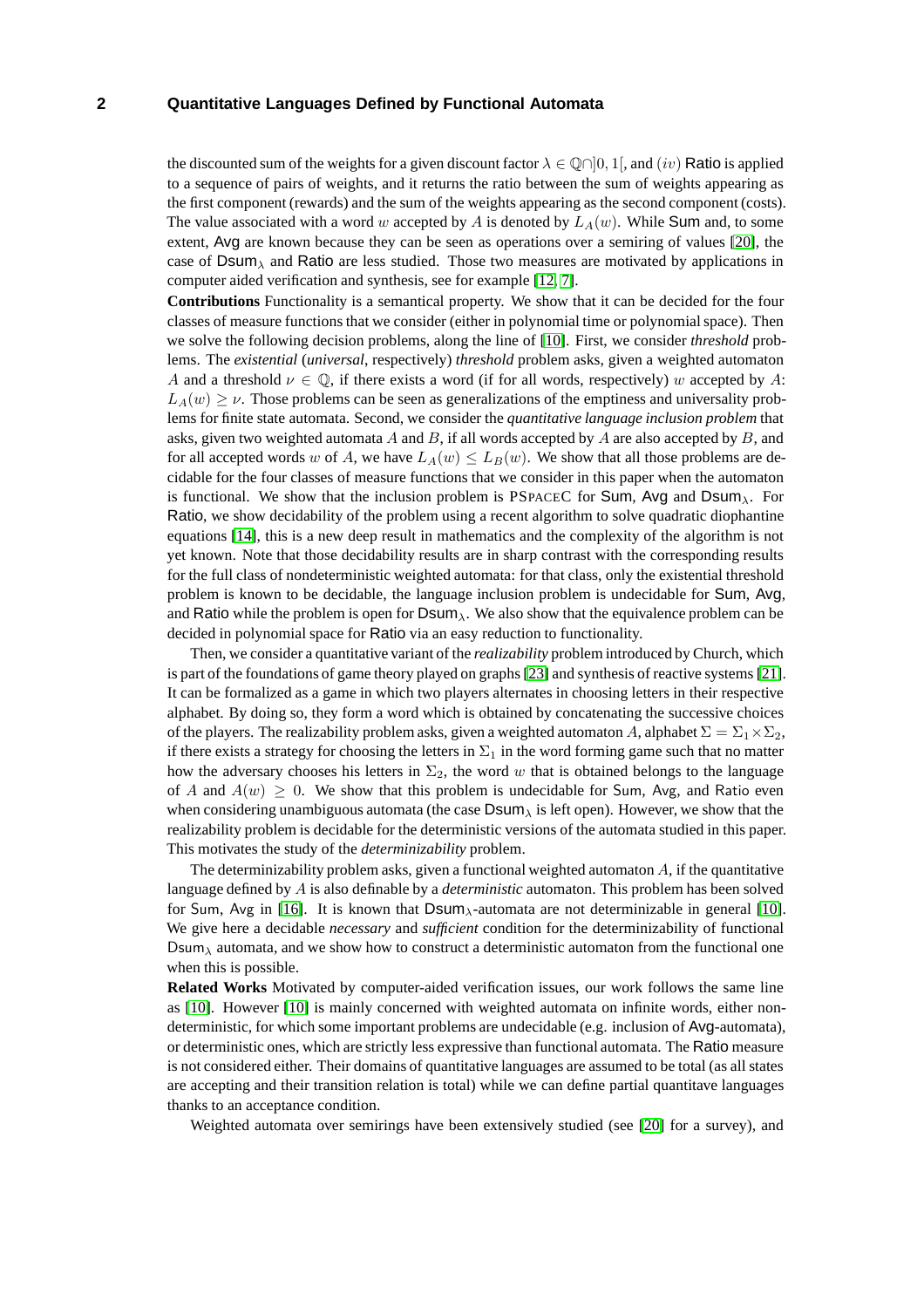more generally rational series [\[4\]](#page-12-10). For instance, the functionality problem for weighted automata over the tropical semiring, i.e. Sum-automata, is known to be in PTime [\[16\]](#page-12-9). Moreover, it is known that determinizability of functional Sum-automata is decidable in PTime [\[16\]](#page-12-9), as well as for the strictly more expressive class of polynomially ambiguous Sum-automata [\[15\]](#page-12-11), for which the termination of Mohri's determinization algorithm [\[20\]](#page-12-3) is decidable. However, the Dsum*<sup>λ</sup>* and Ratioautomata are not automata over any semiring, and therefore results on automata over semirings cannot be directly applied to those measures. The technics we use for deciding functionality and determinization are inspired by technics from word transducers [\[22,](#page-12-12) [6,](#page-12-13) [3,](#page-12-14) [11,](#page-12-15) [24\]](#page-12-16).

The functionality problem has been studied for finite state (word) transducers. It was proved to be decidable in [\[22\]](#page-12-12), and later in [\[6\]](#page-12-13). Based on a notion of delay between runs, an efficient PTime procedure for testing functionality has been given in [\[3\]](#page-12-14). The functionality problem for Sum,Avg and Dsum*λ*-automata is also based on a notion of delay. Based on the *twinning property* [\[11\]](#page-12-15) and the notion of delay, efficient procedures for deciding determinizability can be devised [\[3,](#page-12-14) [24\]](#page-12-16). This also inspired our determinization procedure for functional Dsum*λ*-automata. In [\[9\]](#page-12-17), Boker et. al. show that Dsum*λ*-automata on infinite words with a trivial accepting condition (all states are accepting), but not necessarily functional, are determinizable for any discount factor of the form 1*/n* for some *n* ∈ N<sub>>2</sub>. Their proof is based on a notion of *recoverable gap*, similar to that of delays. In our paper, we provide a sufficient and necessary condition to check whether a functional Dsum*λ*-automaton (over finite words) is determinizable. Finally in [\[13\]](#page-12-18), the relation between discounted weighted automata over a semiring and weighted logics is studied.

To the best of our knowledge, our results on Dsum*<sup>λ</sup>* and Ratio-automata, as well as on the realizability problem, are new. Our main and most technical results are functionality of  $DSum_\lambda$  and Ratio-automata, inclusion problems, determinizability of functional Dsum*λ*-automata, undecidability of the realizability of unambiguous Sum-automata, and solvability of the deterministic versions of the realizability problem. The latter reduce to games on graphs that are to the best of our knowledge new, namely finite Sum*,* Avg*,* Dsum*λ,* Ratio-games on weighted graphs with a combination of a reachability objective and a quantitative objective.

*Omitted proofs can be found in the Appendix section.*

## **2 Quantitative Languages and Functionality**

Let  $\Sigma$  be a finite alphabet. We denote by  $\Sigma^+$  the set of non-empty finite words over  $\Sigma.$  A *quantitative language L* over  $\Sigma$  is a mapping  $L : \Sigma^+ \to \mathbb{Q} \cup {\{\perp\}}^2$ . For all  $w \in \Sigma^+$ ,  $L(w)$  is called the *value* of *w*.  $L(w) = \perp$  means that the value of *w* is undefined. For all  $x \in \mathbb{Q}$ , we let  $\max(x, \perp) = x$ ,  $max(\perp, x) = x$  and  $max(\perp, \perp) = \perp$ .

Let  $n \geq 0$ . Given a finite sequence  $v = v_0 \dots v_n$  of integers (resp. a finite sequence  $v' =$  $(r_0, c_0) \ldots (r_n, c_n)$  of pairs of natural numbers,  $c_i > 0$  for all *i*) and  $\lambda \in \mathbb{Q}$  such that  $0 < \lambda < 1$ , we define the following functions:

$$
\mathsf{Sum}(v) = \sum_{i=0}^{n} v_i \quad \mathsf{Avg}(v) = \frac{\mathsf{Sum}(v)}{n} \quad \mathsf{DSum}_{\lambda}(v) = \sum_{i=0}^{n} \lambda^i v_i \quad \mathsf{Ratio}(v') = \frac{\sum_{i=0}^{n} r_i}{\sum_{i=0}^{n} c_i}
$$

For empty sequences  $\epsilon$ , we also set  $Sum(\epsilon) = Avg(\epsilon) = Dsum_{\lambda}(\epsilon) = Ratio(\epsilon) = 0$ .

**Weighted Automata** Let  $V \in \{\text{Sum}, \text{Avg}, \text{DSum}_{\lambda}, \text{Ratio}\}\$ . A *weighted V-automaton* over  $\Sigma$  is a tuple  $A = (Q, q_I, F, \delta, \gamma)$  where *Q* is a finite set of states, *F* is a set of final states,  $\delta \subseteq Q \times \Sigma \times Q$  is the transition relation, and  $\gamma : \delta \to \mathbb{Z}$  (resp.  $\gamma : \delta \to \mathbb{N} \times (\mathbb{N} - 0)$  if  $V =$  Ratio) is a *weight function*.

<sup>2</sup> As in [\[10\]](#page-12-0), we do not consider the empty word as our weighted automata do not have initial and final weight functions. This eases our presentation but all our results carry over to the more general setting with initial and final weight function [\[20\]](#page-12-3).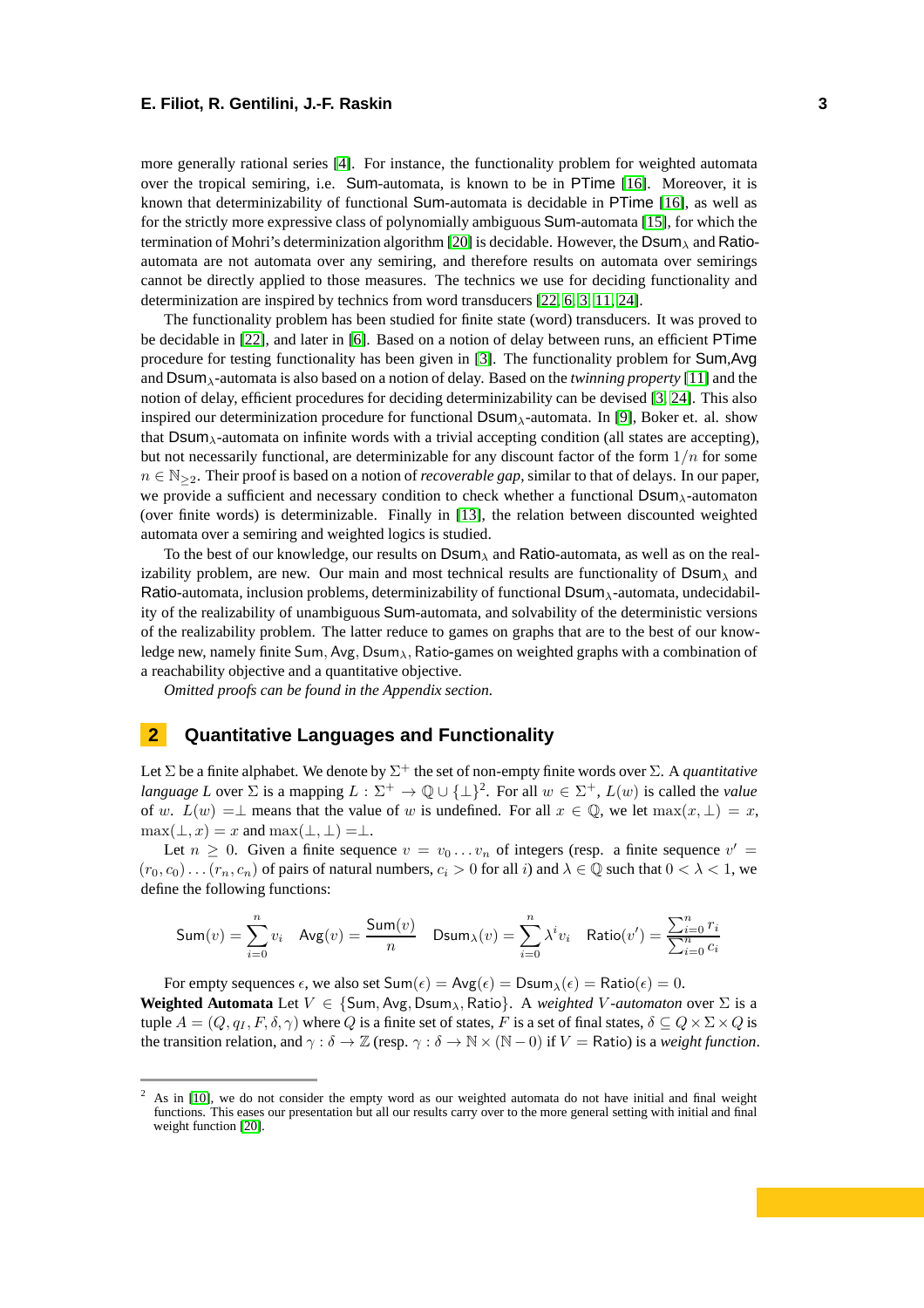<span id="page-4-0"></span>

The size of *A* is defined by  $|A| = |Q| + |\delta| + \sum_{t \in \delta} log_2(\gamma(t))$ . Note that  $(Q, q_I, F, \delta)$  is a classical finite state automaton. We say that *A* is *deterministic* (resp. unambiguous) if  $(Q, q_I, F, \delta)$  is.

A run  $\rho$  of A over a word  $w = \sigma_1 \dots \sigma_n \in \Sigma^*$  is a sequence  $\rho = q_0 \sigma_1 q_1 \sigma_2 \dots \sigma_n q_n$  such that  $q_0 = q_I$  and for all  $i \in \{0, \ldots, n-1\}$ ,  $(q_i, \sigma_{i+1}, q_{i+1}) \in \delta$ . It is *accepting* if  $q_n \in F$ . We write  $\rho: q_0 \stackrel{w}{\to} q_n$  to denote that  $\rho$  is a run on *w* starting at  $q_0$  and ending in  $q_n$ . The domain of *A*, denoted by dom(*A*), is defined as the set of words  $w \in \Sigma^{+}$  on which there exists some accepting run of *A*.

The function *V* is naturally extended to runs as follows:

$$
V(\rho) = \begin{cases} V(\gamma(q_0, \sigma_1, q_1) \dots \gamma(q_{n-1}, \sigma_n, q_n)) & \text{if } \rho \text{ is accepting} \\ \perp & \text{otherwise} \end{cases}
$$

The *relation induced by A* is defined by  $R_A^V = \{(w, V(\rho)) \mid w \in \Sigma^+, \rho \text{ is a accepting run of } A \text{ on } w\}.$ It is *functional* if for all words  $w \in \Sigma^+$ , we have  $|\{v \mid (w, v) \in R_A^V, v \neq \bot\}| \leq 1$ . In that case we say that *A* is functional. The *quantitative language*  $L_A : \Sigma^+ \to \mathbb{Q} \cup \{\perp\}$  defined by *A* is defined  $\text{by } L_A: w \mapsto \max\{v \mid (w, v) \in R_A^V\}.$ 

**Example [1](#page-4-0).** Fig. 1 illustrates two Sum-automata over the alphabet  $\{a, b\}$ . The first automaton (on the left) defines the quantitative language  $w \in \Sigma^+ \mapsto \max(\#_a(w), \#_b(w))$ , where  $\#_a(w)$ denotes the number of occurences of the letter  $\alpha$  in *w*. Its induced relation is  $\{(w, \#_n(w)) \mid w \in$  $\Sigma^+$ }  $\cup$   $\{(w, \#_b(w)) \mid w \in \Sigma^+\}$ . The second automaton (on the right) defines the quantitative language that maps any word of length at least 2 to the number of occurences of its last letter.

We say that a state *q* is *co-accessible* (resp. *accessible*) by some word  $w \in \Sigma^*$  if there exists some run  $\rho: q \stackrel{w}{\to} q_f$  for some  $q_f \in F$  (resp. some run  $\rho: q_I \stackrel{w}{\to} q$ ). If such a word exists, we say that *q* is co-accessible (resp. accessible). A pair of states  $(q, q')$  is co-accessible if there exists a word *w* such that  $q$  and  $q'$  are co-accessible by  $w$ . In the sequel, we use the term *V*-automata to denote either Sum, Dsum*λ*, Avg or Ratio-automata.

**Functional Weighted Automata** The Sum-automaton on the left of Fig. [1](#page-4-0) is not functional (e.g. the word *abb* maps to the values 1 and 2), while the one of the right is functional (and even unambiguous).

Concerning the expressiveness of functional automata, we can show that deterministic automata are strictly less expressive than functional automata which are again strictly less expressive than non-deterministic automata.

#### ◮ **Lemma 2.** *Let V* ∈ {Sum*,* Avg*,* Dsum*λ,* Ratio}*. The following hold:*

Deterministic < Functional *There exists a functional V -automaton that cannot be defined by any deterministic V -automaton;*

Functional < Non-deterministic *There exists a non-deterministic V -automaton that cannot be defined by any functional V -automaton.*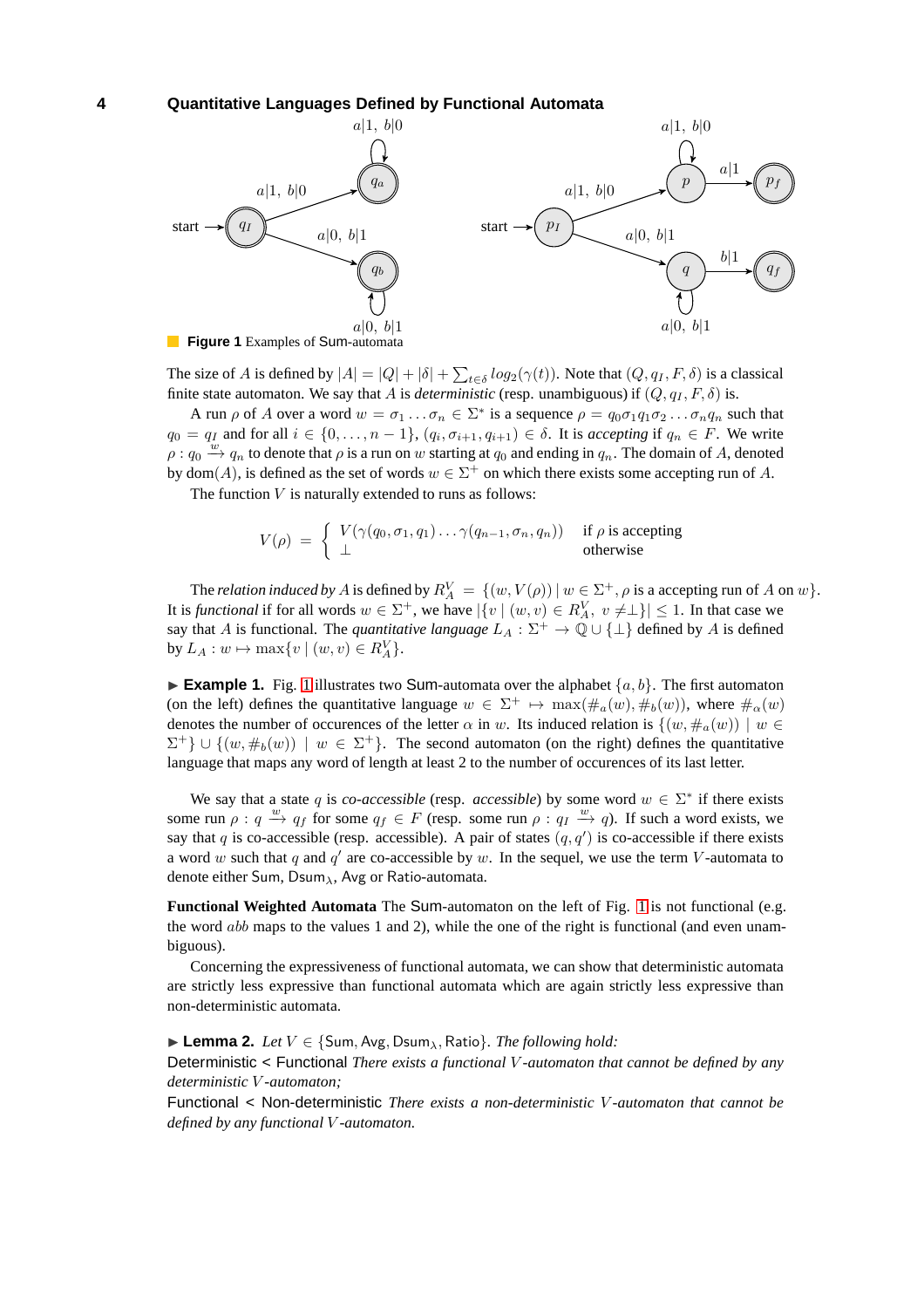**Proof.** Let  $V \in \{Sum, Avg, Dsum_A, Ratio\}$ . The automata of Fig. [1](#page-4-0) can be seen as *V*-automata (with a constant cost 1 if  $V =$  Ratio). The right *V*-automaton cannot be expressed by any deterministic *V* -automaton because the value of a word depends on its last letter. The left *V* -automaton cannot be expressed by any functional *V*-automaton.

As proved in Appendix, functional *V* -automata are equally expressive as unambiguous*V* -automata (i.e. at most one accepting run per input word). However we inherit the succinctness property of nondeterministic finite state automata wrt unambiguous finite state automata, as a direct consequence functional *V* -automata are exponentially more succinct than unambiguous *V* -automata. Moreover, considering unambiguous *V* -automata does not simplify the proofs of our results neither lower the computational complexity of the decision problems. Finally, testing functionality often relies on a notion of delay that gives strong insights that are useful for determinization procedures, and will allow us to test equivalence of functional (and even unambiguous) Ratio-automata with a better complexity than using our results on inclusion.

## **3 Functionality**

In this section, we show that it is decidable whether a *V*-automaton  $A = (Q, q_I, F, \delta, \gamma)$  is functional for all  $V \in \{Sum, Avg, Dsum_\lambda, Ratio\}.$ 

## **3.1 Functionality of** Sum **and** Avg**-Automata**

It is clear that a Sum-automaton *A* is functional iff the Avg-automaton *A* is functional. Indeed, let  $w \in \text{dom}(A)$  and  $v_1, v_2 \in \mathbb{Z}$ . We have  $(w, v_1), (w, v_2) \in R_A^{\text{Sum}}$  iff  $(w, \frac{v_1}{|w|}), (w, \frac{v_2}{|w|}) \in R_A^{\text{Avg}}$ . The result follows as  $v_1 \neq v_2$  iff  $\frac{v_1}{|w|} \neq \frac{v_2}{|w|}$ . So we can rephrase the following result of [\[16\]](#page-12-9):

◮ **Theorem 3** ([\[16\]](#page-12-9))**.** *Functionality is decidable in* PTime *for* Sum *and* Avg*-automata.*

The algorithm of [\[16\]](#page-12-9) for checking functionality of Sum-automata is based on the notion of *delay* between two runs. This notion has been first introduced for deciding functionality of finite state (word) transducers [\[3\]](#page-12-14). Let  $w \in \Sigma^+$  and  $\rho, \rho'$  be two runs of a **Sum**-automaton *A* on *w*. The delay between  $\rho$  and  $\rho'$  is defined as delay $(\rho, \rho') = \mathsf{Sum}(\rho) - \mathsf{Sum}(\rho')$ . For all pairs  $(p, q)$ , we define  $\det(\rho, q)$  as the set of  $\det(\rho, q) = \det(\rho, \rho') \mid \exists w \in \Sigma^* \cdot \rho : q_I \stackrel{w}{\to} p, \rho' : q_I \stackrel{w}{\to} q$ .

It is proved in [\[16\]](#page-12-9) that a Sum-automaton *A* is functional iff for all co-accessible pairs of states  $(p, q)$ ,  $|\text{delay}(p, q)| \leq 1$ . Intuitively, if *A* is functional, then any delay delay $(p, q)$  associated with a pair  $(p, q)$  co-accessible with the (same) word *w* has to be recovered when reading *w*. If there are at least two different delays associated with  $(p, q)$ , one of them cannot be recovered when reading the same word  $w$ , therefore  $A$  is not functional. The algorithm then consists first in computing all co-accessible pairs of states, and then all the triples  $(p, q, k)$  in a forward manner, where  $k$  represents some delay of  $(p, q)$ . If two triples  $(p, q, k)$  and  $(p, q, k')$  with  $k \neq k'$  are reached, then *A* is not functional. Termination is obtained by a small witness property for non-functionality, which ensures that the triples need to be visited at most twice. A similar algorithm with another notion of delay is used for deciding functionality of Dsum*λ*-automata.

### **3.2 Functionality of** Dsum*λ***-automata**

 $\blacktriangleright$  **Definition 4** (Dsum<sub> $\lambda$ </sub> Delay). Let  $p, q \in Q$  and  $d \in \mathbb{Q}$ . The rational *d* is a *delay* for  $(p, q)$  if *A* admits two runs  $\rho: q_I \stackrel{w}{\rightarrow} p$ ,  $\rho': q_I \stackrel{w}{\rightarrow} q$  on  $w \in \Sigma^*$  such that

$$
\mathsf{delay}(\rho, \rho') =_{def} \frac{\mathsf{Dsum}_\lambda(\rho) - \mathsf{Dsum}_\lambda(\rho')}{\lambda^{|w|}} = d
$$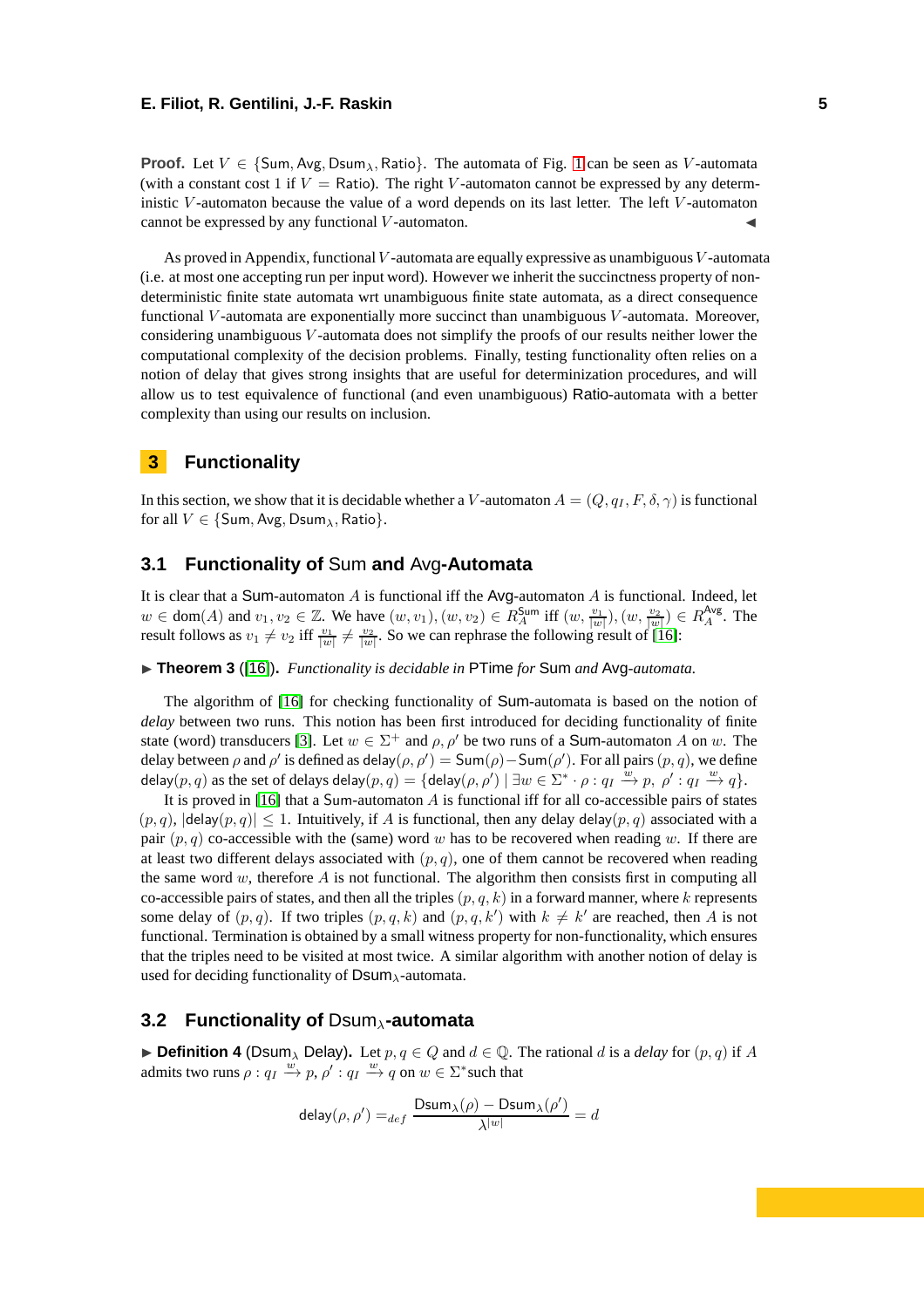As for Sum-automata, at most one delay can be associated with co-accessible pairs of states of functional Dsum*<sup>λ</sup>* automata.

<span id="page-6-0"></span>**Lemma 5** (One Delay). Let  $A = (Q, q_I, F, \delta, \gamma)$  be a functional Dsum<sub> $\lambda$ </sub>-automaton. For all *pairs of states* (*p, q*)*: If* (*p, q*) *is co-accessible, then* (*p, q*) *admits at most one delay.*

We now define an algorithm that checks whether a Dsum<sub> $\lambda$ </sub>-automaton is functional. In a first step, it computes all co-accessible pairs of states. Then it explores the set of accessible pairs of states in a forward manner and computes the delays associated with those pairs. If two different delays are associated with the same pair, or if a pair of final states with a non-zero delay is reached, it stops and returns that the automaton is not functional, otherwise it goes on until all co-accessible (and accessible) pairs have been visited and concludes that the automaton is functional.

<span id="page-6-5"></span><span id="page-6-4"></span><span id="page-6-2"></span>**Algorithm 1:** Functionality test for Dsum*λ*-automata. (DSumFunTest) **Data:** Dsum<sub> $\lambda$ </sub>-automaton  $A = (Q, q_I, F, \delta, \gamma)$ . **Result**: Boolean certifying whether *A* is functional. **begin 1** CoAcc  $\leftarrow$  all co-accessible pairs of states; **2**  $\vert$  visited  $\leftarrow \emptyset$ ; delay $(q_I, q_I) \leftarrow 0$ ; PUSH $(S, ((q_I, q_I), 0))$ ; **3 while**  $S \neq \emptyset$  **do 4**  $((p,q),d) \leftarrow POP(S);$ **5 if**  $(p,q) \in F^2 \wedge d \neq 0$  **then returns** No; **6 if**  $(p,q) \in \text{visited}$  **then if** delay $(p, q) \neq d$  **then** returns No **else 7**  $\vert$   $\vert$  visited ← visited ∪ { $(p, q)$ }; **8** delay $(p, q) \leftarrow d$ ; **9 foreach**  $(p', q') \in \mathsf{CoAcc}\ s.t. \ \exists a \in \Sigma \cdot (p, a, p') \in \delta \land (q, a, q') \in \delta \ \mathbf{do}$  $PUSH(S, ((p', q'), \gamma(p, a, p') - \gamma(q, a, q') + d$ ; **<sup>10</sup> returns** Yes

<span id="page-6-1"></span> $\blacktriangleright$  **Lemma 6.** *Let*  $A = (Q, q_I, F, \delta, \gamma)$  *be a* Dsum<sub> $\lambda$ </sub>*-automaton. If*  $A$  *is not functional, there exists a* word  $w = \sigma_0 \dots \sigma_n$  and two accepting runs  $\rho = q_0 \sigma_0 \dots q_n$ ,  $\rho' = q'_0 \sigma_0 \dots q'_n$  on it such that Dsum $_{\lambda}(\rho) \neq$  Dsum $_{\lambda}(\rho')$  and for all positions  $i < j$  in w, either  $(i)$   $(p_i, q_i) \neq (p_j, q_j)$  or  $(ii)$ delay $(\rho_i,\rho'_i)\neq$  delay $(\rho_j,\rho'_j)$ , where  $\rho_i$  and  $\rho'_i$  (resp.  $\rho_j$  and  $\rho'_j)$  denote the prefixes of the runs  $\rho$ *and ρ* ′ *until position i (resp. position j).*

We can now prove the correctness of Algorithm DSumFunTest.

<span id="page-6-3"></span>◮ **Theorem 7.** *Given a* Dsum*λ-automaton A, Algorithm* DSumFunTest *applied to A returns* YES *iff A is functional and terminates within*  $O(|A|^2)$  *steps.* 

**Sketch, full proof in Appendix.** If DSumFunTest(*A*) returns NO, it is either because a pair of accepting states with non-null delay has been reached, which gives a counter-example to functionality, or it finds a pair of states with two different delays, so *A* is not functional by Lemma [5.](#page-6-0)

Conversely, if *A* is non-functional, by Lemma [6,](#page-6-1) there exists a word *w* with two accepting runs having different values such that either no pair of states is repeated twice, in which case the algorithm can find a pair of final states with a non-null delay, or there is a pair of states that repeat twice (take the first that repeat) and has necessarily two different delays, in which case the algorithm will return No at line [6,](#page-6-2) if not before.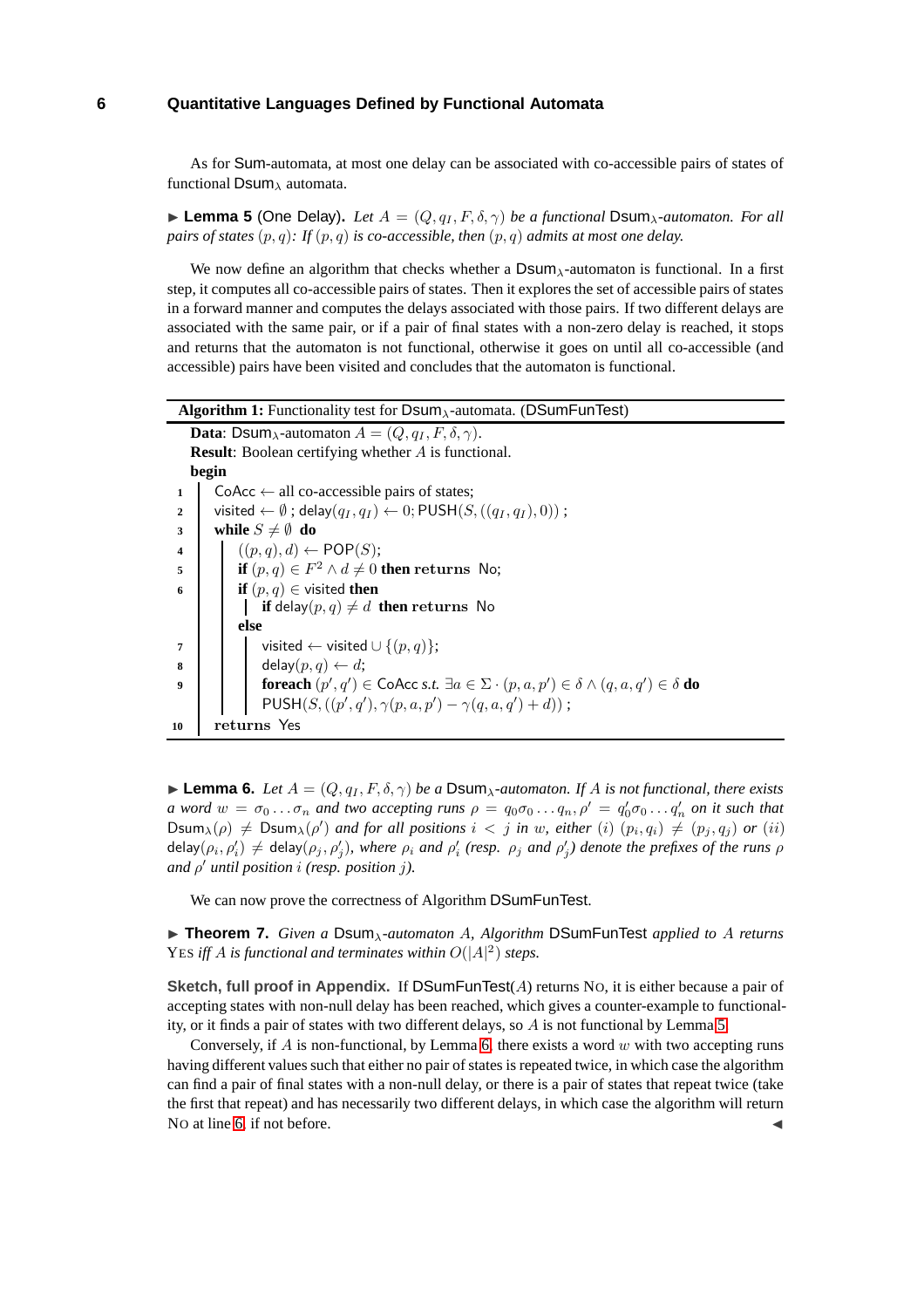#### **3.3 Functionality of** Ratio**-automata**

Unlike Sum,Avg or Dsum*λ*-automata, it is still open whether there exists a good notion of delay for Ratio-automata that would allow us to design an efficient algorithm to test functionality. However deciding functionality can be done by using a short witness property of non-functionality.

◮ **Lemma 8** (Pumping)**.** *Let A be a* Ratio*-automaton with n states. A is not functional iff there exist a word w such that*  $|w| < 4n^2$  *and two accepting runs*  $\rho, \rho'$  *on w such that* Ratio( $\rho$ )  $\neq$  $Ratio(\rho').$ 

**Proof.** We prove the existence of a short witness for non-functionality. The other direction is obvious. Let *w* be a word such that  $|w| \ge 4n^2$  and there exists two accepting runs  $\rho_1, \rho_2$  on *w* such that Ratio( $\rho$ )  $\neq$  Ratio( $\rho'$ ). Since  $|w| \geq 4n^2$ , there exist states  $p, q \in Q, p_f, q_f \in F$  and words  $w_0, w_1, w_2, w_3, w_4$  such that  $w = w_0w_1w_2w_3w_4$  and  $\rho, \rho'$  can be decomposed as follows:

$$
\rho: \quad q_I \quad \xrightarrow{w_0|(r_0,c_0)} p \quad \xrightarrow{w_1|(r_1,c_1)} p \quad \xrightarrow{w_2|(r_2,c_2)} p \quad \xrightarrow{w_3|(r_3,c_3)} p \quad \xrightarrow{w_4|(r_4,c_4)} p_f
$$
\n
$$
\rho': \quad q_I \quad \xrightarrow{w_0|(r'_0,c'_0)} q \quad \xrightarrow{w_1|(r'_1,c'_1)} q \quad \xrightarrow{w_2|(r'_2,c'_2)} q \quad \xrightarrow{w_3|(r'_3,c'_3)} q \quad \xrightarrow{w_4|(r'_4,c'_4)} q_f
$$

where  $r_i$ ,  $c_i$  denotes the sum of the rewards and the costs respectively on the subruns of  $\rho$  on  $w_i$ , and similarly for  $r'_i, c'_i$ .

By hypothesis we know that  $(\sum_{i=0}^{4} r_i) \cdot (\sum_{i=0}^{4} c'_i) \neq (\sum_{i=0}^{4} c_i) \cdot (\sum_{i=0}^{4} r'_i)$ . For all subsets  $X \subseteq \{1, 2, 3\}$ , we denote by  $w_X$  the word  $w_0w_{i_1} \ldots w_{i_k}w_4$  if  $X = \{i_1 < \cdots < i_k\}$ . For instance,  $w_{\{1,2,3\}} = w$ ,  $w_{\{1\}} = w_0w_1w_4$  and  $w_{\{\} = w_0w_4$ . Similarly, we denote by  $\rho_X, \rho'_X$  the corresponding runs on  $w_X$ . We will show that there exists  $X \subsetneq \{1, 2, 3\}$  such that  $Ratio(\rho_X) \neq Ratio(\rho'_X)$ . Suppose that for all  $X \subsetneq \{1, 2, 3\}$ , we have Ratio( $\rho_X$ ) = Ratio( $\rho'_X$ ). We now show that it implies that Ratio( $\rho$ ) = Ratio( $\rho'$ ), which contradicts the hypothesis. For all  $X \subseteq \{1, 2, 3\}$ , we let:

$$
L_X = (\sum_{i \in X \cup \{0,4\}} r_i) \cdot (\sum_{i \in X \cup \{0,4\}} c'_i) \qquad R_X = (\sum_{i \in X \cup \{0,4\}} c_i) \cdot (\sum_{i \in X \cup \{0,4\}} r'_i)
$$

By hypothesis,  $L_{\{1,2,3\}} \neq R_{\{1,2,3\}}$  and for all  $X \subsetneq \{1,2,3\}$ ,  $L_X = R_X$ . We now prove the following equalities:

$$
L_{\{\}} + L_{\{1,2\}} + L_{\{1,3\}} + L_{\{2,3\}} - L_{\{1\}} - L_{\{2\}} - L_{\{3\}} = L_{\{1,2,3\}}
$$
  
\n
$$
R_{\{\}} + R_{\{1,2\}} + R_{\{1,3\}} + R_{\{2,3\}} - R_{\{1\}} - R_{\{2\}} - R_{\{3\}} = R_{\{1,2,3\}}
$$

We only prove the equality with the *L* values as it is symmetric for the *R* values. For all  $i, j \in$  $\{0, 4\}$ , the subterm  $r_i c'_j$  occurs once in all expressions  $L_X$ , and  $1 + 1 + 1 + 1 - 1 - 1 - 1 = 1$ . For all  $i, j \in \{1, 2, 3\}$  such that  $i \neq j$ , the subterm  $r_i c'_j$  appears once in  $L_{\{i,j\}}$  and once in  $L_{\{1,2,3\}}$ . For all  $i \in \{1, 2, 3\}$ , the subterm  $r_i c'_i$  appears once in all  $L_X$  such that  $i \in X$ , and there are exactly two such  $L_X$  that are added to the left of the equation, one that is substracted to the left, and one added to the right. For instance, the subterm  $r_1c'_1$  appears in  $L_{\{1,2,3\}}$ *,*  $L_{\{1,2\}}$ *,*  $L_{\{1,3\}}$  and  $L_{\{1\}}$ *.* It can be checked similarly that on the left of the equation, the coefficients for all other subterms are 1.

Therefore, since by hypothesis we have  $L_X = R_X$  for all  $X \subsetneq \{1, 2, 3\}$ , we get  $L_{\{1,2,3\}} =$  $R_{\{1,2,3\}}$ , which is a contradiction. Thus there exists  $X \subsetneq \{1,2,3\}$  such that  $L_X \neq R_X$ . In other words, there exists  $X \subsetneq \{1, 2, 3\}$  such that  $Ratio(\rho_X) \neq Ratio(\rho'_X)$ . This shows that when a witness of non-functionality has length at least  $4n^2$ , we can find a strictly smaller witness of functionality. This achieves to prove the lemma.

As a consequence, we can design a non-deterministic PSpace procedure that will check nonfunctionality by guessing runs of length at most  $4n^2$ , where *n* is the number of states:

<span id="page-7-0"></span>◮ **Theorem 9.** *Functionality is decidable in* PSpace *for* Ratio*-automata, and in* NLogSpace *if the weights are encoded in unary.*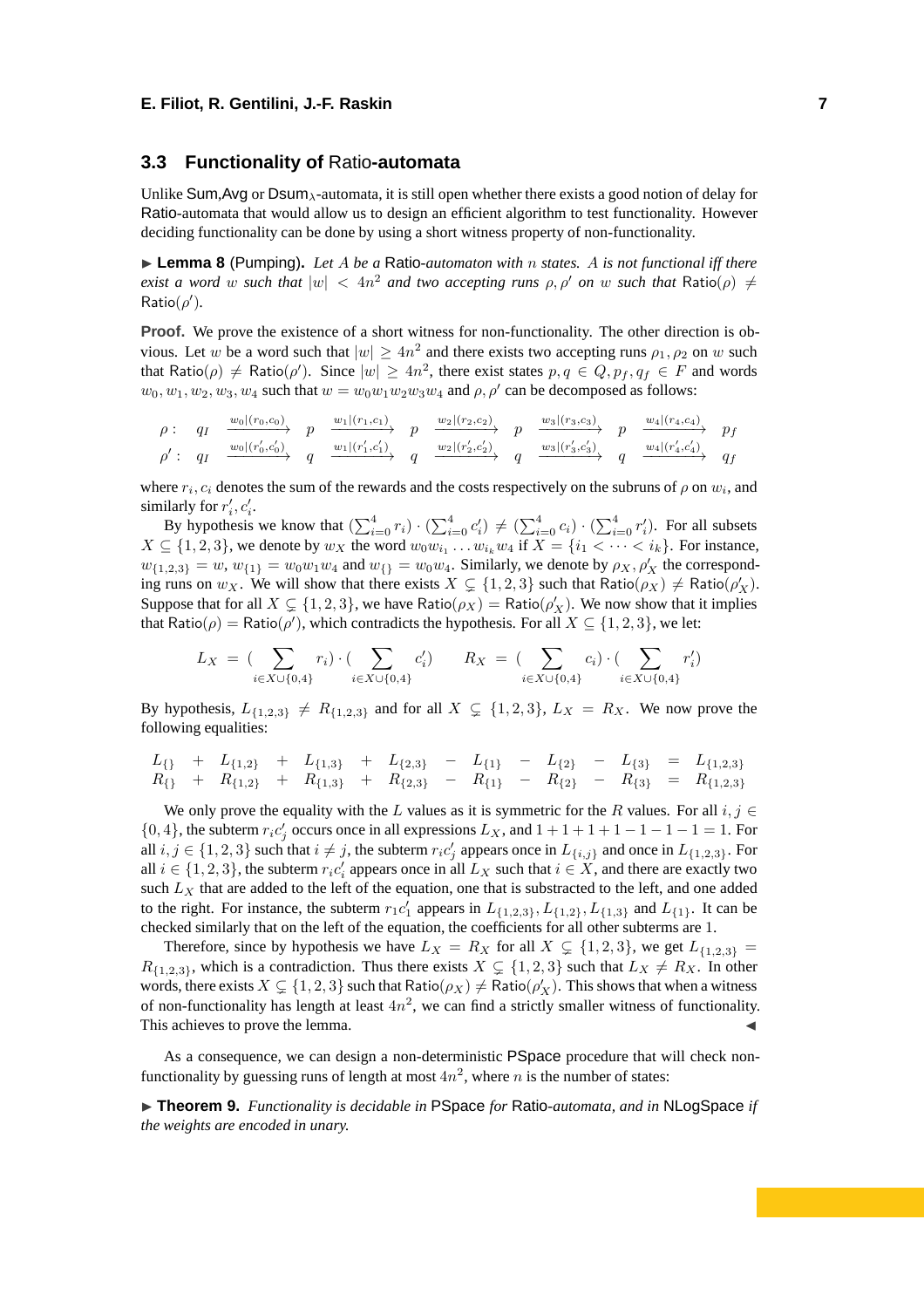$\triangleright$  Remark. The pumping lemma states that if some Ratio-automaton with *n* states is not functional, there exists a witness of non-functionality whose length is bounded by  $4n^2$ , where *n* is the number of states. Such a property also holds for Dsum*λ*-automata (and is well-known for Sum and Avgautomata), but with the smaller bound  $3n^2$ . Those bounds are used to state the existence of two runs on the same word such that the same pair of states is repeated 3 or 4 times along the two runs. Then it is proved that one can remove some part in between two repetitions and get a smaller word with two different output values. However for Ratio-automata, three repetitions are not enough to be able to shorten non-functionality witnesses. For instance, consider the following two runs on the alphabet  ${a, b, c, d}$  and states  ${q_I, p, q, p_f, q_f}$  where  $p_f, q_f$  are final (those two runs can easily be realized by some Ratio-automaton):

$$
\rho: \quad q_I \quad \xrightarrow{a|(2,2)} \quad p \quad \xrightarrow{b|(2,1)} \quad p \quad \xrightarrow{c|(2,2)} \quad p \quad \xrightarrow{d|(1,1)} \quad p_f
$$
\n
$$
\rho': \quad q_I \quad \xrightarrow{a|(1,2)} \quad q \quad \xrightarrow{b|(2,1)} \quad q \quad \xrightarrow{c|(1,1)} \quad q \quad \xrightarrow{d|(2,1)} \quad q_f
$$

It is easy to verify that the word *abcd* has two outputs given by  $\rho$  and  $\rho'$  while the words *ad*, *abd* and acd has one output. For instance, the two runs  $q_I \xrightarrow{a|(2,2)} p \xrightarrow{d|(1,1)} p_f$  and  $q_I \xrightarrow{a|(1,2)} q \xrightarrow{d|(2,1)} q_f$ on *ad* have both value 1.

## **4 Decision Problems**

In this section we investigate several decision problems for functional *V* -automata as defined in [\[10\]](#page-12-0),  $V \in \{\text{Sum}, \text{Avg}, \text{DSum}_{\lambda}, \text{Ratio}\}\$ . Given two *V*-automata *A, B* over  $\Sigma$  (and with the same discount factor when  $V = \text{Dsum}_{\lambda}$ ) and a threshold  $\nu \in \mathbb{Q}$ , we define the following decision problems:

Inclusion

\n
$$
L_A \leq L_B \quad \text{holds if for all } w \in \Sigma^+, L_A(w) \leq L_B(w)
$$
\nEquivalence

\n
$$
L_A = L_B \quad \text{holds if for all } w \in \Sigma^+, L_A(w) = L_B(w)
$$
\n
$$
\sim \nu \text{-Emptiness}
$$
\n
$$
L_A^{\sim \nu} \neq \emptyset \quad \text{holds if there exists } w \in \Sigma^+ \text{ such that } L_A(w) \sim \nu, \, \sim \in \{>, \geq\}
$$
\n
$$
\sim \nu \text{-Universality}
$$
\n
$$
\nu \sim L_A \quad \text{holds if for all } w \in \text{dom}(A), L_A(w) \sim \nu, \text{ where } \sim \in \{>, \geq\}.
$$
\nii is known that inclusion is undefined to form a statement [18] and then

It is known that inclusion is undecidable for non-deterministic Sum-automata [\[18\]](#page-12-19), and therefore is also undecidable for Avg and Ratio-automata. To the best of our knowledge, it is open whether it is decidable for Dsum*λ*-automata.

◮ **Theorem 10.** *Let V* ∈ {Sum*,* Avg*,* Dsum*λ,* Ratio} *and let A, B be two V -automata such that B is functional. The inclusion problem*  $L_A \leq L_B$  *is decidable. If*  $V \in \{Sum, Avg, Dsum_A\}$  *then it is* PSpace-c *and if additionnaly B is deterministic, it is in* PTime*.*

**Proof.** Let  $V \in \{Sum, Avg, Dsum<sub>\lambda</sub>\}$ . In a first step, we test the inclusion of the domains dom(*A*) ⊆  $dom(B)$  (it is PSpace-c and in PTime if *B* is deterministic). Then we construct the product  $A \times B$ as follows:  $(p,q) \xrightarrow{a|n_A-n_B} (p',q') \in \delta_{A \times B}$  iff  $p \xrightarrow{a|n_A} p' \in \delta_A$  and  $q \xrightarrow{a|n_B} q' \in \delta_B$ . Then  $L_A \nleq L_B$  iff there exists a path in  $A \times B$  from a pair of initial states to a pair of accepting states with strictly positive sum if  $V \in \{Sum, Avg\}$ , and with strictly positive discounted sum if  $V = Dsum_{\lambda}$ . This can be checked in PTime for all those three measures, with shortest path algorithms for Sum and Avg, and as a consequence of a result of [\[2\]](#page-12-20) about single player discounted games, for Dsum*λ*.

Let  $V =$  Ratio. As for the other measures we first check inclusion of the domains. Then let  $\delta_A = \{x_1, \ldots, x_n\}$  and  $\delta_B = \{y_1, \ldots, y_m\}$ . Let  $r_A = (r_1, \ldots, r_n)$  be the rewards associated with the transitions  $x_1, \ldots, x_n$  respectively. Similarly, let  $c_A = (c_1, \ldots, c_n)$  be the costs associated with  $x_1, \ldots, x_n$ . The vectors  $r_B$  and  $c_B$  are defined similarly.

We define the product  $A \times B$  of *A* and *B* similarly as before, except that the values of transitions are quadruples  $(r_1, c_1, r_2, c_2)$  of rewards and costs of *A* and *B* respectively. Let  $\delta_{A \times B}$  denotes the transitions of  $A \times B$ . It is clear by construction of  $A \times B$  that any transition  $t \in \delta_{A \times B}$  can be associated with a unique pair of transitions in  $\delta_A \times \delta_B$ , denoted by  $(\alpha_A(t), \alpha_B(t))$ .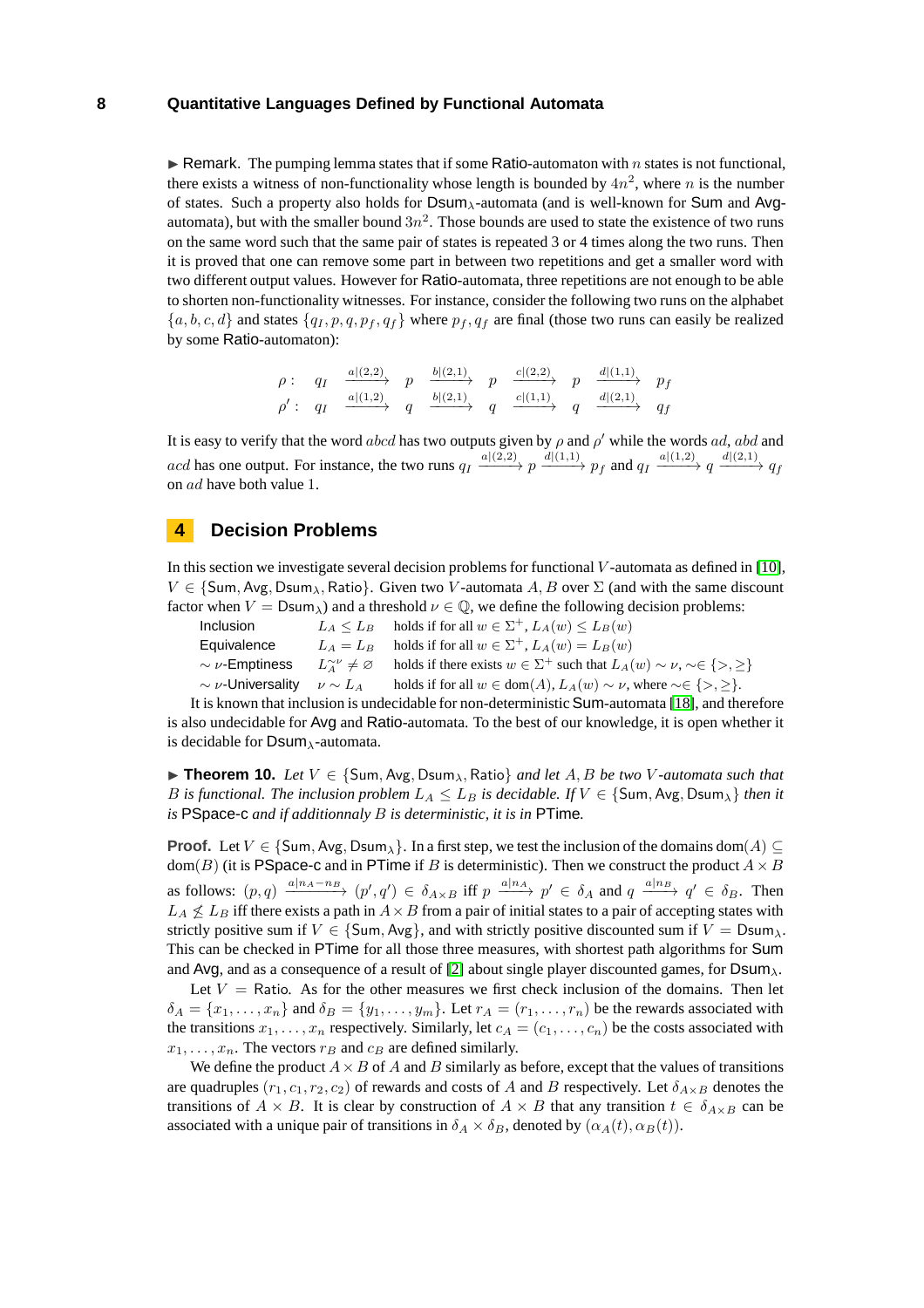Given a vector  $a = (a_1, \ldots, a_n) \in \mathbb{N}^n$  and a vector  $b = (b_1, \ldots, b_m) \in \mathbb{N}^m$ , we say that the pair  $(a, b)$  fits  $A \times B$  if there exists  $w \in \Sigma^+$  and an accepting run  $\rho$  of  $A \times B$  on  $w$  such that for all transitions  $x_i \in \delta_A$  (resp.  $y_j \in \delta_B$ ),  $\rho$  visits the transitions  $t \in \delta_{A \times B}$  such that  $\alpha_A(t) = x_i$  (resp.  $\alpha_B(t) = y_j$ ) exactly  $a_i$  times (resp.  $b_j$  times). In other words, if  $n_t$  denotes the number of times a transition  $t \in \delta_{A \times B}$  is visited by  $\rho$ , we require that for all transitions  $x_i \in \delta_A$  and all transitions  $y_j \in \delta_B$ ,  $a_i = \sum \{n_t | t \in \delta_{A \times B}$ ,  $\alpha_A(t) = x_i\}$  and  $b_j = \sum \{n_t | t \in \delta_{A \times B}$ ,  $\alpha_B(t) = y_j\}$ . We denote by  $F(A \times B)$  the set of pairs  $(a, b)$  fitting  $A \times B$ . By using Parikh's theorem, it is easy to show that  $F(A \times B)$  is a semi-linear set which can be effectively represented as the solutions of a system of linear equations over natural numbers. We finally define the set  $\Gamma$  as follows:

$$
\Gamma = \{(a, b) \mid (a, b) \in F(A \times B), a.r_A \cdot (b.c_B)^T > a.c_A \cdot (b.r_B)^T\}
$$

where  $\cdot$  denotes the pairwise multiplication,  $\cdot$  the matrix multiplication, and  $\cdot$ <sup>T</sup> the transposite. It is easy to check that  $\Gamma \neq \emptyset$  iff  $L_A \nleq L_B$ . The set  $\Gamma$  can be defined as the solutions over natural numbers of a system of equations in linear and quadratic forms (i.e. in which products of two variables are permitted). It is decidable whether such a system has a solution  $[25, 14]$  $[25, 14]$ .

There is no known complexity bound for solving quadratic equations, so the proof above does not give us a complexity bound for the inclusion problem of functional Ratio-automata. However, thanks to the functionality test, which is in PSpace for Ratio-automata, we can test equivalence of two functional Ratio-automata  $A_1$  and  $A_2$  in PSpace: first check in PSpace that dom( $A_1$ ) =  $dom(A_2)$  and check that the union of  $A_1$  and  $A_2$  is functional. This algorithm can also be used for the other measures:

◮ **Theorem 11.** *Let V* ∈ {Sum*,* Avg*,* Dsum*λ,* Ratio}*. Equivalence of functional V -automata is* PSpace-c*.*

<span id="page-9-0"></span>**Theorem 12.** Let  $v \in \mathbb{Q}$ . The  $> v$ -emptiness (resp.  $\geq v$ -emptiness) problem is in PTime for Sum*-,* Avg*-,* Ratio*-, and* Dsum*λ-automata (resp.* Sum*-,* Avg*-, and* Ratio*-automata).*

It is open how to decide  $>$   $\nu$  for Dsum<sub> $\lambda$ </sub>-automata. Dually:

<span id="page-9-1"></span>**Theorem 13.** Let  $\nu \in \mathbb{Q}$ . The  $\geq \nu$ -universality (resp.  $> \nu$ -universality) problem is PSpace-c *for* Sum*-,* Avg*-,* Ratio*-, and* Dsum*λ-automata (resp.* Sum*-,* Avg*-, and* Ratio*-automata).*

#### **5 Realizability**

In this section, we consider the problem of *quantitative language realizability*. The realizability problem is better understood as a game between two players: the 'Player input' (the environment, also called Player *I*) and the 'Player output' (the controller, also called Player *O*). Player *I* (resp. Player *O*) controls the letters of a finite alphabet  $\Sigma_I$  (resp.  $\Sigma_O$ ). We assume that  $\Sigma_O \cap \Sigma_I = \emptyset$  and that  $\Sigma_O$  contains a special symbol # whose role is to stop the game. We let  $\Sigma = \Sigma_O \cup \Sigma_I$ .

Formally, the realizability game is a turn-based game played on an arena defined by a weighted automaton  $A = (Q = Q_0 \oplus Q_I, q_0, F, \delta = \delta_I \cup \delta_O, \gamma)$ , whose set of states is partitioned into two sets,  $\delta_O \subseteq Q_O \times \Sigma_O \times Q_I$ ,  $\delta_I \subseteq Q_I \times \Sigma_I \times Q_O$ , and such that  $dom(A) \subseteq (\Sigma \setminus \{\#\})^* \#$ . Player *O* starts by giving an initial letter  $o_0 \in \Sigma_O$ , Player *I* responds providing a letter  $i_0 \in \Sigma_I$ , then Player *O* gives  $o_1$ and Player *I* responds  $i_1$ , and so on. Player *O* has also the power to stop the game at any turn with the distinguishing symbol #. In this case, the game results in a finite word  $(o_0i_0)(o_1i_1)\dots(o_1i_i)$  #  $\in$  $\Sigma^*$ , otherwise the outcome of the game is an infinite word  $(o_0i_0)(o_1i_1)\cdots \in \Sigma^\omega$ .

The players play according to strategies. A strategy for Player *O* (resp. Player *I*) is a mapping  $\lambda_O$  :  $(\Sigma_O \Sigma_I)^* \to \Sigma_O$  (resp.  $\lambda_I : \Sigma_O (\Sigma_I \Sigma_O)^* \to \Sigma_I$ ). The outcome of the strategies  $\lambda_O, \lambda_I$ is the word  $w = o_0 i_0 o_1 i_1 \dots$  denoted by outcome( $\lambda_O, \lambda_I$ ) such that for all  $0 \leq j \leq |w|$  (where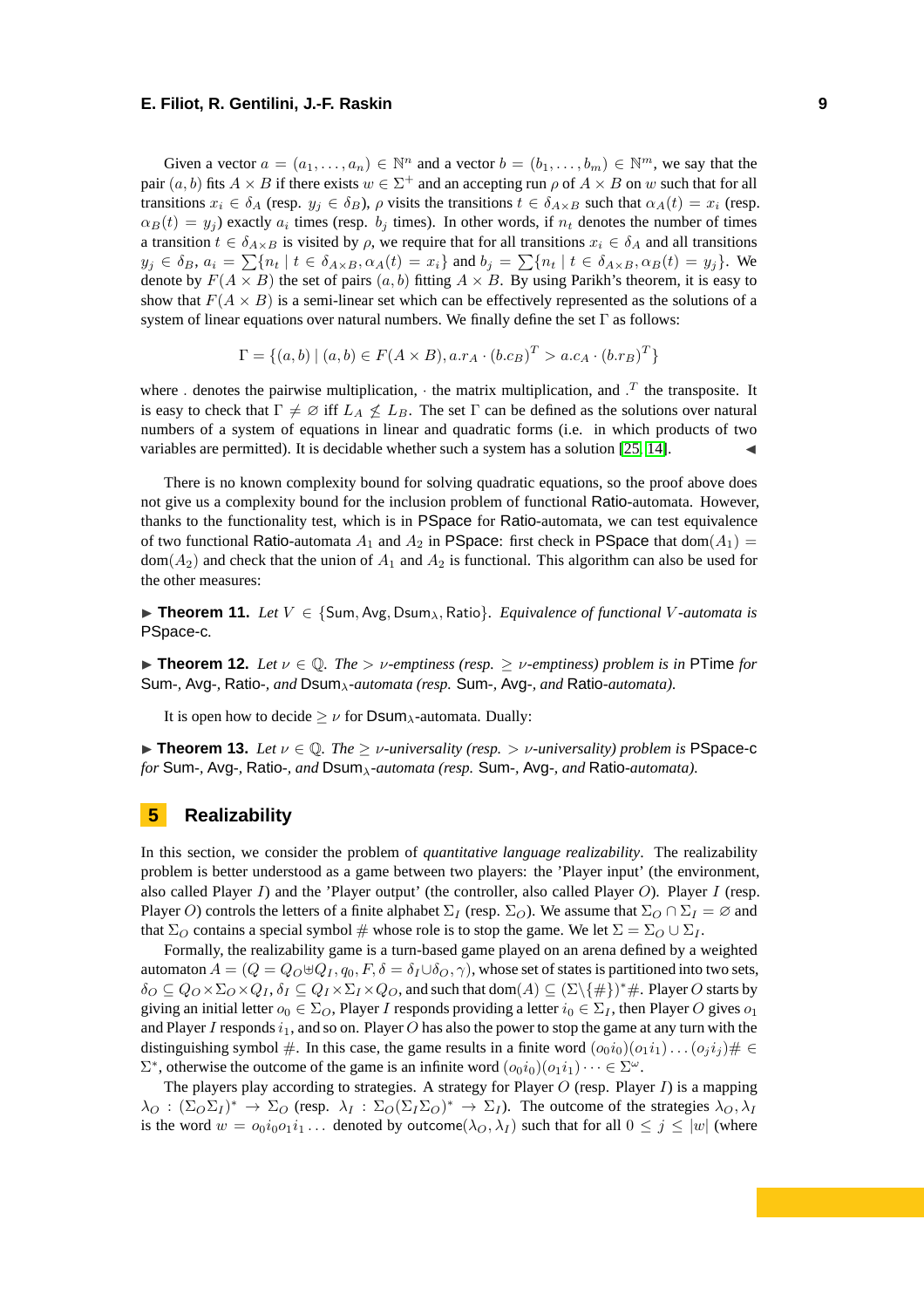$|w| = +\infty$  if w is infinite),  $o_i = \lambda_o(o_0 i_0 \dots i_{i-1})$  and  $i_i = \lambda(o_0 i_0 \dots o_i)$ , and such that if  $\# = o_i$ for some *j*, then  $w = o_0 i_0 \ldots o_j$ . We denote by  $\Lambda_O$  (resp.  $\Lambda_I$ ) the set of strategies for Player O (resp. Player *I*).

A strategy  $\lambda_O \in \Lambda_O$  is winning for Player *O* if for all strategies  $\lambda_I \in \Lambda_I$ , outcome $(\lambda_O, \lambda_I)$ is finite and  $L_A(\text{outcome}(\lambda_O, \lambda_I)) > 0$ . The *quantitative language realizability problem* for the weighted automaton *A* asks whether Player *O* has a winning strategy and in that case, we say that *A* is *realizable*.

Our first result on realizability is negative: we show that it is undecidable for weighted functional Sum-, Avg-automata, and Ratio-automata. In particular, we show that the halting problem for deterministic 2-counter Minsky machines [\[19\]](#page-12-22) can be reduced to the quantitative language realizability problem for (functional) Sum-automata (resp. Avg-automata).

<span id="page-10-0"></span>◮ **Theorem 14.** *Let V* ∈ {Sum*,* Avg*,* Ratio}*. The realizability problem for functional weighted V -automata is undecidable.*

The proof of Theorem [14](#page-10-0) (in Appendix) relies on the use of a nondeterministic weighted automaton. Indeed, as stated in the next theorem, the quantitative language realizability problem is decidable for the four measures when the automaton is deterministic, in NP∩coNP (see Appendix), though memoryfull strategies are necessary for winning those games.

<span id="page-10-1"></span>► **Theorem 15.** *The quantitative language realizability problem for deterministic weighted V automata,*  $V \in \{Sum, Avg, Dsum_\lambda, Ratio\}$ *, is in* NP ∩ coNP.

## **6 Determinization**

A *V*-automaton  $A = (Q, q_I, F, \delta, \gamma)$  is *determinizable* if it is effectively equivalent to a deterministic V-automaton<sup>3</sup>. V-automata are not determinizable in general. For example, consider the right automaton on Fig. [1.](#page-4-0) Seen as a Sum, Avg or Dsum*λ*-automaton for any *λ*, it cannot be determinized, because there are infinitely many delays associated with the pair of states  $(p, q)$ . Those delays can for instance be obtained by the family of words of the form *a n*.

We show that it can be decided whether a functional *V*-automaton is determinizable for  $V \in$ {Sum*,* Avg*,* Dsum*λ*}. However, it is still open for Ratio-automata, for which we do not have an adequate notion of delay.

To ease notations, for all *V*-automaton *A* over an alphabet  $\Sigma$ , we assume that there exists a special ending symbol  $\# \in \Sigma$  such that any word  $w \in \text{dom}(A)$  is of the form  $w' \#$  with  $w' \in$  $(\Sigma - \#)^*$ .

Determinizability is already known to be decidable in PTime for functional Sum-automata  $[16]^4$  $[16]^4$ . Determinizable functional Sum-automata are characterized by the so called *twinning property*, that has been introduced for finite word transducers [\[11\]](#page-12-15). Two states *p, q* are *twinned* if both *p* and *q* are co-accessible and for all words  $w_1, w_2 \in \Sigma^*$ , for all  $n_1, n_2, m_1, m_2 \in \mathbb{Z}$ , if  $q_I \xrightarrow{w_1|n_1} p \xrightarrow{w_2|n_2} p$ and  $q_I \xrightarrow{w_1|m_1} q \xrightarrow{w_2|m_2} q$ , then  $n_2 = m_2$ . In other words, the delays between the two runs cannot increase on the loop. If all pairs of states are twinned, then it is proved that the number of different accumulated delays on parallel runs is finite. The determinization for Sum-automata extends the classical determinization procedure of finite automata with delays. States are (partial) functions from states to delays. Clearly, a Sum-automaton *A* is determinizable iff the Avg-automaton *A* is determinizable. We can even use exactly the same determinization procedure as for Sum-automata.

<sup>3</sup> With the existence of an ending symbol, the notion of determinizability corresponds to the notion of subsequentializability [\[11\]](#page-12-15).

<sup>&</sup>lt;sup>4</sup> See [\[17,](#page-12-23) [15\]](#page-12-11) for determinizability results on more general classes of Sum-automata.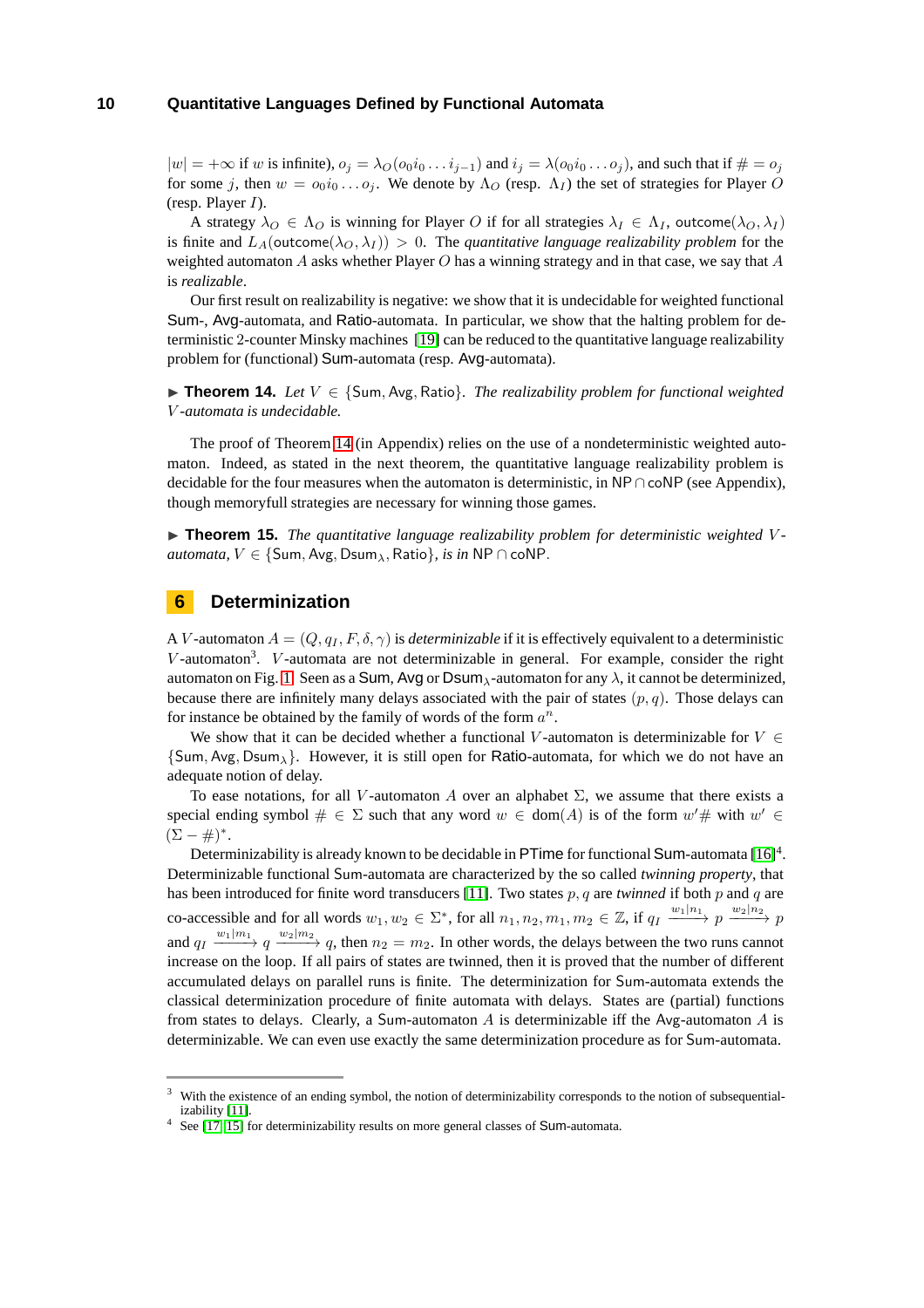◮ **Theorem 16** ([\[16\]](#page-12-9))**.** *It is decidable in* PTime *whether a functional* Sum *or* Avg*-automaton is determinizable.*

We now explain the determinization procedure for Dsum*λ*-automata.

 $\triangleright$  **Definition 17.** We say that two states  $p, q$  are *twinned* if both  $p$  and  $q$  are co-accessible and for all words  $w_1, w_2 \in \Sigma^*$ , for all runs  $\rho_1 : q_1 \xrightarrow{w_1} p, \rho_2 : p \xrightarrow{w_2} p, \rho'_1 : q_1 \xrightarrow{w_1} q, \rho'_2 : q \xrightarrow{w_2} q$ , we have delay $(\rho_1, \rho_1') =$  delay $(\rho_1 \rho_2, \rho_1' \rho_2').$ 

A Dsum*λ*-automaton *A* satisfies the *twinning property* if all pairs of states are twinned. We show that the twinning property is a decidable characterization of determinizable functional Dsum*λ*automata. First, we prove that it is decidable in PSpace:

<span id="page-11-1"></span>◮ **Lemma 18.** *Is it decidable in* PSpace *whether a* Dsum*λ-automaton satisfies the twinning property.*

We denote by  $D$  the set of possible delays between two runs of  $A$ , i.e.  $D$  is the set of delays delay( $\rho$ ,  $\rho'$ ) for all runs  $\rho$ ,  $\rho'$  on the same input word, such that the last states of  $\rho$  and  $\rho'$  are both co-accessible.

<span id="page-11-0"></span> $\blacktriangleright$  **Lemma 19.** *If the twinning property holds, then D is finite of size at most*  $|\Sigma|^{|Q|^2}$ *.* 

**Proof.** As delays must be identical on parallel loops, any delay can be obtained with some pair of runs of length  $|Q|^2$  at most (on longer pairs of runs, there must exist a parallel loop with identical delays that can be removed without affecting the value of the global delay of both runs, see Lemma  $24$  of the Appendix).

**Determinization** Assume that the twinning property holds. We define a determinization procedure that constructs from a functional Dsum<sub> $\lambda$ </sub>-automaton  $A = (Q, q_I, F, \delta, \gamma)$  a deterministic Dsum $\lambda$ automaton  $A_d = (Q_d, f_d, F_d, \delta_d, \gamma_d)$ . Wlog we assume that all states are co-accessible (otherwise we can remove non co-accessible states in linear time). We define  $Q' = \mathcal{D}^Q$  (which is finite by Lemma [19\)](#page-11-0), the set of partial functions from states  $Q$  to delays. We let  $f'_I: q_I \mapsto 0$  and  $F'$  is defined as  $\{f \in Q' \mid \text{dom}(f) \cap F \neq \emptyset\}$ . Then, given partial functions  $f, f' \in Q'$  and a symbol  $a \in \Sigma$ , we let:

$$
\gamma'(f, a, f') = \min\left\{\frac{f(q)}{\lambda} + \gamma(q, a, q') \mid q \in \text{dom}(f) \land (q, a, q') \in \delta\right\}
$$
  
(f, a, f') \in \delta' \text{ iff for all } q' \in \text{dom}(f') \text{ there exists } q \in \text{dom}(f) \text{ such that } (q, a, q') \in \delta \text{ and}  

$$
f'(q') = \frac{f(q)}{\lambda} + \gamma(q, a, q') - \gamma'(f, a, f')
$$

Let  $Q_d \subseteq Q'$  be the accessible states of  $A' := (Q', f'_I, F', \delta', \gamma')$ . We define  $A_d = (Q_d, f_d, \delta_d, \gamma_d)$ as the restriction of *A*′ to the accessible states.

<span id="page-11-3"></span> $\blacktriangleright$  **Lemma 20.** *If the twinning property holds,*  $A_d$  *and*  $A$  *are equivalent,*  $A_d$  *is deterministic and*  $has$   $O(|\Sigma|^{|Q|^3})$  *states.* 

The proof is based on the following lemma:

<span id="page-11-2"></span>► **Lemma 21.** *Let*  $f \in Q_d$  *be state of*  $A_d$  *accessible by a run*  $\rho_d$  *on some word*  $w \in \Sigma^*$ *. Then dom*(*f*) is the set of states *q* such that there exists a run on *w* reaching *q*. Moreover, if  $q \in$  $dom(f)$  *and*  $\rho$  *is a run on w reaching q, then*  $f(q) = max{delay(\rho, \rho') | \rho'$  *is a run of*  $A$  *on*  $w$ } =  $\mathsf{Dsum}_{\lambda}(\rho)-\mathsf{Dsum}_{\lambda}(\rho_d)$  $\lambda^{|w|}$  and  $\textsf{Dsum}_{\lambda}(\rho_d) = \min\{\textsf{Dsum}_{\lambda}(\xi) | \xi \text{ is a run of } A \text{ on } w\}.$ 

If the twinning property does not hold, we show that  $D$  is infinite and that  $A$  cannot be determinized. Therefore we get the following theorem:

<span id="page-11-4"></span>◮ **Theorem 22.** *A functional* Dsum*λ-automaton is determinizable iff it satisfies the twinning property. Therefore determinizability is decidable in* PSpace *for functional* Dsum*λ-automata.*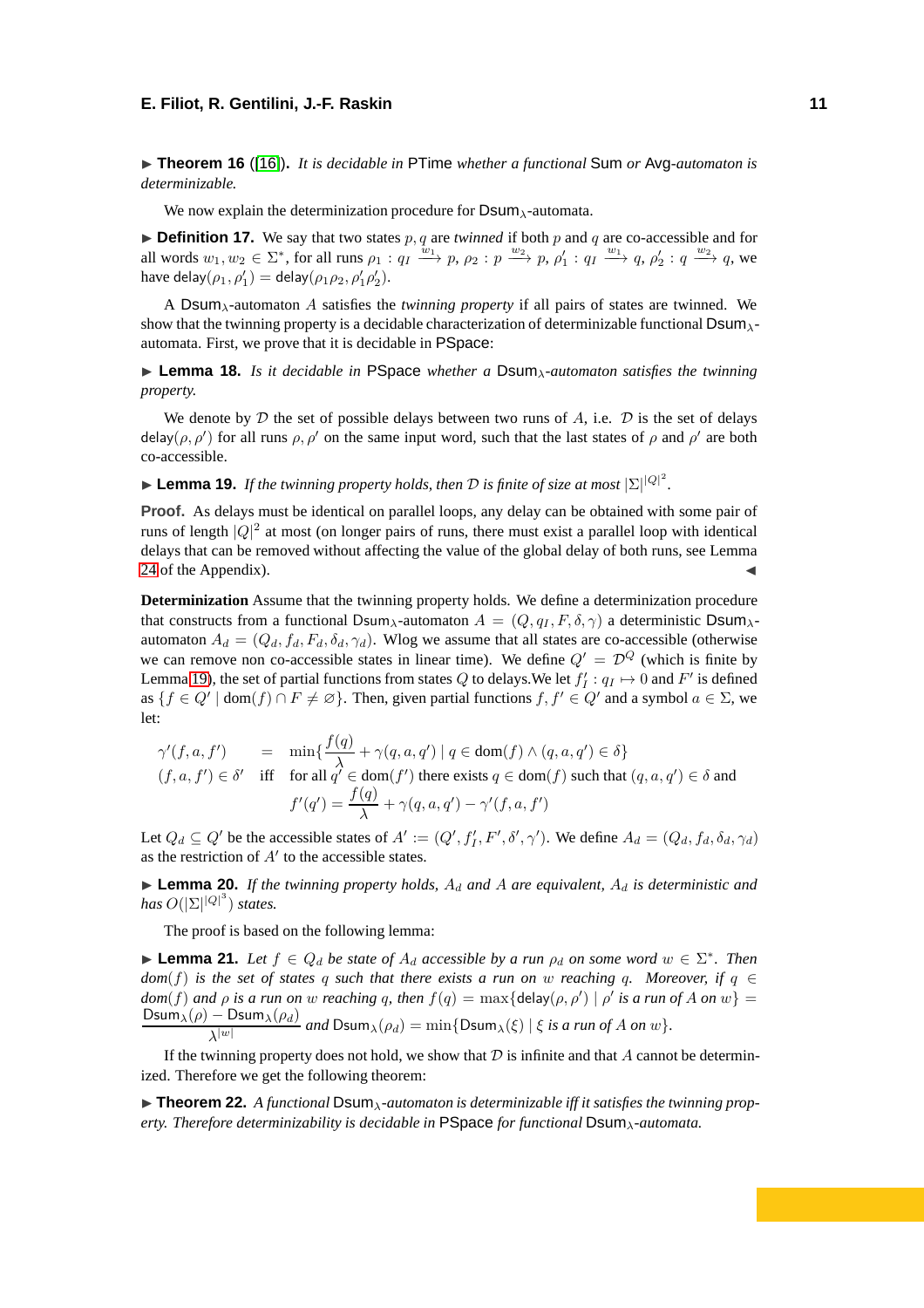#### <span id="page-12-2"></span>**References**

- <span id="page-12-20"></span>**1** Benjamin Aminof, Orna Kupferman, and Robby Lampert. Rigorous approximated determinization of weighted automata. In *LICS*, pages 345–354, 2011.
- <span id="page-12-14"></span>**2** D Andersson. An improved algorithm for discounted payoff games. In *ESSLLI Student Session*, pages 91–98, 2006.
- <span id="page-12-10"></span>**3** Beal, Carton, Prieur, and Sakarovitch. Squaring transducers: An efficient procedure for deciding functionality and sequentiality. *TCS: Theoretical Computer Science*, 292, 2003.
- <span id="page-12-24"></span>**4** Jean Berstel and Christophe Reutenauer. *Rational Series and Their Languages*. Number 12 in EATCS Monographs on Theoretical Computer Science. Springer-Verlag, 1988.
- <span id="page-12-13"></span>**5** Henrik Björklund and Sergei Vorobyov. A combinatorial strongly subexponential strategy improvement algorithm for mean payoff games. *Discrete Appl. Math.*, 155:210–229, 2007.
- <span id="page-12-5"></span>**6** Meera Blattner and Tom Head. Single-valued *a*-transducers. *JCSS*, 15(3):310–327, 1977.
- **7** Roderick Bloem, Karin Greimel, Thomas A. Henzinger, and Barbara Jobstmann. Synthesizing robust systems. In *FMCAD*, pages 85–92. IEEE, 2009.
- <span id="page-12-17"></span><span id="page-12-1"></span>**8** Udi Boker, Krishnendu Chatterjee, Thomas A. Henzinger, and Orna Kupferman. Temporal specifications with accumulative values. In *LICS*, pages 43–52, 2011.
- **9** Udi Boker and Thomas A. Henzinger. Determinizing discounted-sum automata. In *CSL*, pages 82–96, 2011.
- <span id="page-12-15"></span><span id="page-12-0"></span>**10** Krishnendu Chatterjee, Laurent Doyen, and Thomas A. Henzinger. Quantitative languages. *ACM Trans. Comput. Log*, 11(4), 2010.
- **11** Christian Choffrut. Une caractérisation des fonctions séquentielles et des fonctions sousséquentielles en tant que relations rationnelles. *Theor. Comput. Sci.*, 5(3):325–337, 1977.
- <span id="page-12-4"></span>**12** Luca de Alfaro, Marco Faella, Thomas A. Henzinger, Rupak Majumdar, and Mariëlle Stoelinga. Model checking discounted temporal properties. *Theor. Comput. Sci.*, 345(1):139–170, 2005.
- <span id="page-12-18"></span><span id="page-12-6"></span>**13** Manfred Droste and George Rahonis. Weighted automata and weighted logics with discounting. In *CIAA*, pages 73–84, 2007.
- **14** Fritz Grunewald and Dan Segal. On the integer solutions of quadratic equations. *Journal für die reine und angewandte Mathematik*, 569:13–45, 2004.
- <span id="page-12-11"></span>**15** Daniel Kirsten. A burnside approach to the termination of mohri's algorithm for polynomially ambiguous min-plus-automata. *ITA*, 42(3):553–581, 2008.
- <span id="page-12-9"></span>**16** Daniel Kirsten and Ina Mäurer. On the determinization of weighted automata. *Journal of Automata, Languages and Combinatorics*, 10(2/3):287–312, 2005.
- <span id="page-12-23"></span>**17** Ines Klimann, Sylvain Lombardy, Jean Mairesse, and Christophe Prieur. Deciding unambiguity and sequentiality from a finitely ambiguous max-plus automaton. *Theor. Comput. Sci.*, 327(3):349–373, 2004.
- <span id="page-12-19"></span>**18** Daniel Krob. The equality problem for rational series with multiplicities in the tropical semiring is undecidable. *Int. Journal of Algebra and Computation*, 4(3):405–425, 1994.
- <span id="page-12-22"></span><span id="page-12-3"></span>**19** Marvin L. Minsky. *Computation: Finite and Infinite Machines*. Prentice-Hall, 1967.
- <span id="page-12-8"></span>**20** Mehryar Mohri. Weighted automata algorithms. *Handbook of Weighted Automata*, pages 213–254, 2009.
- **21** A. Pnueli and R. Rosner. On the synthesis of a reactive module. In *ACM Symposium on Principles of Programming Languages (POPL)*. ACM, 1989.
- <span id="page-12-12"></span>**22** Marcel Paul Schützenberger. Sur les relations rationnelles. In *Automata Theory and Formal Languages*, volume 33 of *LNCS*, pages 209–213, 1975.
- <span id="page-12-7"></span>**23** Wolfgang Thomas. Church's problem and a tour through automata theory. In *Pillars of Computer Science*, pages 635–655, 2008.
- <span id="page-12-16"></span>**24** Andreas Weber and Reinhard Klemm. Economy of description for single-valued transducers. *Inf. Comput.*, 118(2):327–340, 1995.
- <span id="page-12-21"></span>**25** Karianto Wong, Aloys Krieg, and Wolfgang Thomas. On intersection problems for polynomially generated sets. In *ICALP*, volume 4052 of *LNCS*, pages 516–527. Springer, 2006.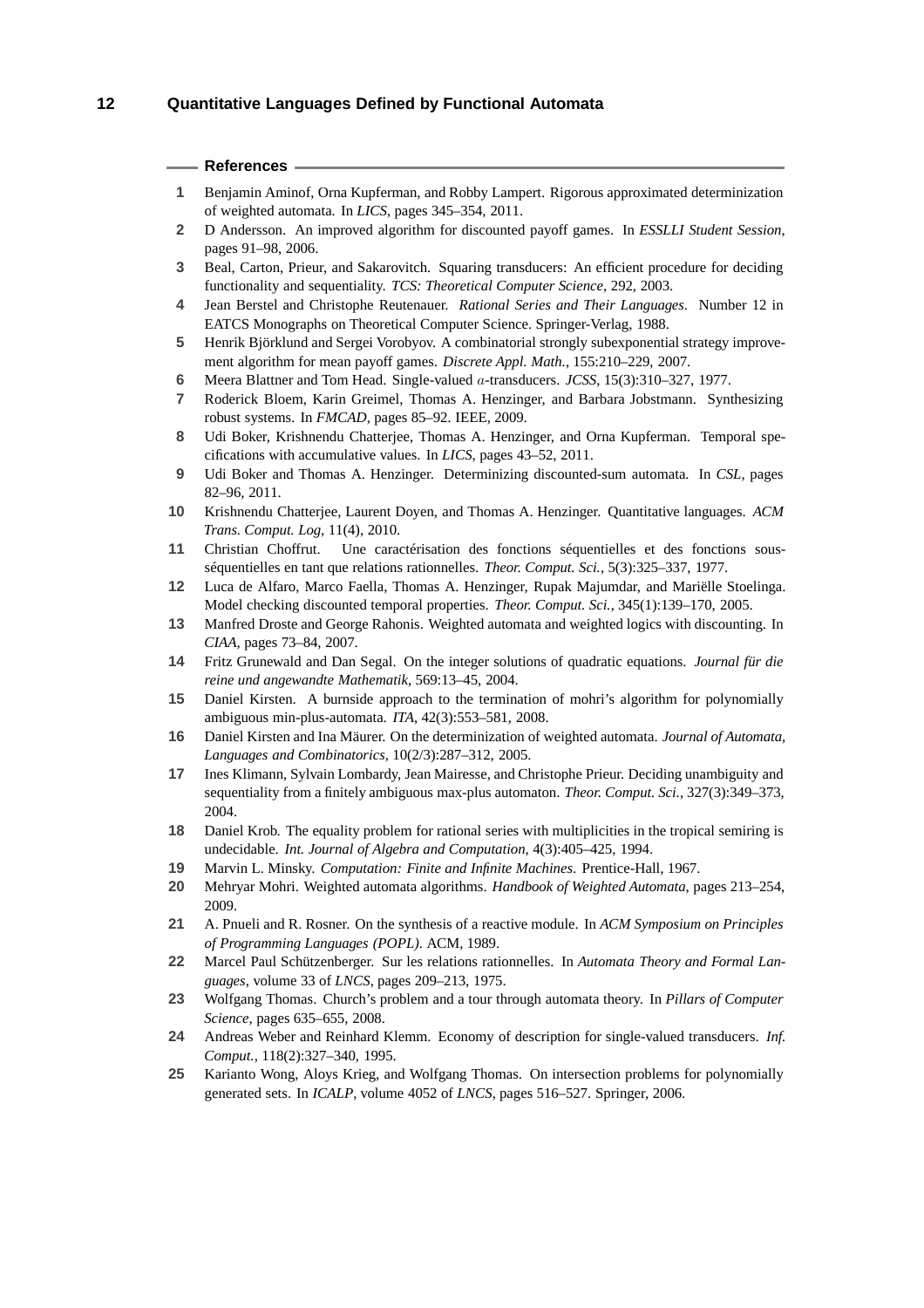## **A Quantitative Languages and Functionality**

## **A.1 Functionality and Unambiguity**

◮ **Lemma 23.** *Let V* ∈ {Sum*,* Avg*,* Dsum*λ,* Ratio}*. For all functional V -automaton with n states we can construct an equivalent unambiguous V*-automaton with  $O(n.2^n)$  states.

**Proof.** Our proof is independent on the measure. Let  $A = (Q, q_I, F, \delta, \gamma)$  be a functional *V*automaton. We order the transitions of *δ* by a total order denoted by *<δ*. We construct an equivalent unambiguous automaton  $A' = (Q', q'_I, F', \delta', \gamma')$ , where:

$$
Q' = Q \times 2^Q ;
$$

- $q_i' = (q_I, \varnothing)$ ;
- $F' = F \times \{ P \subseteq Q \mid F \cap P = \varnothing \};$
- $\gamma'$  :  $((p, P), a, (p', P')) \mapsto \gamma(p, a, p')$ ;

Before defining *δ* ′ formally, let us explain intuitively the semantics of the states in *Q*′ . The automaton *A*′ will guess a run of *A* on first state component (called the *current run*). A pair (*p, P*) represents the state *p* of current run in the original automaton *A* while *P* represents the states reached by all the runs that are greater than the current run (for the order *<<sup>δ</sup>* lexigraphically extended to runs). At the end of the word, the run is accepting iff *p* is accepting and there is no accepting state in *P*. In other words, a run of *A*′ on a word *w* is accepting iff the run it defines on the first component is the smallest accepting run of *A* on *w*.

When a new letter  $a \in \Sigma$  is read, A' guesses a transition from p to some state p', and goes to the state  $(p', S_P \cup S_{p,a,p'})$ , where  $S_P$  are the successor states of of *P* by  $\delta$  on the input *a*, and  $S_{p,a,p'}$ are all the states reached from  $p$  by a transition on  $a$  bigger than  $(p, q, p')$ .

Formally,  $((p, P), a, (p', P')) \in \delta'$  iff

$$
(p, a, p') \in \delta ;\n= P' = \{q' \mid \exists q \in P, (q, a, q') \in \delta\} \cup \{p'' \mid (p, a, p'') \in \delta \wedge (p, a, p') <_{\delta} (p, a, p'')\}.
$$

It is clear by construction that *A* and *A*′ defines the same domain. As *A* is functional, they also define the same function, because the value of a word is equal to the value of any run on it, and in particular to the value of the smallest run.

## **B** Functionality

#### **B.1 Proof of Lemma [5](#page-6-0)**

**Proof.** Consider a co-accessible pair of states  $(p, q)$ . Assume that  $(p, q)$  admits two delays  $d_1, d_2$ . We show that if *A* is functional, then  $d_1 = d_2$ . Let  $\rho_1 : q_0 \stackrel{w_1}{\leadsto} p$ ,  $\rho_1' : q_0 \stackrel{w_1}{\leadsto} q$  (resp.  $\rho_2 : q_0 \stackrel{w_2}{\leadsto} p$ ,  $\rho'_2$ : *q*<sub>0</sub>  $\stackrel{w_2}{\leadsto}$  *q*) be two runs witnessing the delay *d*<sub>1</sub> (resp. *d*<sub>2</sub>), i.e.:

<span id="page-13-0"></span>
$$
\frac{\text{Dsum}_\lambda(\rho_1)-\text{Dsum}_\lambda(\rho_1')}{\lambda^{|w_1|}}=d_1, \frac{\text{Dsum}_\lambda(\rho_2)-\text{Dsum}_\lambda(\rho_2')}{\lambda^{|w_2|}}=d_2
$$

Since  $(p, q)$  is co-accessible, there exists a word *u* and two runs  $\rho_3 : p \stackrel{u}{\leadsto} f \in F$ ,  $\rho'_3 : q \stackrel{u}{\leadsto} f' \in F$ . Moreover, the hypothesis of functionality on *A* implies:

$$
\text{Dsum}_{\lambda}(\rho_1 \rho_3) - \text{Dsum}_{\lambda}(\rho'_1 \rho'_3) = 0 \tag{1}
$$

<span id="page-13-1"></span> $\mathsf{Dsum}_{\lambda}(\rho_2\rho_3)-\mathsf{Dsum}_{\lambda}(\rho_2'\rho_3')$  $) = 0$  (2)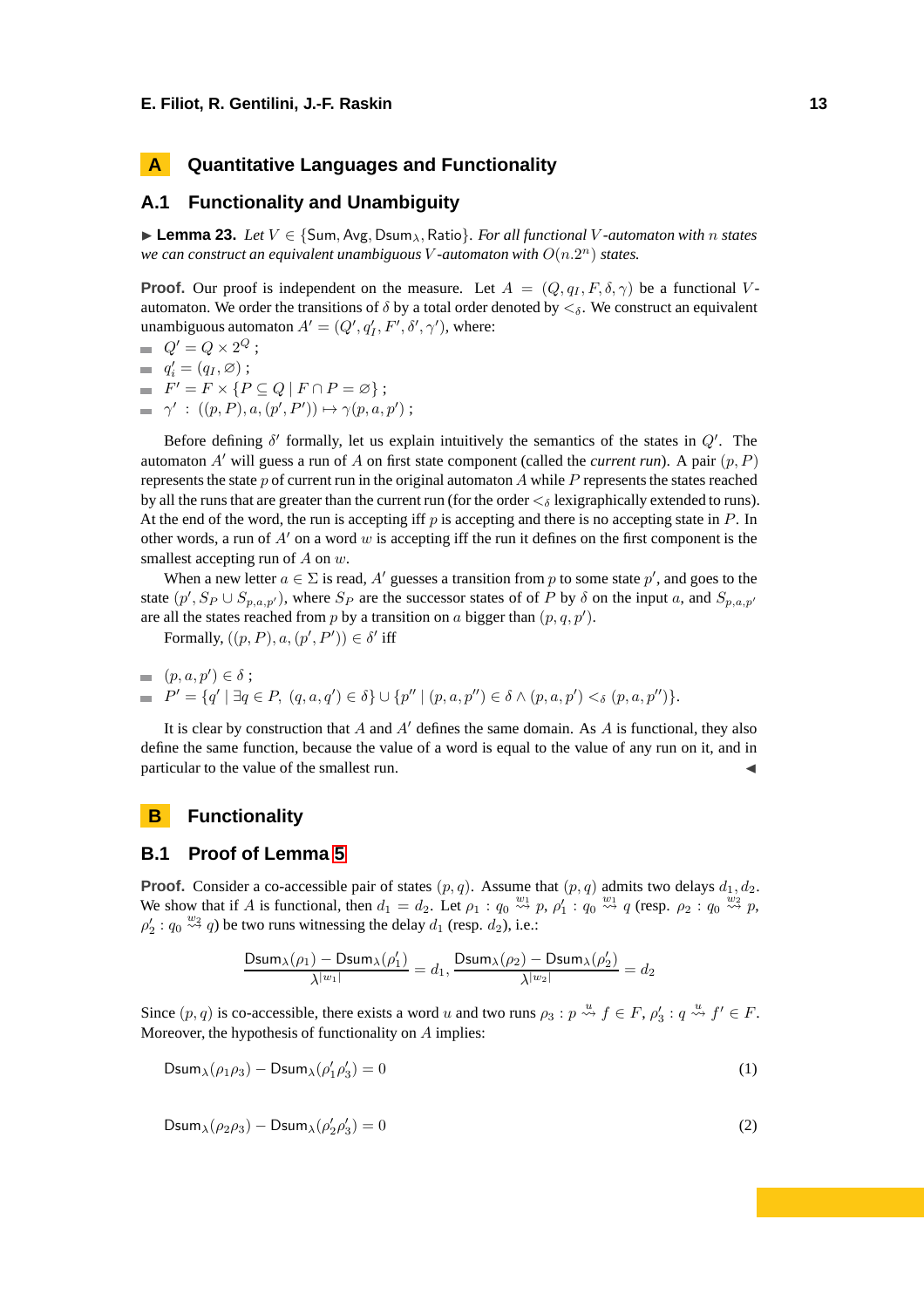Let  $v_{1,0} \ldots v_{1,m}$  (resp.  $v'_{1,0} \ldots v'_{1,m}$ ,  $v_{3,0} \ldots v_{3,l}$ ,  $v'_{3,0} \ldots v'_{3,l}$ ) the sequence of weights occuring along  $\rho_1$  (resp.  $\rho'_1$ ,  $\rho_3$ ,  $\rho'_3$ ), where  $m = |w_1| - 1$  and  $l = |u| - 1$ .

<span id="page-14-1"></span>Then, Equation [1](#page-13-0) implies:

$$
\sum_{i=0}^{m} v_{1,i} \lambda^{i} + \lambda^{m+1} \sum_{i=0}^{l} v_{3,i} \lambda^{i} = \sum_{i=0}^{m} v'_{1,i} \lambda^{i} + \lambda^{m+1} \sum_{i=0}^{l} v'_{3,i} \lambda^{i}
$$
(3)

Let  $v_{2,0} \ldots v_{2,n}$  (resp.  $v'_{2,0} \ldots v'_{2,n}$ ) be the sequence of weights occuring along  $\rho_2$  (resp.  $\rho'_2$ ), where  $n = |w_2| - 1.$ 

<span id="page-14-2"></span>Then, Equation [2](#page-13-1) implies:

$$
\sum_{i=0}^{n} v_{2,i} \lambda^i + \lambda^{n+1} \sum_{i=0}^{l} v_{3,i} \lambda^i = \sum_{i=0}^{n} v'_{2,i} \lambda^i + \lambda^{n+1} \sum_{i=0}^{l} v'_{3,i} \lambda^i
$$
\n(4)

Equations [3](#page-14-1) and [4](#page-14-2) yield:

<span id="page-14-3"></span>
$$
\left(\sum_{i=0}^{m} v_{1,i} \lambda^{i} - \sum_{i=0}^{m} v'_{1,i} \lambda^{i}\right) = \lambda^{m+1} \left(\sum_{i=0}^{l} v'_{3,i} \lambda^{i} - \sum_{i=0}^{l} v_{3,i} \lambda^{i}\right)
$$
\n(5)

<span id="page-14-4"></span>
$$
\left(\sum_{i=0}^{n} v_{2,i} \lambda^{i} - \sum_{i=0}^{n} v'_{2,i} \lambda^{i}\right) = \lambda^{n+1} \left(\sum_{i=0}^{l} v'_{3,i} \lambda^{i} - \sum_{i=0}^{l} v_{3,i} \lambda^{i}\right)
$$
\n(6)

Dividing both the members of Equation [5](#page-14-3) by  $\lambda^{m+1}$  and both the members of Equation [6](#page-14-4) by  $\lambda^{n+1}$ , and finally subtracting the obtained results, we get our thesis i.e.

$$
\frac{\text{Dsum}_{\lambda}(\rho_1) - \text{Dsum}_{\lambda}(\rho_1')}{\lambda^{|w_1|}} = \frac{\text{Dsum}_{\lambda}(\rho_2) - \text{Dsum}_{\lambda}(\rho_2')}{\lambda^{|w_2|}}
$$

◭

### **B.2 Proof of Lemma [6](#page-6-1)**

We first prove the following key result:

<span id="page-14-0"></span>► **Lemma 24.** *Let*  $A = (Q, q_I, F, \delta, \gamma)$  *be a* Dsum<sub> $\lambda$ </sub>-automaton. Let  $w_1, w_2, w_3 \in \Sigma^*$  such that *there exist*  $p, p', q, q' \in Q$  *and the following runs:* 

$$
\rho_1: q_1 \xrightarrow{w_1} p \qquad \rho_2: p \xrightarrow{w_2} p \qquad \rho_3: p \xrightarrow{w_3} q
$$
  

$$
\rho'_1: q_1 \xrightarrow{w_1} p' \qquad \rho_2: p' \xrightarrow{w_2} p' \qquad \rho_3: p' \xrightarrow{w_3} q'
$$

and such that  $\mathsf{delay}(\rho_1, \rho'_1) = \mathsf{delay}(\rho_1 \rho_2, \rho'_1 \rho'_2)$ . Then  $\mathsf{delay}(\rho_1 \rho_2 \rho_3, \rho'_1 \rho'_2 \rho'_3) = \mathsf{delay}(\rho_1 \rho_3, \rho'_1 \rho'_3)$ .

**Proof.** By hypothesis, we have the following equality:

$$
\frac{\text{Dsum}_{\lambda}(\rho_1) + \lambda^{|w_1|} \text{Dsum}_{\lambda}(\rho_2) - \text{Dsum}_{\lambda}(\rho_1') - \lambda^{|w_1|} \text{Dsum}_{\lambda}(\rho_2')}{\lambda^{|w_1| + |w_2|}} = \frac{\text{Dsum}_{\lambda}(\rho_1) - \text{Dsum}_{\lambda}(\rho_2')}{\lambda^{|w_1|}}
$$
(7)

<span id="page-14-5"></span>which implies:

$$
\text{Dsum}_{\lambda}(\rho_1)+\lambda^{|w_1|}\text{Dsum}_{\lambda}(\rho_2)-\text{Dsum}_{\lambda}(\rho'_1)-\lambda^{|w_1|}\text{Dsum}_{\lambda}(\rho'_2)=\lambda^{|w_2|}(\text{Dsum}_{\lambda}(\rho_1)-\text{Dsum}_{\lambda}(\rho'_2))
$$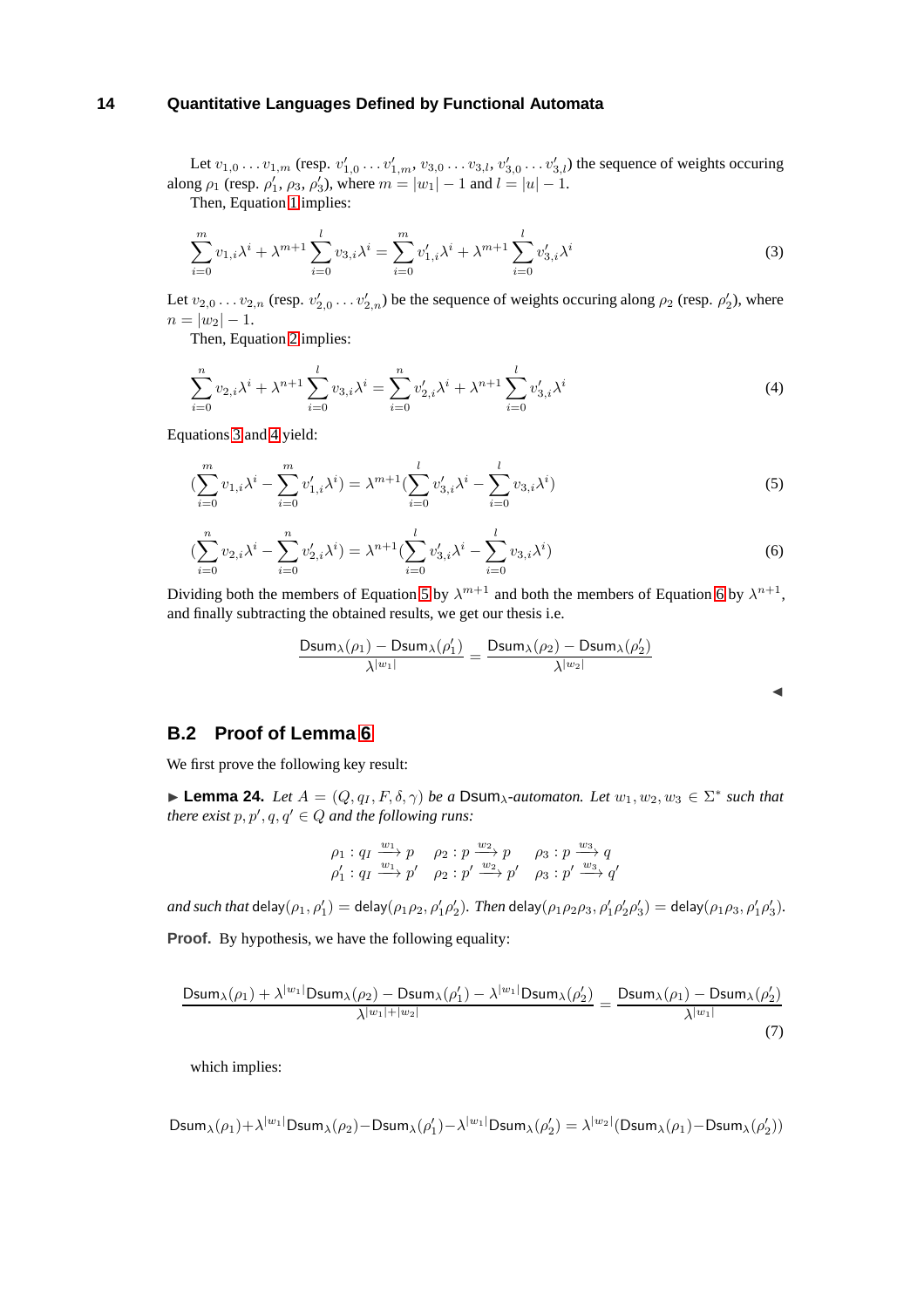By definition of the delays, we have: delay $(\rho_1 \rho_2 \rho_3, \rho'_1 \rho'_2 \rho'_3) =$ 

 ${\sf Dsum}_\lambda(\rho_1)+\lambda^{|w_1}{\sf Dsum}_\lambda(\rho_2)+\lambda^{|w_1w_2|}{\sf Dsum}_\lambda(\rho_3)-{\sf Dsum}_\lambda(\rho_1')-\lambda^{|w_1}{\sf Dsum}_\lambda(\rho_2')-\lambda^{|w_1w_2|}{\sf Dsum}_\lambda(\rho_3')$ *λ*|*w*1*w*2*w*3<sup>|</sup>

Thanks to Equation [8,](#page-14-5) it can be simplified into:

$$
delay(\rho_1 \rho_2 \rho_3, \rho'_1 \rho'_2 \rho'_3) = \frac{\lambda^{|w_2|} (\text{Dsum}_{\lambda}(\rho_1) - \text{Dsum}_{\lambda}(\rho'_1)) + \lambda^{|w_1 w_2|} \text{Dsum}_{\lambda}(\rho_3) - \lambda^{|w_1 w_2|} \text{Dsum}_{\lambda}(\rho'_3)}{\lambda^{|w_1 w_2 w_3|}}
$$
(10)

We can now simplify this expression by  $\lambda^{|w_2|}$  and we get:

$$
\mathsf{delay}(\rho_1 \rho_2 \rho_3, \rho'_1 \rho'_2 \rho'_3) = \frac{\mathsf{Dsum}_{\lambda}(\rho_1) - \mathsf{Dsum}_{\lambda}(\rho'_1) + \lambda^{|w_1|} \mathsf{Dsum}_{\lambda}(\rho_3) - \lambda^{|w_1|} \mathsf{Dsum}_{\lambda}(\rho'_3)}{\lambda^{|w_1 w_3|}} \tag{11}
$$

which exactly means: delay $(\rho_1 \rho_2 \rho_3, \rho'_1 \rho'_2 \rho'_3) =$  delay $(\rho_1 \rho_3, \rho'_1 \rho'_3)$ .

**Lemma** [6.](#page-6-1) Let  $w \in \text{dom}(A)$  such that  $|R_A(w)| > 1$ . Clearly, there exist two runs  $\rho, \rho'$  on w such that Dsum<sub> $\lambda$ </sub>( $\rho$ )  $\neq$  Dsum<sub> $\lambda$ </sub>( $\rho'$ ). Moreover if  $\rho$  and  $\rho'$  can be decomposed so that the premises of Lemma [24](#page-14-0) are satisfied, then we can find a strictly shorter word with two runs on it which have different delays. We can repeat this operation until the goals of Lemma [6](#page-6-1) are satisfied.

## **B.3 Proof of Theorem [7](#page-6-3)**

**Proof.** We start to prove that *A* is not functional iff DSumFunTest(*A*) returns NO.

 $(\Leftarrow)$  The following invariant holds overall the execution of the algorithm: If the stack *S* contains the pair  $((p, q), d)$ , then  $(p, q)$  is co-accessible and *A* admits two runs  $\rho : q_I \stackrel{w}{\to} p, \rho' : q_I \stackrel{w}{\to} q$  such that  $\frac{\text{Dsum}_{\lambda}(\rho) - \text{Dsum}_{\lambda}(\rho)}{n^{\lambda}$  = *d*. This can be proved by a simple inductive argument on the number *λ*<sup>|</sup>*w*<sup>|</sup> of iterations of the while loop at Line [3.](#page-6-4) Suppose that DSumFunTest(*A*) returns NO. There are two cases to consider. If the pair  $((p, q) \in F^2, d \neq 0)$  is popped from the stack, then it witnesses the existence of two accepting runs  $\rho: q_I \stackrel{w}{\to} p, \rho': q_I \stackrel{w}{\to} q$  in *A* for which Dsum<sub>*λ*</sub>( $\rho$ ) − Dsum<sub>*λ*</sub>( $\rho'$ ) ≠ 0. Thus,  $\vec{A}$  is not functional. In the second case, the pair  $((p, q), d)$  popped from the stack witnesses that *A* admits two delays for the co-accessible pair of states  $(p, q)$ . By Lemma [5,](#page-6-0) this implies that *A* is not functional.

(⇒) Let *A* be a non functional Dsum*λ*-automaton. By Lemma [6,](#page-6-1) there exists a word *w* such that A admits two runs  $\rho: q_I \stackrel{w}{\to} q_f \in F, \rho': q_I \stackrel{w}{\to} q'_f \in F$  on w such that  $\text{Dsum}_{\lambda}(\rho) \neq \text{Dsum}_{\lambda}(\rho').$ Suppose that for all positions  $i < j$ ,  $(p_i, q_i) \neq (p_j, q_j)$ . In that case DSumFunTest(*A*) will output No at Line [5](#page-6-5) (if not before). Otherwise let  $i_2$  be the least position on the two runs  $\rho$ ,  $\rho'$  such that there exists  $i_1 < i_2$  such that  $\rho$  (resp.  $\rho'$ ) reach the state  $p$  (resp.  $q$ ) at positions  $i_1$  and  $i_2$ . By condition  $(ii)$ of Lemma [6,](#page-6-1) the delays are different at  $i_1$  and  $i_2$  and therefore DSumFunTest(*A*) will determine that *A* is not functional at Line [6,](#page-6-2) after processing  $\rho$ ,  $\rho'$  upon position  $i_2$  (if not before).

This algorithm terminates as any pair of states is visited at most twice. It is well-known that coaccessible states of a finite automaton can be computed in linear time. We can apply this procedure on the product of  $A$  with itself to compute the co-accessible pairs of states in quadratic time.

(8)

(9)

◭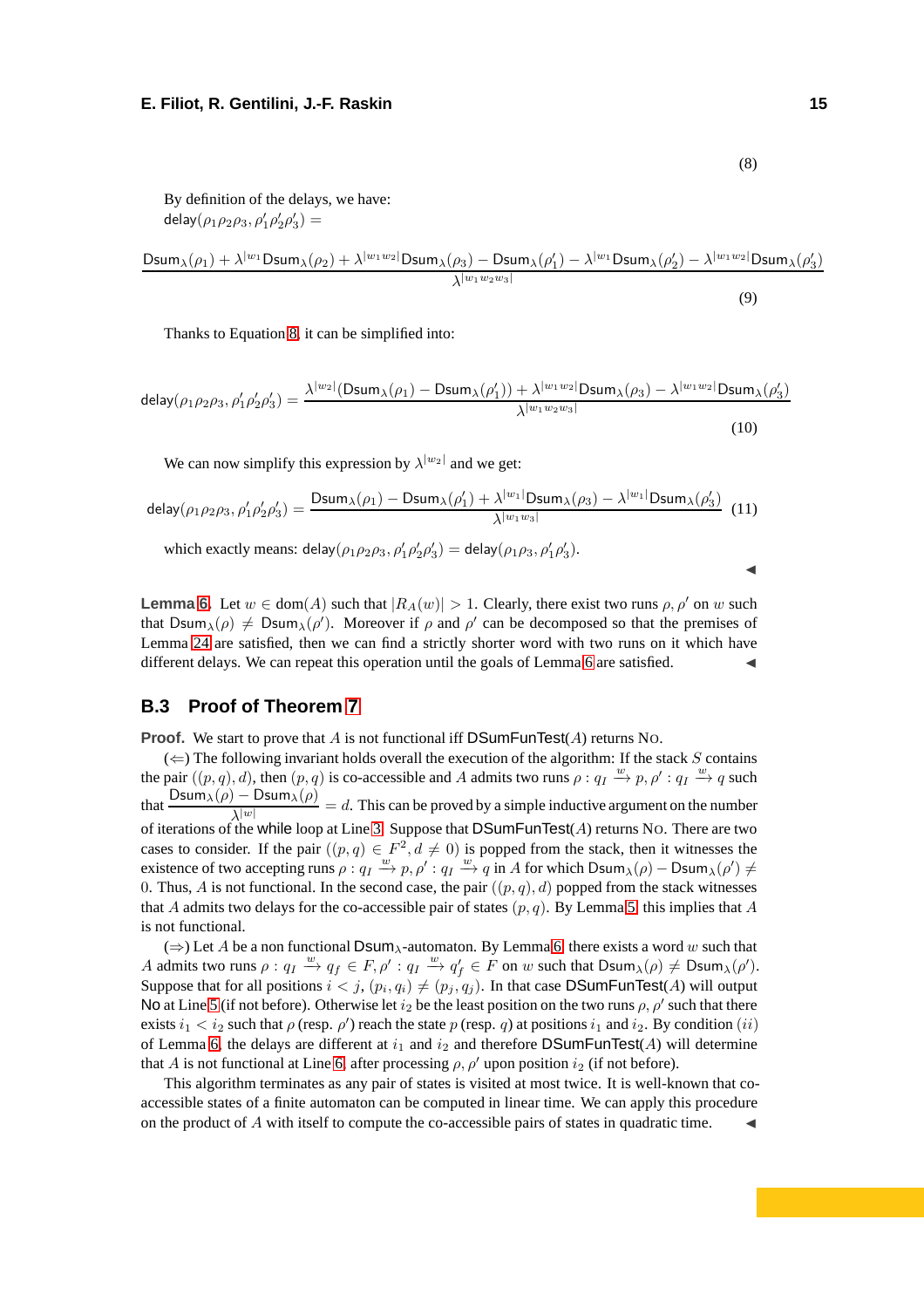## **B.4 Proof of Theorem [9](#page-7-0)**

**Proof.** We give an non-deterministic CoPSpace (and hence PSpace) algorithm to test non-functionality. By the pumping lemma, if a ratio-automaton with *n* states is not functional, there exists a word of length at most 4*n* <sup>2</sup> with two different values. We use the following non-deterministic iterative algorithm: non-deterministically choose two transitions in parallel on the same input letter and count the current length (up to  $4n^2$ ), and compute the current respective rewards and costs of the two current runs. Non-deterministically choose to stop before the length exceeds  $4n<sup>2</sup>$  and check that the reached states are accepting and that the respective ratio of the two chosen runs are different. We therefore need to store the two current states, reward sum and cost sum, which are bounded by  $4n^2M_r$  and  $4n^2M_c$ , where  $M_r$  and  $M_c$  are the maximal reward and cost (in absolute value). Those sums are represented in pspace, and in nlogspace if the weights are unary encoded.

## **C Decision Problems**

#### **C.1 Proof of Theorem [12](#page-9-0)**

**Proof.** For Dsum<sub> $\lambda$ </sub> automata, we show that  $L_A^{> \nu} \neq \emptyset$  iff Player 0 has a strategy to ensure a play from  $v_0$  with discounted sum greater than  $\nu$  in the one player (infinite) Dsum<sub>λ</sub> game  $\Gamma$  =  $(V, E, w, \langle V_0, V_1 \rangle)$ , where:

- $V = \{p \mid p \in Q \land \exists w \in \Sigma^*(p \stackrel{w}{\leadsto} f \in F)\}$
- $V_0 = V, V_1 = \emptyset$
- $E = (V \times (\Sigma \cup \zeta) \times V) \cap (\{(p, a, p') \mid (p, a, p') \in \delta\} \cup \{(p, \zeta, p) \mid p \in F\})$ , where  $\zeta \notin \Sigma$  is a fresh symbol

For each  $e = (p, a, p') \in E$ : If  $(p, a, p') \in \delta$ , then  $w(e) = \gamma(p, a, p')$ , else  $w(e) = 0$ .

Once proved the above equivalence, our complexity bound follows easily, since checking wether  $L_A^{\geq \nu} \neq \emptyset$  reduces to solving a 1 player Dsum<sub> $\lambda$ </sub> game (that is in PTime [\[2\]](#page-12-20)).

 $(\Rightarrow)$  If  $L_A^{>v} \neq \emptyset$ , then *A* admits an accepting run  $r : q_0^1 = r_0 \stackrel{w}{\leadsto} r_n \in F$  such that  $\text{Dsum}_\lambda(\gamma(r) > 0)$ *ν*. By construction, Γ admits an (infinite) path *p* with a positive discounted sum, i.e. Player 0 has a (memoryless) strategy to win the one-player discounted sum game Γ.

(⇐) S uppose that Player 0 has a strategy to win the one-player discounted sum game Γ. Let *p* be an infinite path on  $\Gamma$  consistent with a winning strategy for player 0. Then  $\text{Dsum}_{\lambda}(r) > 0$ . Let *W* be the maximum absolute weight in  $\Gamma$ . For each prefix  $r_i$  of length *i* of *r* we have:

<span id="page-16-0"></span>
$$
\text{Dsum}_{\lambda}(r_i) + \frac{W}{1 - \lambda} \ge \text{Dsum}_{\lambda}(r) \Rightarrow
$$
\n
$$
\text{Dsum}_{\lambda}(r_i) \ge \text{Dsum}_{\lambda}(r) - \frac{W\lambda^i}{1 - \lambda}
$$
\n(12)

Since Dsum<sub> $\lambda$ </sub> $(r) > \nu$ , there exists *i*<sup>\*</sup> such that Dsum<sub> $\lambda$ </sub> $(r) - \frac{W \lambda^{i^{*}}}{1 - \lambda^{i^{*}}}$  $\frac{n}{1 - \lambda} > \nu$  that implies Dsum<sub> $\lambda$ </sub> $(r_{i^*}) > \nu$ . By construction, each path in  $\Gamma$  can be extended to reach a node in *F*. Let  $r'_i = r'_0 \dots r'_m \in F$  be  $' = r'$ such a continuation of  $r^{i^*}$ . By Equation [12,](#page-16-0) our choice of  $i^*$  guarantees that  $\text{Dsum}_{\lambda}(r'_i) > \nu$ . Since *A* is functional, *r'* witnesses the existence of a word *w* such that  $L_A(w) > v$ .

For Sum automata, let *A* be a Sum-automaton.  $L^{\sim \nu}_A \neq \emptyset$  iff *A* admits a path to a final state whose sum of the weights is  $\sim \nu$ . This can be easily checked in PTime, using e.g. a shortest path algorithm (once the edges have been reversed).

For Avg-automata, let *A* be an Avg-automaton. We can assume  $\nu = 0$  since the  $\sim \nu$ -emptiness problem for Avg-automata reduces to the  $\sim$  0-emptiness problem for Avg-automata, by simply reweighting the input automaton [\[5\]](#page-12-24).  $L_A^{\sim 0} \neq \emptyset$  iff *A* admits a path to a final state whose sum of the weights is  $\sim$  0, that can be easily checked in PTime.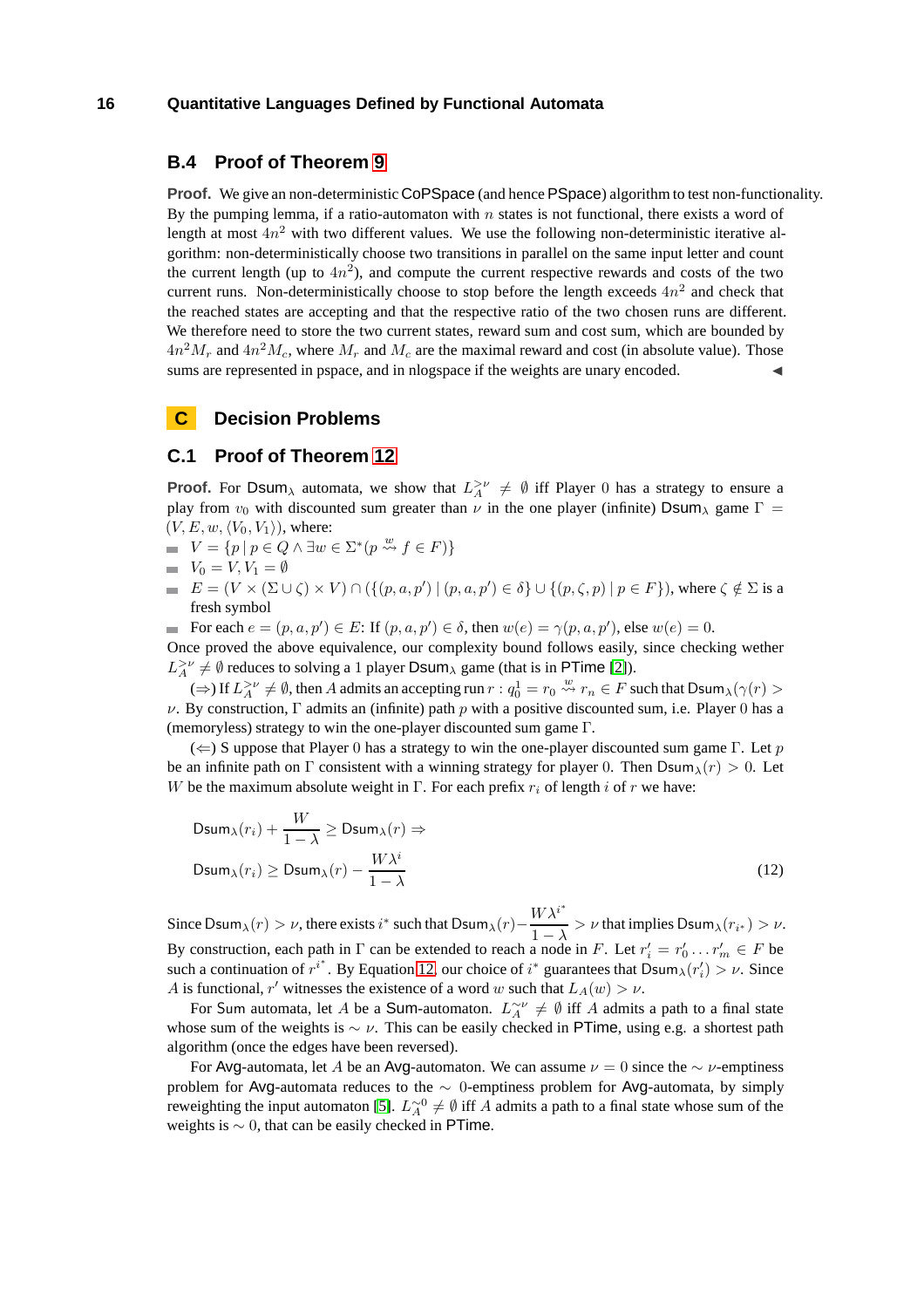Finally, let *A* be a Ratio-automaton, let  $\nu = \frac{m}{n}$  $\frac{m}{n}$ . We consider the Sum automaton *A'*, where each edge of *A* having reward *r* and cost *c* is replaced by an edge of weight *rn*−*cm*. It can be easily proved that  $L^{\sim\nu}_A \neq \emptyset$  iff  $L^{\sim\nu}_{A'} \neq \emptyset$ .

## **C.2 Proof of Theorem [13](#page-9-1)**

**Proof.** Let *A* be a *V*-automaton,  $V \in \{Sum, Avg, Dsum\}$  and consider the  $\geq \nu$ -universality (resp. *> ν*-universality) problem for *V* -automata. We check wether *A* admits an accepting run with  $V(\gamma(r)) < \nu$ . This can be done in PTime for  $V \in \{\text{Sum} - \text{, } \text{Avg} - \text{, } \text{Ratio}, \text{DSum}_{\lambda} - \}$  (resp. *V* ∈ {Sum−*,* Avg−*,* Ratio}), with a procedure similar to the one applied in the proof of Theorem  $12.$ 

### **D Realizability**

#### **D.1 Proof of Theorem [14](#page-10-0)**

**Proof.** A 2*-counter machine M* consists of a finite set of control states *S*, an initial state  $s<sub>I</sub> \in S$ , a final state  $s_F \in Q$ , a set *C* of counters ( $|C| = 2$ ) and a finite set  $\delta_M$  of instructions manipulating two integer-valued counters. Instructions are of the form

 $s: c := c + 1$  **goto**  $s'$ 

*s* : **if**  $c = 0$  **then goto**  $s'$  **else**  $c := c - 1$  **goto**  $s''$ .

Formally, instructions are tuples  $(s, \alpha, c, s')$  where  $s, s' \in S$  are source and target states respectively, the action  $\alpha \in \{inc, dec, 0\}$  applies to the counter  $c \in C$ . We assume that M is deterministic: for every state  $s \in S$ , either there is exactly one instruction  $(s, \alpha, \cdot, \cdot) \in \delta_M$  and  $\alpha = inc$ , or there are two instructions  $(s, dec, c, \cdot), (s, 0?, c, \cdot) \in \delta_M$ .

A *configuration* of *M* is a pair  $(s, v)$  where  $s \in S$  and  $v : C \to \mathbb{N}$  is a valuation of the counters. An *accepting run* of *M* is a finite sequence  $\pi = (s_0, v_0) \delta_0(s_1, v_1) \delta_1 \dots$  $\delta_{n-1}(s_n, v_n)$  where  $\delta_i = (s_i, \alpha_i, c_i, s_{i+1}) \in \delta_M$  are instructions and  $(s_i, v_i)$  are configurations of *M* such that  $s_0 = s_I$ ,  $v_0(c) = 0$  for all  $c \in C$ ,  $s_n = s_F$ , and for all  $0 \le i < n$ , we have  $v_{i+1}(c) = v_i(c)$  for  $c \neq c_i$ , and (a) if  $\alpha = inc$ , then  $v_{i+1}(c_i) = v_i(c_i) + 1$  (b) if  $\alpha = dec$ , then  $v_i(c_i) \neq 0$  and  $v_{i+1}(c_i) = v_i(c_i) - 1$ , and (c) if  $\alpha = 0$ ?, then  $v_{i+1}(c_i) = v_i(c_i) = 0$ . The corresponding *run trace* of  $\pi$  is the sequence of instructions  $\bar{\pi} = \delta_0 \delta_1 \dots \delta_{n-1}$ . The *halting problem* is to decide, given a 2-counter machine *M*, whether *M* has an accepting run. This problem is undecidable [\[19\]](#page-12-22).

Given a 2-counters (deterministic) machine *M*, we construct a functional weighted functional Sum-automaton  $A = (Q, q_0, \delta, \gamma)$  (resp. Avg-automata), where  $Q = Q_O \cup Q_I$ ,  $\Sigma = \Sigma_O \cup \Sigma_I$ and  $\delta \subseteq Q \times \Sigma \times Q$  such that *M* halts if and only if  $L(A)$  is realizable. In particular,  $\Sigma_O = \delta_M$ and a strategy  $\pi \in \Lambda_O$  for Player *O* is winning if and only if for each  $\lambda_I \in \Lambda_I$ , the projection of outcome( $\pi$ ,  $\gamma_2$ ) onto  $\Sigma_O$  is an accepting run of *M*. The alphabet  $\Sigma_I$  for Player *I* is the set of letters  $\Sigma_I = \{go\} \cup (\bigcup_{i=1,2} \{cheatCi+, cheatCi-\}) \cup (\bigcup_{0 \leq j < |S|} \{cheatR:sj\})$ . The role of Player *I* is that of observing the play of Player *O* and detecting whether he faithfully simulates *M*, or he cheats. In details, if Player *O* cheats by declaring the *i*-th counter equal to 0 when it is not (positive cheat), then Player *I* can use the action *cheatCi+*,  $i \in \{1, 2\}$ , to force all the runs but one (with weight ≤ 0) to die. Similarly, if Player *O* cheats by decrementing a counter with value zero (negative cheat) or on the structural properties of a run of *M*, then Player *I* can win by playing the corresponding observing action : *cheatCi*-, for negative cheats on counter  $i \in \{1, 2\}$ , or *cheatR:sj* for a cheat on the run through *M* detected at state *sj*.

The automaton *A* consists of a nondeterministic initial choice between different gadgets, described below. Each gadget checks one of the properties of the sequence of actions provided by

◭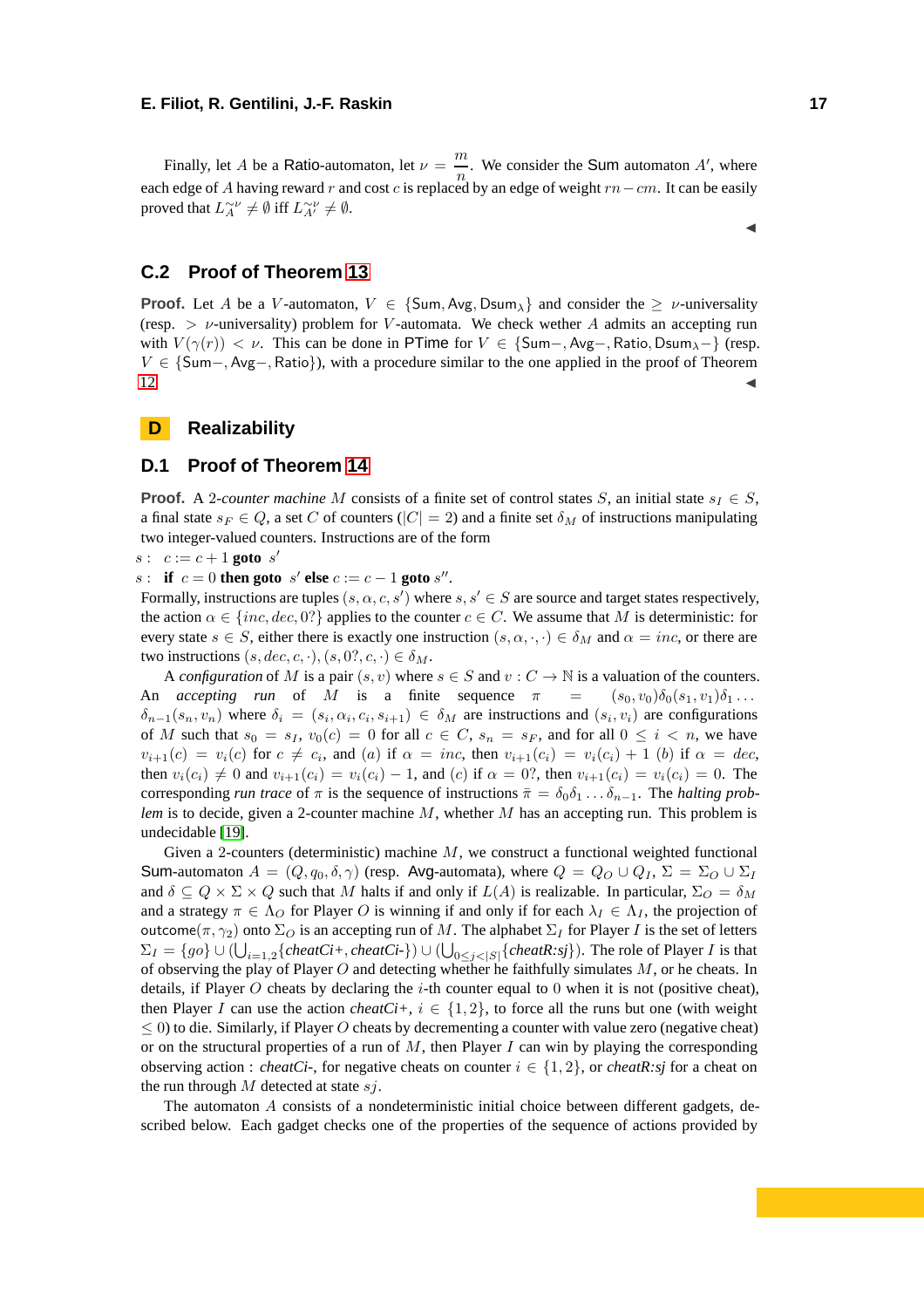<span id="page-18-0"></span>

Player *O*, and verify whether Player *O* simulates faithfully *M* or he eventually cheats. Due to the initial nondeterministic choice, each final state (in one of the gadget) is accessible throughout the evolution of the play and Player *O* has to ensure that all the properties checked in the gadgets are fulfilled. Otherwise, Player *I* will have the ability to kill all the runs but one, and to ensure that the only surviving run (in the appropriate gadget) reaches the final state with weight  $\leq 0$ .

In particular, Figure [2](#page-18-0) represents the gadget to check a positive cheat on counter  $i, i \in \{1, 2\}$ . Player *I* observes the inverted value of the counter *i* throughout the path on *M* simulated by Player *O*. Whenever Player *O* declares that counter *i* is equal to 0, Player *I* can use the action *cheatCi+* to kill all the runs in *A* but the one within the observing gadget. The evolution of such a run up to *cheatCi+* will have a negative value (corresponding to the inverted value of the observed counter) if Player *O* was cheating. Hence, as soon as Player O playes  $\sharp$  it will end in a final state with weight  $\leq 0$ . Symmetrically, the gadget for checking negative cheats (represented in Figure [3\)](#page-18-0) uses the weights on the edges to store the value of the observed counter. If Player *O* cheats decrementing counter *i* when its value is 0, Player *I* can use the action *cheatCi*- to kill all the runs but the one (with negative value) in the gadget observing negative cheats.

Finally, Player *I* can use the gadgets in Figures [5](#page-19-0)[–6](#page-19-1) to detect any structural cheat committed by Player *O*. If Player *O* initially provides an action different from (*s*0*,* \_*,* \_*,* \_), Player *I* can punish him by playing action *cheatR:s0*. Similarly, if Player *O* provides two actions that do not induce a (sub)-path in *M*, Player *I* can punish him within the gadget in Figure [6.](#page-19-1)

The automaton *A* will contain a gadget to observe positive/negative cheats for each counter  $i \in \{1, 2\}$ , a gadget to observe a structural cheat for each state  $s \in S$  that can be traversed by a path in *M*, and a neutral gadget (represented in Figure [4\)](#page-18-1), where Player *I* simply observes the run provided by Player *O* and let such a run to reach a final state as soon as Player *O* provides an action

<span id="page-18-1"></span>

#### **Figure 4** Neutral gadget.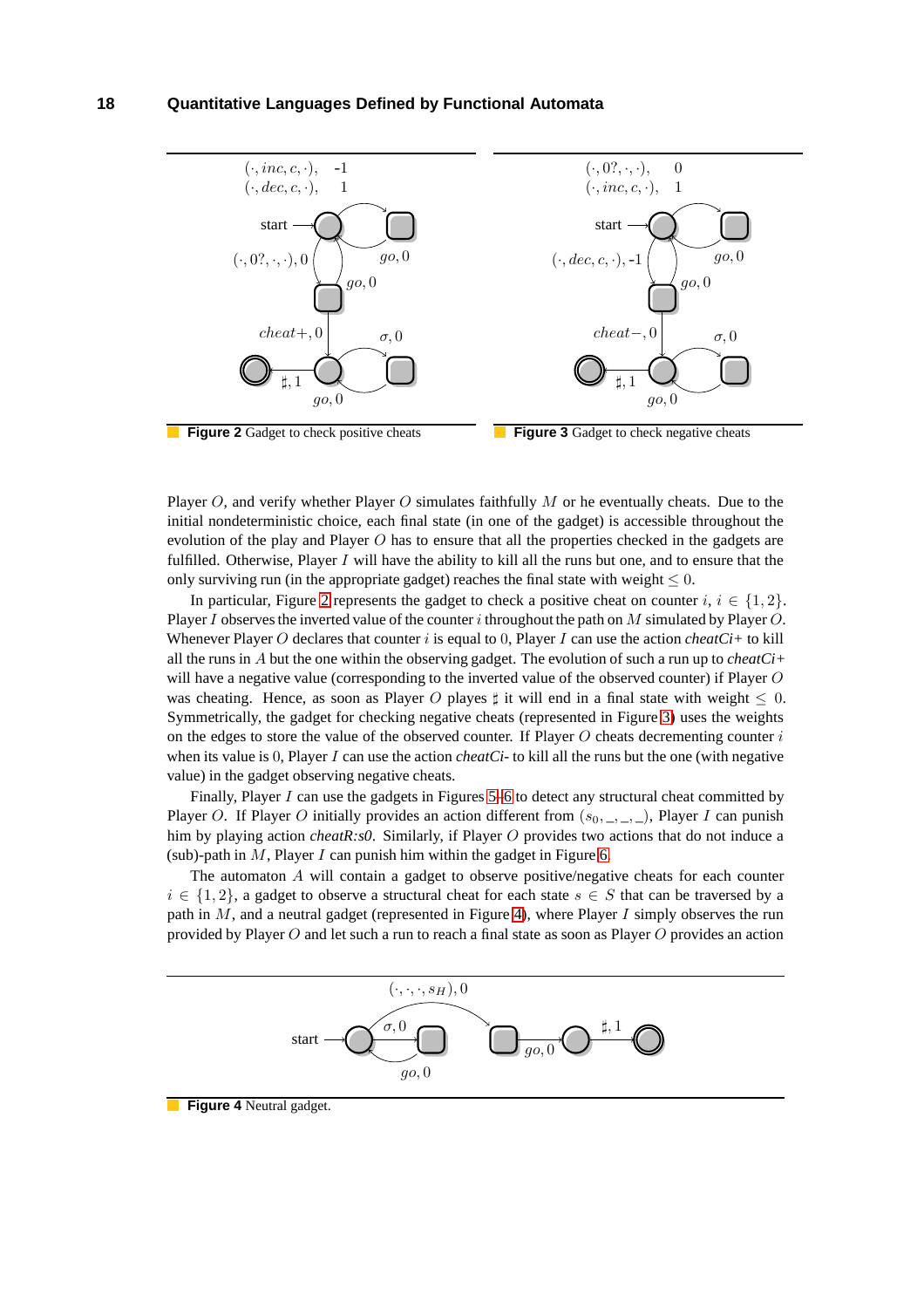<span id="page-19-0"></span>

**Figure 5** Gadget to check that Player 1 plays  $(s_0, \cdot, \cdot, \cdot)$  at the beginning.

simulating a step toward the halting state of *M*. The proof is concluded by showing that *M* halts iff Player *O* has a strategy to win the realizability game on *A*. Namely, we show that Player *O* wins the realizability game iff he provides a word *π* which corresponds to an accepting run of *M* (and then stop the game).

 $(\Rightarrow)$  Suppose that *M* halts. Let  $\pi$  be the run of *M* leading to the halting state, and consider  $\lambda_O(\pi) \in$  $Λ$ <sub>*O*</sub>, where  $λ$ <sub>*O*</sub>( $π$ ) denotes the strategy for Player *O* induced by  $π$ , in which Player*O* provides the word  $\pi$  and then stop the game. Let  $\lambda_I \in \Lambda_I$ . There are two cases to consider.

**1.** In the first case,  $\lambda_I$  does not provide any action in:

$$
(\bigcup_{i=1,2} \{ \text{cheatCi+}, \text{cheatCi-}\}) \cup (\bigcup_{0 \leq j < |S|} \{ \text{cheatR:sj} \})
$$

Then, the only run to a final state in *A* is the one within the neutral gadget, having weight 1.

**2.** In the second case,  $\gamma_I$  contains an action in  $(\bigcup_{i=1,2} \{cheatCi+, cheatCi-\})$ . Let  $\alpha$  be the first action in  $(\bigcup_{i=1,2} \{cheatCi+, cheatCi-\})$  on  $\lambda_I$ . There is only one gadget allowing a run containing  $\alpha$ . Since  $\pi$  is faithfully simulating *M*, such a run leads to a final state in the corresponding gadget with value *>* 0.

Note that  $\lambda_I$  can not contain an action  $\alpha \in (\bigcup_{0 \le j < |S|} \{cheatR:sj\})$ . In fact, Player *I* can never play *cheatR:sj*, since Player *O* does not commit any structural cheat on the run *π*. Hence, we conclude that  $\forall \lambda_I \in \Lambda_I(L_A(\text{outcome}(\lambda_O(\pi), \lambda_I) > 0).$ 

<span id="page-19-1"></span>

**Figure 6** Gadget to check cheats along the run.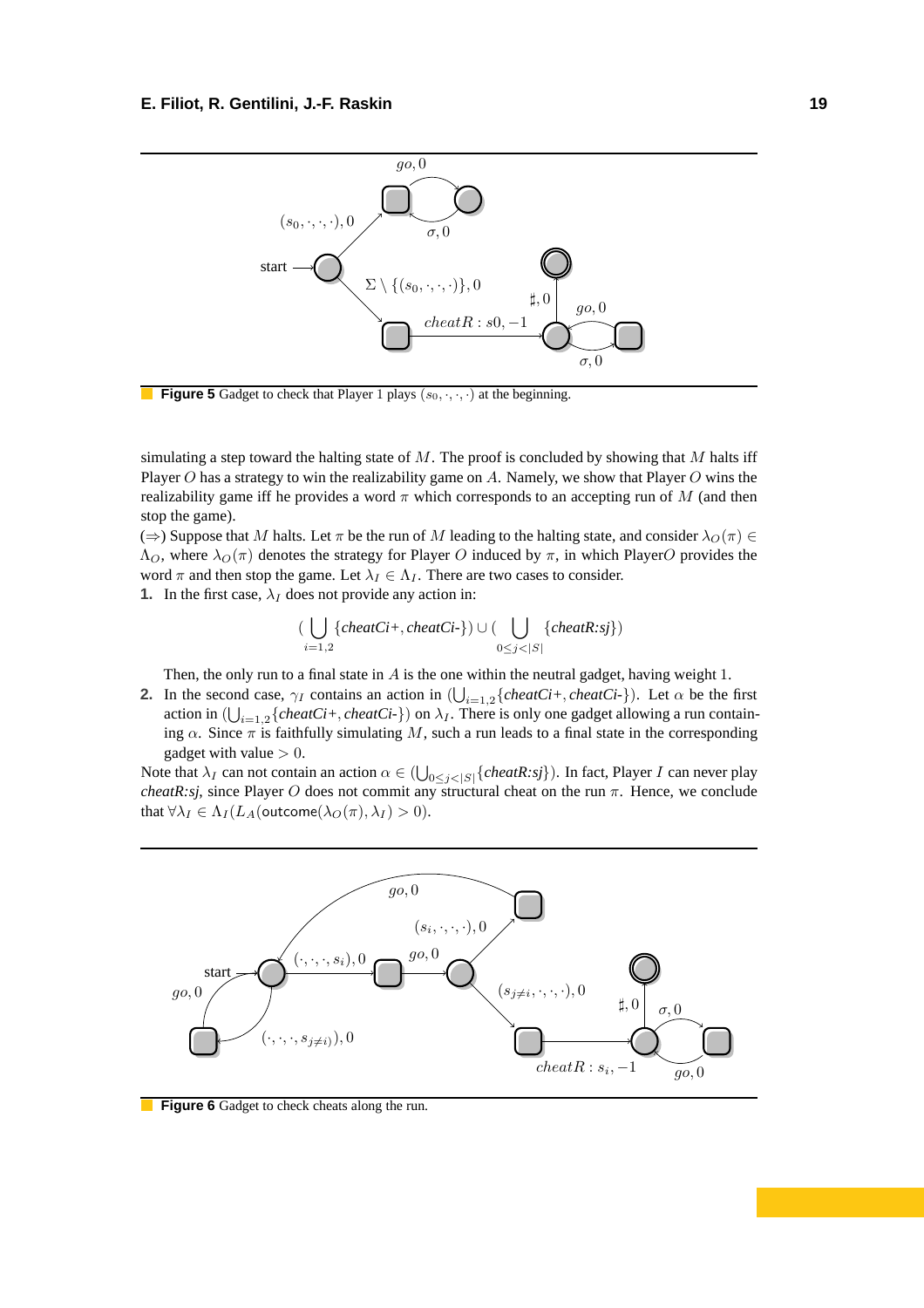(←) Suppose that the strategy  $\lambda_O \in \Lambda_O$  is such that  $\forall \lambda_I \in \Lambda_I(L_A(\text{outcome}(\lambda_O, \lambda_I) \geq 0)$ . By construction of  $A$ ,  $\lambda_O$  allows Player 1 to survive in the gadgets for detecting positive, negative or structural cheats if and only if the projection of the outcome onto  $\Sigma_O$  is a faithful simulation of a run in *M*. If Player *I* can not use an action in  $(\bigcup_{i=1,2} \{cheatCi+, cheatCi-\}) \cup (\bigcup_{0 \leq j < |S|} \{cheatR:sj\})$ to win (using the gadget targeted to check the corresponding cheat), the only remaining strategy for Player *I* is playing indefinitely  $\neg$ *cheat*. In that case, Player *O* wins only if he eventually provides an action simulating a step leading to an halting state in *M* (and then stop the game). Thus, our hypothesis entail that  $\lambda$ <sup>*O*</sup> consists in providing a run for *M* that leads to a final state, witnessing that *M* halts.

◭

# **D.2 Proof of Theorem [15](#page-10-1)**

**Proof.** We first consider the case of deterministic Sum-automata. Let  $A = (Q = Q_0 \oplus Q_I, q_I, F, \delta =$  $\delta$ *I*∪ $\delta$ *O*,  $\gamma$ ) be a deterministic Sum-automaton. Without lost of generality, we assume that *A* contains only one accepting state denoted by *f* which is absorbing. Then we consider *A* as a finite state game arena and compute the set of states  $S \subseteq Q$  from which player 1 can force a visit to the accepting state *f*. Note that from any state *s* in *S*, player 1 has a strategy to force a visit to *f* within *n* steps, where  $n = |Q|$ . Note also that by determinacy, the complement of this set is the set of states of *A* from which player 2 has a strategy to prevent a visit to *f*. Clearly, player 1 has to avoid the states in  $Q \setminus S$  at all cost and so they can be removed from *A*. Let *A'* be *A* where we have kept only the states in *S*.

Now, we construct from A' a finite tree as follows. We unfold A' and stop a branch at a node when:

- it is labeled with *f* and the sum of the weights on the branch up to the node is equal to  $c > 0$ ,
- it is labeled by a state  $q$  that already appears on the branch from the root to the node. We call the node where *q* already appears the *ancestor* of the leaf.

Let us note  $L$  the set of leafs of this finite tree. We then partition the leafs of this tree into  $L_1$ , the set of leafs that are good for player 1 and *L*2, the set of leafs that are good for player 2. *L*<sup>1</sup> contains:

- $(C_1)$  the leafs that are annotated with f and for which the sum of weights is strictly positive and
- $(C_2)$  the leafs labeled with a repeating state and for which the sum of weights from the root to the leaf is strictly larger than the sum of weights from the root to the ancestor.

 $L_2 = Q \setminus L_1$  are the leafs that are good for player 2. Now, consider the game played on this finite tree where player 1 wants to reach  $L_1$  and player 2 wants to reach  $L_2$ . The winner in this game can be determined by backward induction. We claim (and prove) below that player 1 win in this finite game tree iff he wins the original game.

Assume that player 1 wins the finite game tree. We show how to construct a winning strategy in the original game. The strategy is built as follows. In the original game, player 1 plays as in the final tree up to the point where he reaches a leaf (in  $L_1$ ). If the leaf is of sort defined in  $C_1$  above then we know that player 1 has won the original game. Otherwise, we know that the sum now is strictly greater than the sum up to the ancestor of the leaf that we have reached. Then player 1 continues to play as prescribed by its winning strategy in the tree from the ancestor. Continuing like that, each time that the game arrives at a leaf, the sum of weights has strictly increased from the last visit to that leaf. As a consequence, after a finite amount of time, the sum will be strictly larger than  $n \cdot |-W|$ where −*W* is the smallest negative weight in *A*′ . From that point, player 1 can use his strategy that forces the state *f* and reach it with a sum that is strictly positive (this is because he can force *f* within *n* steps).

Now assume that player 2 wins the finite game tree. We show how to construct a winning strategy in the original game. The strategy simply follows the strategy of player 2 in the finite tree by applying the strategy from the ancestor when reaching a leaf. As only leaf in  $L_2$  are reached when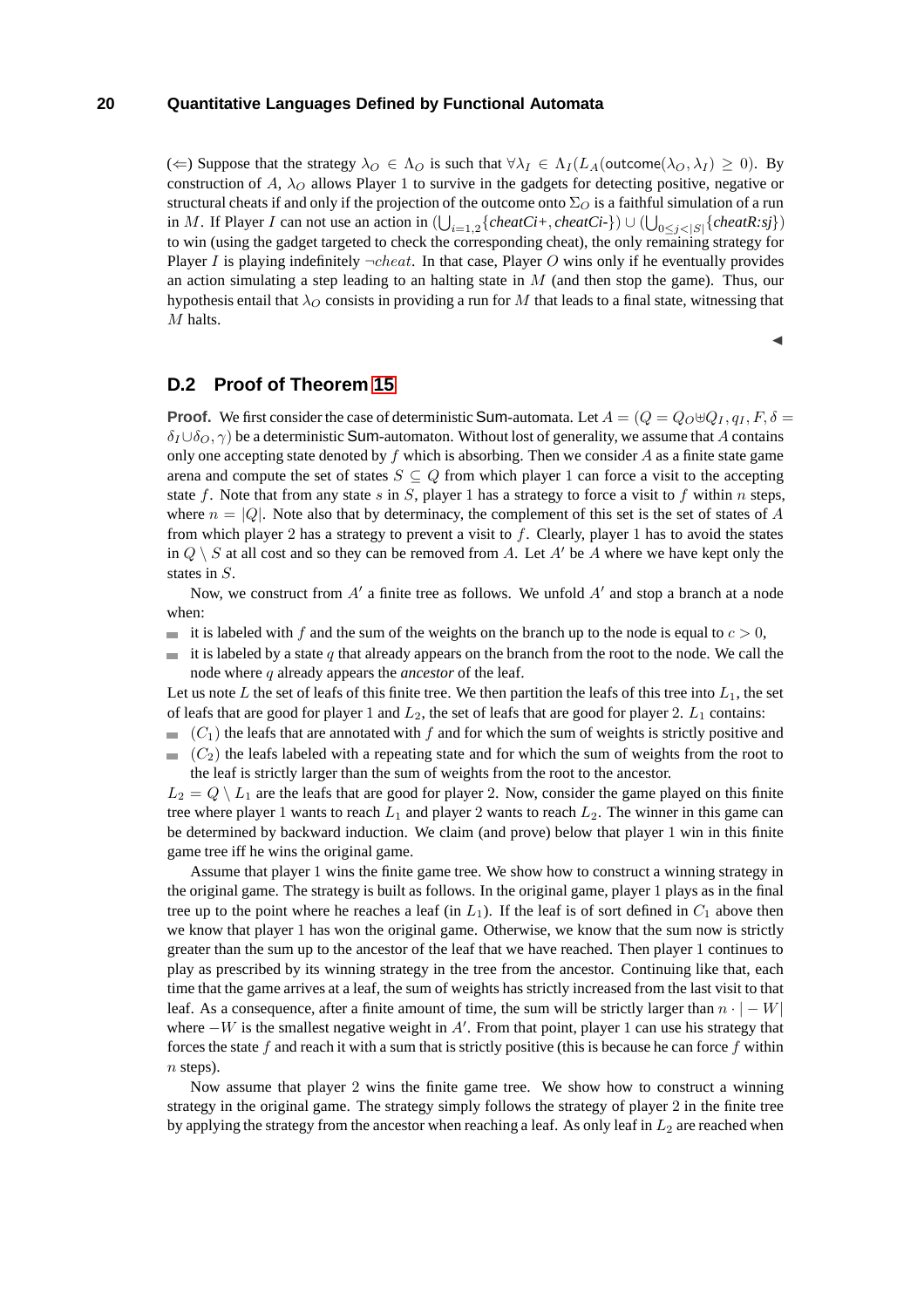playing that way, we know that the sum on successive visits to repeating states is non-increasing. As a consequence, as player 1 cannot force a visit to a node labeled with *f* and a strictly positive sum in the finite game tree, we know that this will not append in the original game neither when player 2 plays its strategy.

This proof clearly establishes that the problem belongs to NP  $\cap$  coNP as we can guess for the winning player one edge per states and verifies in polynomial time that this leads to a winning strategy in the original game. Nevertheless, note that player 1 needs memory to win in the original game as he has to verify that he has reached a sufficiently high sum before applying the strategy that forces the visit to *f*.

As for the previous results Avg games can be reduced easily to Sum games, and as for the questions about thresholds, Ratio games can be reduced to Avg games.

We now turn to the case of  $DSum_\lambda$ . The solution for  $DSum_\lambda$  is obtained by first removing from *A* all states from which player 1 cannot force a visit to *f*. As above, we note the game where those states have been removed by  $A'$ . Then, we consider  $A'$  as an (infinite) discounted sum game where player 1 tries to maximize the value of the discounted sum while player 2 tries to minimize this value. Let *v* denotes the value of the initial state  $q_I$  in that game. We claim that player 1 wins the initial game iff the value  $v$  in  $q_I$  is strictly positive. Indeed, if player 1 has a winning strategy in the original game, i.e. a strategy to force the game into *f* with strictly positive discounted sum, then by playing this strategy in the discounted sum game, the infinite discounted sum will be equal to the discounted sum up to *f* as from there only the self loop on *f* is crossed and its weight is equal to 0. Now assume that player 1 has a strategy that force a value  $v > 0$  in the discounted sum game. Then by playing that strategy for *i* steps in the original game with *i* large enough to make sure that  $\lambda^i W + \cdots + \lambda^{i+n} W$  is small enough, he will be able to switch to its strategy that forces *f* after at most *n* steps and ensure to reach *f* with a strictly positive discounted sum. As infinite discounted sum games are in NP ∩ coNP [\[2\]](#page-12-20) and since our reduction is polynomial, we also get that finite reachability discounted sum games are in  $NP \cap coNP$ .

## **E Determinization**

## **E.1 Proof of Lemma [18](#page-11-1)**

We prove the following short witness property for the twinning property:

<span id="page-21-0"></span>◮ **Lemma 25.** *Let A be a* Dsum*λ-automaton. If A does not satisfy the twinning property, there*  $e$ xist two words  $w_1, w_2 \in \Sigma^*$  such that  $|w_1| \leq 2|Q|^2$  and  $|w_2| \leq 2|Q|^2$ , two states  $p, q \in Q$  such that p and q are both co-accessible, and runs  $\rho_1: q_1 \xrightarrow{w_1} p$ ,  $\rho_2: p \xrightarrow{w_2} p$ ,  $\rho'_1: q_1 \xrightarrow{w_1} q$ ,  $\rho'_2: q \xrightarrow{w_2} q$ ,  $\textit{such that} \ \textsf{delay}(\rho_1, \rho_1') \neq \textsf{delay}(\rho_1 \rho_2, \rho_1' \rho_2').$ 

**Proof.** Suppose that  $|w_2| > 2|Q|^2$  (the case  $|w_1| > 2|Q|^2$  is proved exactly the same way) and that  $w_1w_2$  witnesses that the twinning property does not hold by the decomposition into runs  $\rho_1, \rho_2, \rho'_1, \rho'_2$  as in the premisses of the lemma. We will show that we can shorten the runs  $\rho_1, \rho'_1$  and still get a witness that the twinning property does not hold.

Since  $|w_2| > 2|Q|^2$ , there is a pair of states  $(p', q')$  that repeat three times along the two parallel runs  $\rho_2$  and  $\rho'_2$ , i.e.  $w_2$  can be decomposed as  $w'_1w'_2w'_3w'_4$  and  $\rho_2$  and  $\rho'_2$  can be decomposed as  $r_1r_2r_3r_4$  and  $r'_1r'_2r'_3r'_4$  respectively, where:

$$
\begin{array}{ccc}r_1:p\ \xrightarrow{w_1'} p'& r_2:p'\xrightarrow{w_2'} p'& r_3:p'\xrightarrow{w_3'} p'& r_4:p'\xrightarrow{w_4'} p\\ r_1':q\ \xrightarrow{w_1'} q'& r_2':q'\xrightarrow{w_2'} q'& r_3':q'\xrightarrow{w_3'} q'& r_4':p'\xrightarrow{w_4'} q\end{array}
$$

Note that  $r_1, r'_1$  and  $r_4, r'_4$  may be empty (in this case  $p = p'$  and  $q = q'$ ), but  $r_2, r_3, r'_2, r'_3$  are assumed to be non-empty.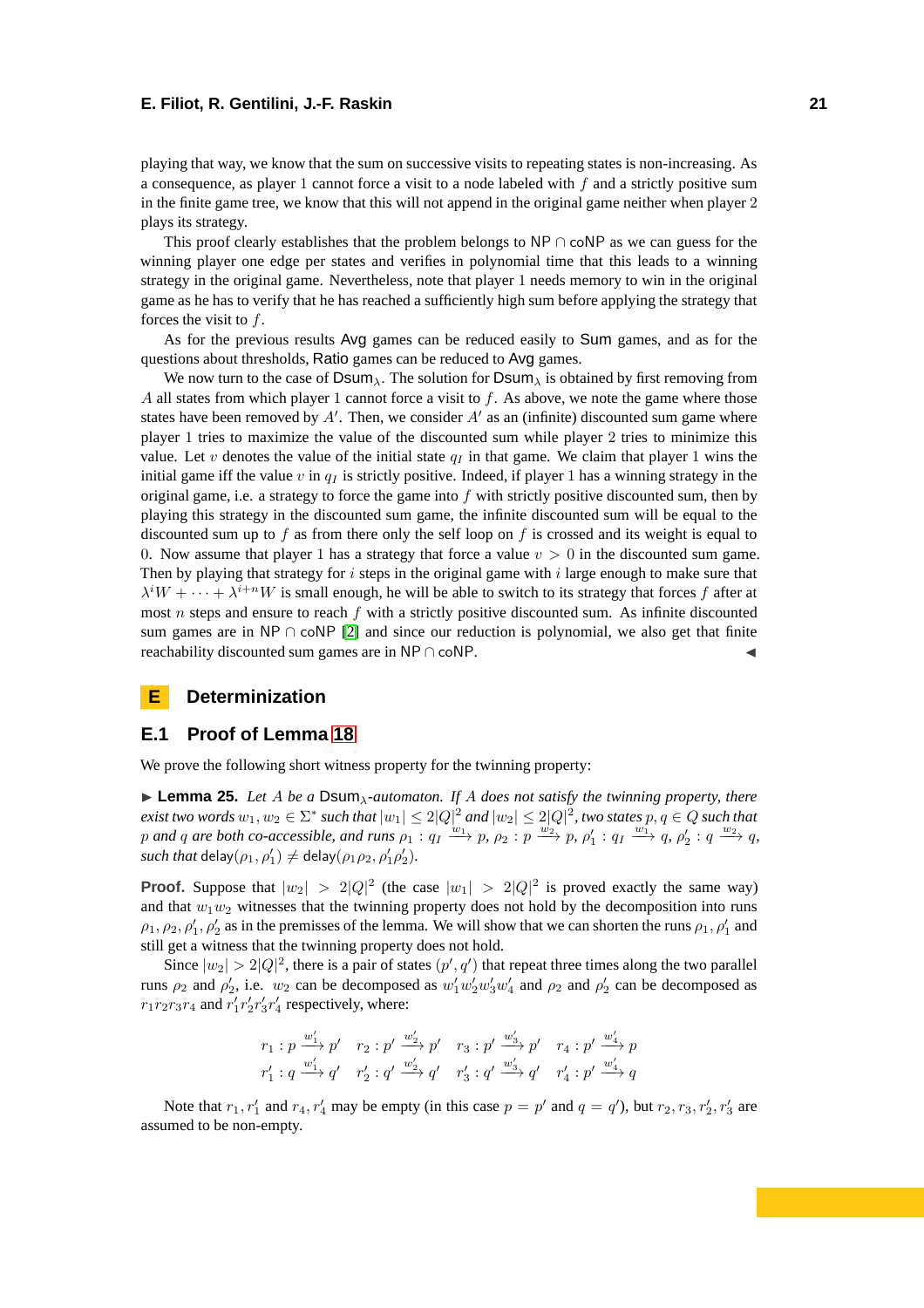Now, there are two cases:  $\text{delay}(\rho_1 r_1, \rho'_1 r'_1) \neq \text{delay}(\rho_1 r_1 r_2, \rho'_1 r'_1 r'_2)$  and in that case the word  $w_1w_1'w_2'$  is a witness that the twinning property does not hold, and  $|w_1w_1'w_2'| < |w_1w_2|$ . In the second case, we have delay $(\rho_1 r_1, \rho'_1 r'_1) =$  delay $(\rho_1 r_1 r_2, \rho'_1 r'_1 r'_2)$ , but in that case, we can apply Lemma [24](#page-14-0) and we get delay $(\rho_1r_1r_3r_4, \rho'_1r'_1r'_3r'_4) =$  delay $(\rho_1\rho_2, \rho'_1\rho'_2)$ . Therefore delay $(\rho_1, \rho'_1) \neq$ delay $(\rho_1r_1r_3r_4, \rho'_1r'_1r'_3r'_3)$  and  $w_1w'_1w'_3w'_4$  is a shorter witness that the twinning property does not hold.

We can iterate this reasoning until we find a witness whose size satisfy the premisses of the  $l$ emma.  $\blacktriangleleft$ 

We are now ready to prove Lemma [18:](#page-11-1)

**Proof of Lemma [18.](#page-11-1)** We define a non-deterministic PSpace algorithm to check whether a Dsum<sub>1</sub>automaton does not satisfy the twinning property. The idea is to guess two runs on the same input word of size at most  $4|Q|^2$  and two positions in those runs, and check the pair of states at the two positions are equal and that the respective delays are different. This algorithm uses a polynomial space (denomitors of the form  $\lambda^{|w|}$  are stored in polynomial space) and thanks to Lemma [25,](#page-21-0) is  $\blacksquare$ correct.

## **E.2 Proofs of Lemma [21](#page-11-2) and Lemma [20](#page-11-3)**

We prove a stronger version of Lemma [21:](#page-11-2)

- <span id="page-22-0"></span>**Example 26.** *Let f be an accessible state of*  $A_d$  *by a run*  $\rho_d$  *on some word*  $w \in \Sigma^*$ . *Then the following hold:*
- **1.**  $dom(f)$  is the set of states q such that there exists a run on w reaching q;
- **2.** Dsum<sub> $\lambda$ </sub> $(\rho_d T) = \min\{\text{Dsum}_{\lambda}(\xi) | \xi \text{ is a run of } A \text{ on } w\}.$
- **3.** *If*  $q \in dom(f)$  *and*  $\rho$  *is a run on w reaching*  $q$ *, then*

$$
f(q) = \max\{\mathsf{delay}(\rho, \rho') \mid \rho' \text{ is a run of } A \text{ on } w\} = \frac{\text{Dsum}_{\lambda}(\rho) - \text{Dsum}_{\lambda}(\rho_d T)}{\lambda^{|w|}}
$$

**4.** For all  $f': Q \to \mathbb{Q}$  and all  $a \in \Sigma$  such that  $dom(f') = \{q' \mid \exists q \in dom(f), (q, a, q') \in \delta\}$  and *for all*  $q' \in dom(f')$ :

$$
f'(q') = \frac{f(q)}{\lambda} + \gamma(q, a, q') - \gamma_d(f, a, f') \text{ for some } q \in \text{dom}(f) \text{ such that } (q, a, q') \in \delta
$$

*we have*  $f' \in Q_d$  *and*  $(f, a, f') \in \delta_d$ .

**Proof.** The five statements are proved by induction on |w|. It is clear when  $|w| = 0$ .

Suppose that  $|w| > 0$  and  $w = w' a$  for some  $a \in \Sigma$ . Let  $\rho_d : f_I \stackrel{w'}{\longrightarrow} f$  be a run of  $A_d$  on  $w'$  and let  $f'$  such that  $(f, a, f') \in \delta_d$ , and  $t_d = (f, a, f')$ .

- The first statement is obvious by induction hypothesis and by definition of  $\delta_d$ .

- The second statement is proved as follows: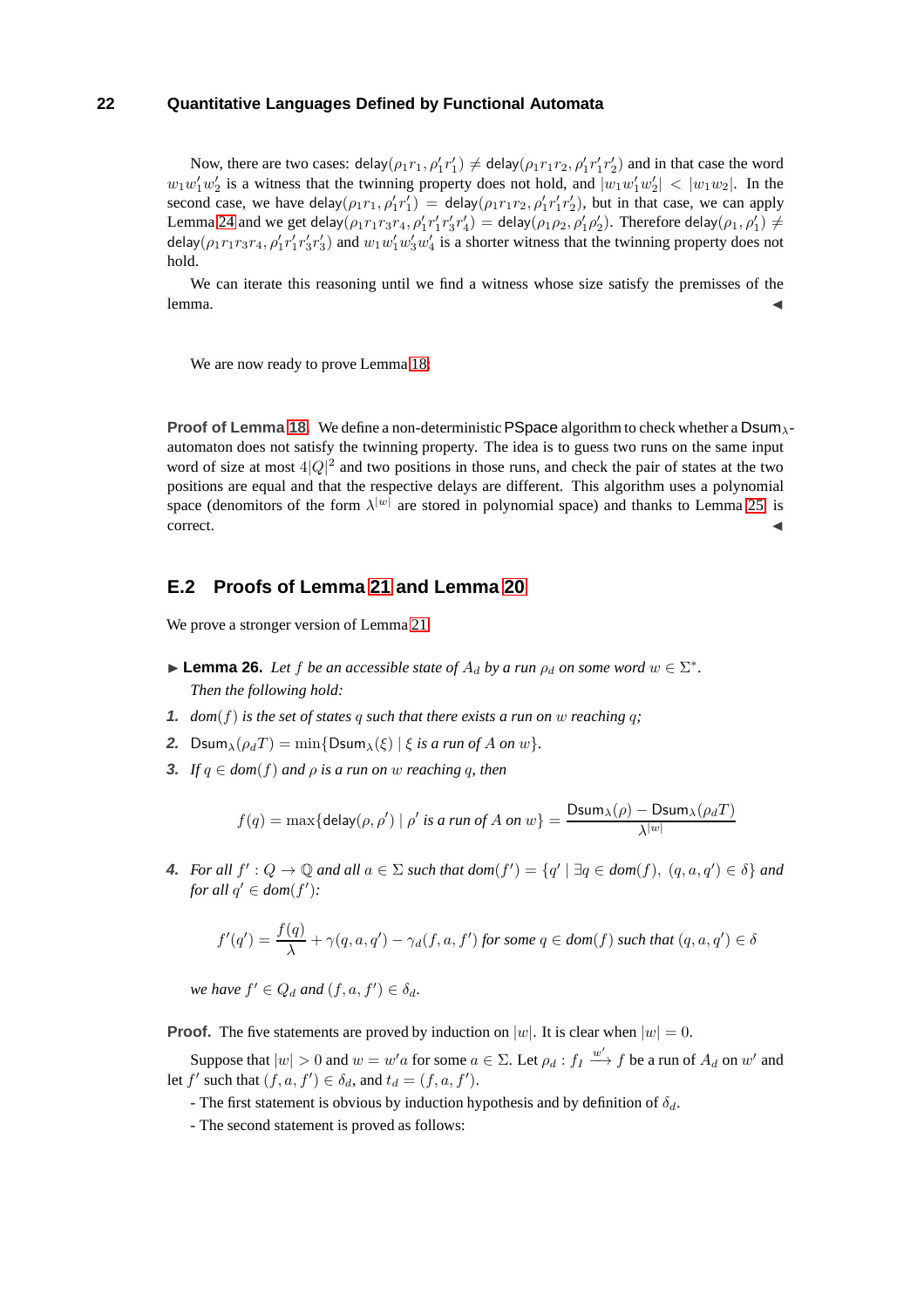$Dsum_{\lambda}(\rho_dT)$ 

- $=$  Dsum<sub> $\lambda$ </sub> $(\rho_d) + \lambda^{|w|}\gamma_d(T)$
- $=$  Dsum<sub> $\lambda(\rho_d) + \lambda^{|w|} \min\{\frac{f(q)}{\lambda}\}$ </sub>  $\frac{q}{\lambda}$  + *γ*(*q*, *a*, *q*′) | *q* ∈ dom(*f*)  $\land$  (*q*, *a*, *q*′) ∈  $\delta$ }
- $=$  Dsum<sub> $\lambda(\rho_d) + \lambda^{|w|} \min\{\frac{\text{Dsum}_{\lambda}(\rho) \text{Dsum}_{\lambda}(\rho_d)}{\lambda^{|w|}}\}$ </sub>  $\frac{\partial^2 u}{\partial x^{|\omega|}} + \gamma(q, a, q') \mid q \in \text{dom}(f) \land (q, a, q') \in \delta$ by induction hypothesis and for some run  $\rho: q_I \stackrel{w'}{\longrightarrow} q$ . This is independ on the choice
	- of  $\rho$  as any run  $\rho'$  reaching  $q$  on  $w'$  satisfies  $\text{Dsum}_{\lambda}(\rho') = \text{Dsum}_{\lambda}(\rho)$ , as  $A$  is functional and *q* is co-accessible.
- $=$  Dsum ${}_{\lambda}(\rho_d) + \min\{\textsf{Dsum}_{\lambda}(\rho) \textsf{Dsum}_{\lambda}(\rho_d) + \lambda^{|w|}\gamma(q,a,q') \mid q \in \textsf{dom}(f) \land (q,a,q') \in \delta\}$
- $=$  min{Dsum<sub>*λ*</sub>( $\rho$ ) +  $\lambda^{|w|}\gamma(q, a, q') | q \in \text{dom}(f) \wedge (q, a, q') \in \delta$ }
- $=$  min{Dsum<sub> $\lambda$ </sub>( $\rho$ ( $q$ ,  $a$ ,  $q'$ )) |  $q \in \text{dom}(f) \land (q, a, q') \in \delta$ }
- $=$  min{Dsum<sub>λ</sub>(*ξ*) | *ξ* is a run on *w*} (as it is independ on the choice of *ρ*)
- The third statement is proved as follows: Let  $q' \in \text{dom}(f')$ .

$$
f'(q') = \frac{f(q)}{\lambda} + \gamma(q, a, q') - \gamma_d(f, a, f')
$$
  
(for some  $q \in \text{dom}(f)$  such that  $(q, a, q') \in \delta$ )  

$$
= \frac{\text{Dsum}_{\lambda}(\rho) - \text{Dsum}_{\lambda}(\rho_d)}{\lambda^{|w|}} + \gamma(q, a, q') - \gamma_d(f, a, f')
$$
  
(by induction hypothesis and for some  $\rho : q_I \xrightarrow{w'} q$ )  

$$
= \frac{\text{Dsum}_{\lambda}(\rho) + \lambda^{|w|}\gamma(q, a, q') - \text{Dsum}_{\lambda}(\rho_d) - \lambda^{|w|}\gamma_d(f, a, f')}{\lambda^{|w|}}
$$
  

$$
= \frac{\text{Dsum}_{\lambda}(\rho(q, a, q')) - \text{Dsum}_{\lambda}(\rho_d T)}{\lambda^{|w|}}
$$

This value does not depend on the choice *q*. Indeed, any run  $\rho'$  that reaches  $q'$  on  $w$  satisfies Dsum<sub> $\lambda$ </sub>( $\rho'$ ) = Dsum<sub> $\lambda$ </sub>( $\rho$ ( $q$ ,  $a$ ,  $q'$ )), as  $q'$  is co-accessible and *A* is functional.

Then, we prove the second part of the third statement:

$$
f'(q') = \frac{\text{Dsum}_{\lambda}(\rho(q, a, q')) - \text{Dsum}_{\lambda}(\rho_d T)}{\text{Dsum}_{\lambda}(\rho(q, a, q')) - \min\{\text{Dsum}_{\lambda}(\xi) \mid \xi \text{ is a run on } w\}} \\
= \max_{\lambda} \frac{\text{Dsum}_{\lambda}(\rho(q, a, q')) - \text{Dsum}_{\lambda}(\xi)}{\lambda^{|w|}} \mid \xi \text{ is a run on } w\} \lambda^{|w|} \\
= \max_{\lambda} \{\text{delay}(\rho(q, a, q'), \xi) \mid \xi \text{ is a run on } w\}
$$

which achieves to prove the lemma, as again, this value does not depend on the choice of the run *ρ*(*q, a, q*′ ).

- We prove the fifth statement. Let  $f''$  be a function as defined in the fifth statement. We have seen that the value  $f'(q')$  does not depend on the choice of q. We can therefore use exactly the same proof as  $f'$  to prove that for all  $q'' \in \text{dom}(f'')$ :

$$
f''(q'') = \max\{\text{delay}(\rho, \rho') \mid \rho, \rho' \text{ are runs of } A \text{ on } wa \text{ s.t. } \rho \text{ reaches } q''\}
$$

By definition of  $Q_d$ , we get  $f'' \in Q_d$  and by definition of  $\delta_d$ ,  $(f', a, f'') \in \delta_d$ .

**Proof of Lemma [20.](#page-11-3)** First note that  $A_d$  is complete. Indeed, for all  $f \in Q_d$  and all  $a \in \Sigma$ , there exists  $f' \in Q_d$  such that  $(f, a, f') \in \delta_d$ . It suffices to define  $f'$  as follows: for all  $q' \in Q$ :

$$
f'(q') = \frac{f(q)}{\lambda} + \gamma(q, a, q') - \gamma_d(f, a, f')
$$
 for some  $q \in \text{dom}(f)$  such that  $(q, a, q') \in \delta$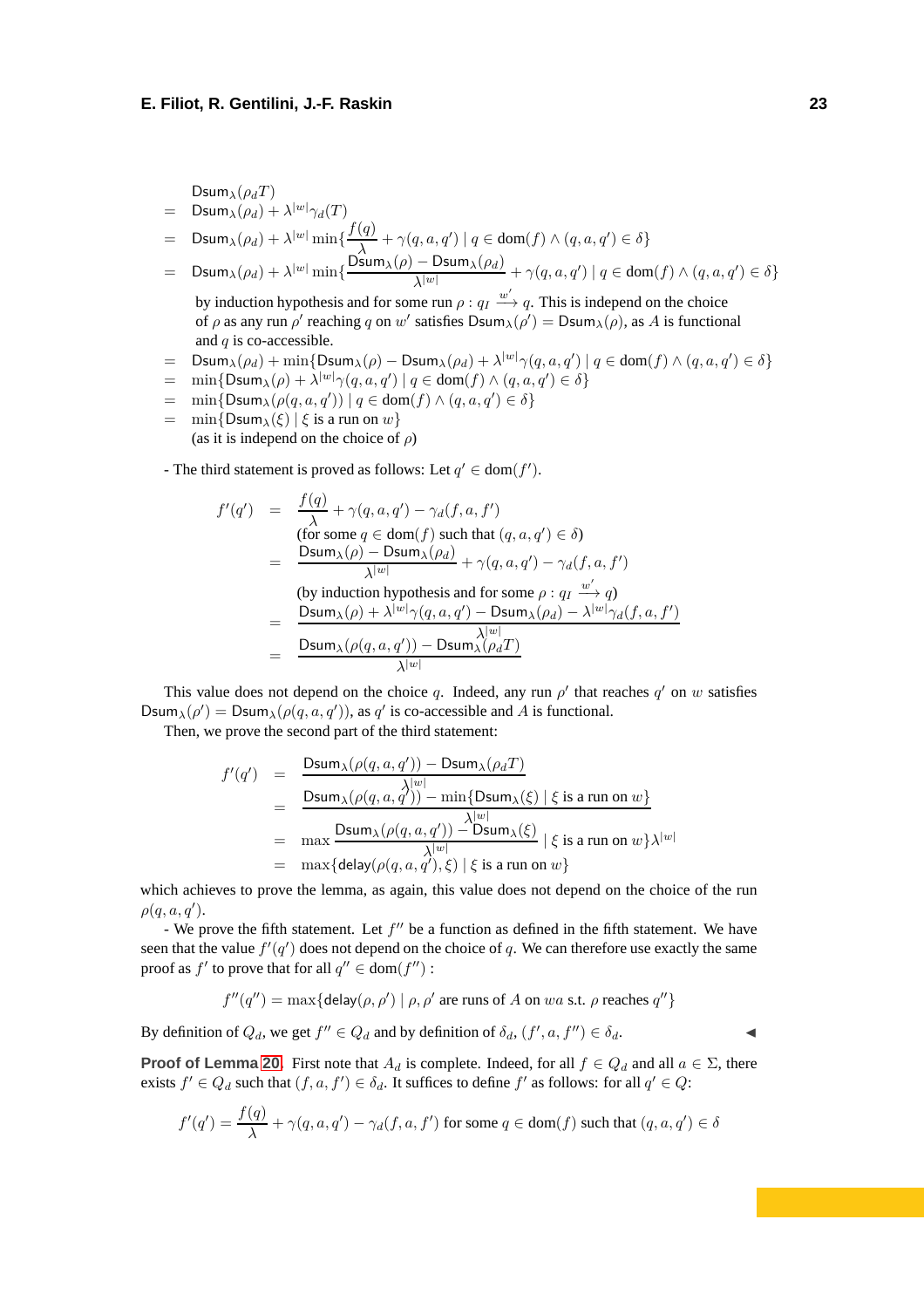By Lemma [26](#page-22-0) (statement 5), we get  $(f, a, f') \in \delta_d$ .

We show that  $A_d$  is deterministic. Suppose that there exists  $f, f', f'' \in Q_d$  and  $a \in \Sigma$  such that  $(f, a, f') \in \delta_d$  and  $(f, a, f'') \in \delta_d$ . Clearly, by definition of  $\delta_d$ , dom $(f') = \text{dom}(f'')$ . Since  $f'$  and  $f''$  are accessible by definition of  $A_d$ , we can apply Lemma [20](#page-11-3) and we clearly get that  $f'(q) = f''(q)$ for all  $q \in \text{dom}(f') = \text{dom}(f'')$ . Therefore  $A_d$  is deterministic.

Let us prove that  $L_{A_d} = L_A$ . Let  $w \in \Sigma^+$ . We show that  $w \in \text{dom}(A_d)$  iff  $w \in \text{dom}(A)$ . If  $w \in \text{dom}(A_d)$ , then there exists an accepting run  $\rho_d : f_I \overset{w}{\to} f$  of  $A_d$  such that  $f \in F_d$ . Therefore there exists  $q \in \text{dom}(f)$  such that  $q \in F$ . By Lemma [26,](#page-22-0) there exists a run of *A* on *w* reaching  $q \in F$ , so that  $w \in \text{dom}(A)$ .

Conversely, if  $w \in \text{dom}(A)$ , then there exists an accepting run  $\rho : q_I \stackrel{w}{\to} q$  with  $q \in F$ . Since *A<sub>d</sub>* is complete, there exists an accepting run of  $A_d$  on *w* reaching some  $f \in Q_d$ . Again by Lemma [26,](#page-22-0) we get  $q \in \text{dom}(f)$  and therefore, since  $q \in F$ , we have  $f \in F_d$ . Hence  $w \in \text{dom}(A_d)$ .

Let  $w \in \text{dom}(A)$ , we show that  $L_{A_d}(w) = L_A(w)$ . Since  $\text{dom}(A) = \text{dom}(A_d)$ ,  $w \in \text{dom}(A_d)$ and therefore there exists an accepting run of  $A_d$  on *w* that we denote by  $\rho_d$ :  $f_I \stackrel{w}{\rightarrow} f \in F_d$ . By Lemma [26,](#page-22-0) Dsum<sub> $\lambda$ </sub>( $\rho_d$ ) = min{Dsum<sub> $\lambda$ </sub>( $\xi$ ) |  $\xi$  is a run of *A* on *w*}. Since  $w \in \text{dom}(A)$  and  $dom(A) \subseteq (\Sigma - \#)^* \#$ , *w* has necessarily the form  $w' \#$  and since all states of *A* are assumed to be co-accessible, all the runs of *A* on *w* are necessarily accepting. Therefore  $\text{Dsum}_{\lambda}(\rho_d) = \text{Dsum}_{\lambda}(\xi)$ for some accepting run *ξ* of *A* on *w* (the choice of *ξ* is not important as *A* is functional). In other words,  $L_{A_d}(w) = L_A(w)$ .

## **E.3 Proof of Theorem [22](#page-11-4)**

**Proof.** The forth direction has been already proved (Lemma [20\)](#page-11-3). We prove the back direction (i.e. the twinning property is a necessary condition). Suppose that the twinning property does not hold. There exist states  $p, q$  such that  $p$  and  $q$  are co-accessible and there exists words  $w_1, w_2 \in \Sigma^*$ , and runs  $\rho_1$  :  $q_1 \stackrel{w_1}{\longrightarrow} p$ ,  $\rho_2$  :  $p \stackrel{w_2}{\longrightarrow} p$ ,  $\rho'_1$  :  $q_1 \stackrel{w_1}{\longrightarrow} q$ ,  $\rho'_2$  :  $q \stackrel{w_2}{\longrightarrow} q$ , such that delay $(\rho_1, \rho'_1) \neq$ delay $(\rho_1 \rho_2, \rho'_1 \rho'_2)$ .

We first show that there are infinitely many different delays. For all  $i \geq 0$ , let  $\Delta(i) = \text{delay}(\rho_1(\rho_2)^i, \rho'_1(\rho'_2)^i)$ . We show that for all  $j \ge i \ge 0$ , we have:

<span id="page-24-0"></span>
$$
\lambda^{i|w_2|}(\Delta(j) - \Delta(i)) = \Delta(j - i) - \Delta(0)
$$
\n(13)

Let us first develop the expression  $\Delta(j) - \Delta(i)$ :

$$
= \frac{\Delta(j) - \Delta(i)}{\text{Dsum}_{\lambda}(\rho_1(\rho_2)^j) - \text{Dsum}_{\lambda}(\rho'_1(\rho'_2)^j)} - \frac{\text{Dsum}_{\lambda}(\rho_1(\rho_2)^i) - \text{Dsum}_{\lambda}(\rho'_1(\rho'_2)^i)}{\lambda^{|w_1| + i|w_2|}}}{\text{Dsum}_{\lambda}(\rho_1(\rho_2)^j) - \text{Dsum}_{\lambda}(\rho'_1(\rho'_2)^j) - \lambda^{(j-i)|w_2| \text{Dsum}_{\lambda}(\rho_1(\rho_2)^i) + \lambda^{(j-i)|w_2| \text{Dsum}_{\lambda}(\rho'_1(\rho'_2)^i)}}
$$

We can rewrite  $\mathsf{Dsum}_\lambda(\rho_1(\rho_2)^j)-\lambda^{(j-i)|w_2|}\mathsf{Dsum}_\lambda(\rho_1(\rho_2)^i)$  into  $\mathsf{Dsum}_\lambda(\rho_1)-\lambda^{(j-i)|w_2|}\mathsf{Dsum}_\lambda(\rho_1)+$  $\lambda^{|w_1|}$ Dsum<sub> $\lambda((\rho_2)^{j-i})$ , i.e. Dsum $\lambda(\rho_1(\rho_2)^{j-i}) - \lambda^{(j-i)|w_2|}$ Dsum $\lambda(\rho_1)$ . A similar rewriting can be</sub> obtained for  $\textsf{Dsum}_{\lambda}(\rho'_1(\rho'_2)^j) - \lambda^{(j-i)|w_2|} \textsf{Dsum}_{\lambda}(\rho'_1(\rho'_2)^i)$ . Therefore we get:

$$
\begin{array}{lll} & \Delta(j)-\Delta(i) \\ & = & \dfrac{\mathrm{Dsum}_\lambda(\rho_1(\rho_2)^{j-i}) - \mathrm{Dsum}_\lambda(\rho_1'(\rho_2')^{j-i})}{\lambda^{|w_1|+|j|w_2|}} - \dfrac{\lambda^{(j-i)|w_2|}(\mathrm{Dsum}_\lambda(\rho_1) - \mathrm{Dsum}_\lambda(\rho_1'))}{\lambda^{|w_1|+|j|w_2|}} \\ & = & \dfrac{1}{\lambda^{i|w_2|}}(\dfrac{\mathrm{Dsum}_\lambda(\rho_1(\rho_2)^{j-i}) - \mathrm{Dsum}_\lambda(\rho_1'(\rho_2')^{j-i})}{\lambda^{|w_1|+(j-i)|w_2|}} - \dfrac{\lambda^{(j-i)|w_2|}(\mathrm{Dsum}_\lambda(\rho_1) - \mathrm{Dsum}_\lambda(\rho_1'))}{\lambda^{|w_1|+(j-i)|w_2|}}) \\ & = & \dfrac{1}{\lambda^{i|w_2|}}(\dfrac{\mathrm{Dsum}_\lambda(\rho_1(\rho_2)^{j-i}) - \mathrm{Dsum}_\lambda(\rho_1'(\rho_2')^{j-i})}{\lambda^{|w_1|+(j-i)|w_2|}} - \dfrac{\mathrm{Dsum}_\lambda(\rho_1) - \mathrm{Dsum}_\lambda(\rho_1')}{\lambda^{|w_1|}}) \\ & = & \dfrac{1}{\lambda^{i|w_2|}}(\Delta(j-i)-\Delta(0)) \end{array}
$$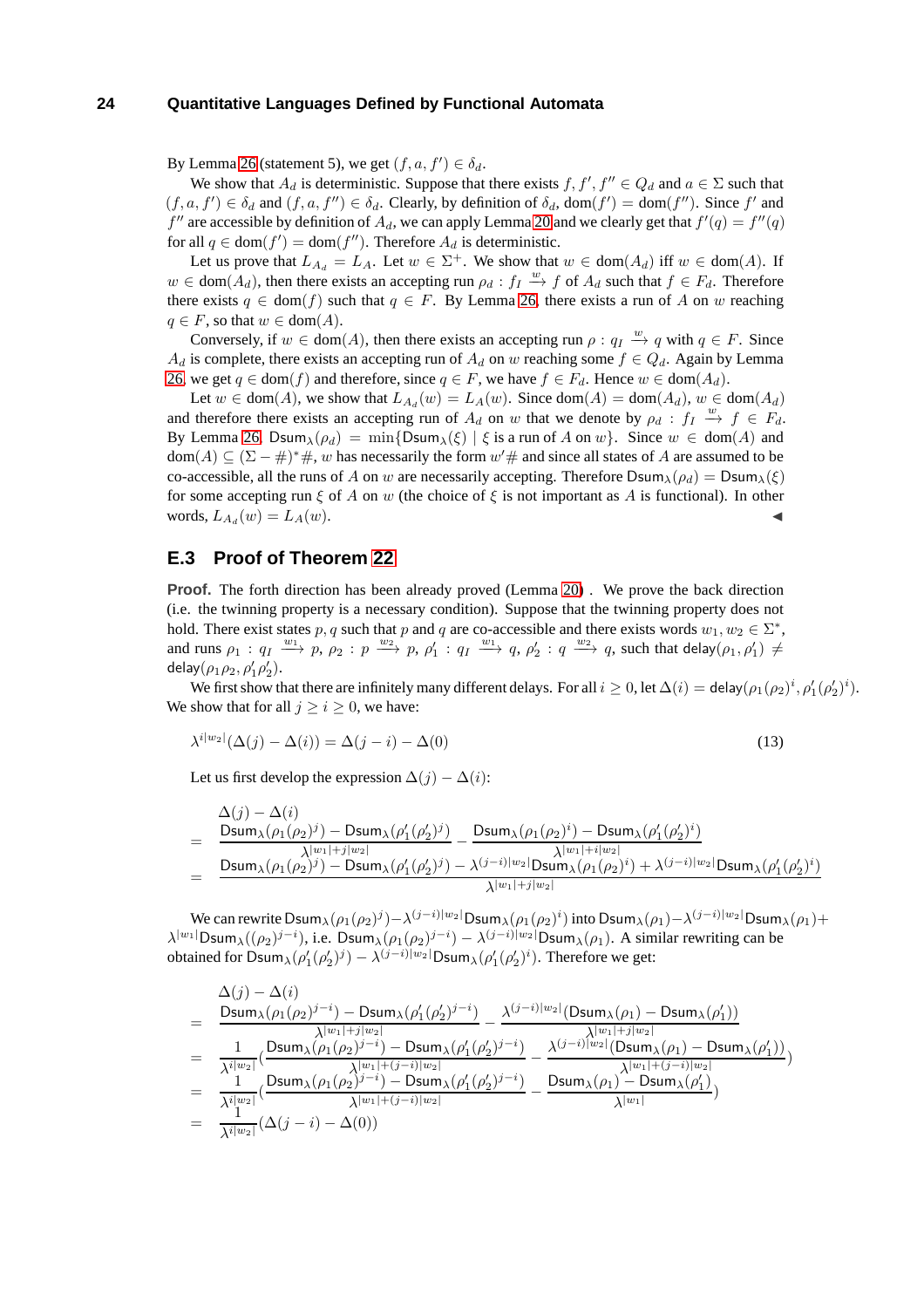By Equation [13,](#page-24-0) for all  $i \geq 0$ , we have  $\lambda^{i|w_2|}(\Delta(i+1) - \Delta(i)) = \Delta(1) - \Delta(0)$ . Since by hypothesis,  $\Delta(1) \neq \Delta(0)$ , the sequence  $(\Delta(i))_{i>0}$  is either strictly increasing or strictly decreasing. Hence we get:

<span id="page-25-0"></span>
$$
\forall i, j \ge 0, \quad (i \ne j) \implies \Delta(i) \ne \Delta(j) \tag{14}
$$

We use Equation [14](#page-25-0) to show that *A* cannot be determinized. We suppose that there exists a deterministic automaton  $A_d = (Q_d, f_I, F_d, \delta_d, \gamma_d)$  equivalent to A and get a contradiction. We consider a word of the form  $w_1(w_2)^i$ , for  $i$  taken large enough to satisfy the existence of a run of  $A_d$ of the following form:

$$
f_I \xrightarrow{w_1(w_2)^{k_1}} f \xrightarrow{(w_2)^{k_2}} f \xrightarrow{(w_2)^{i-k_2-k_1}} f'
$$

for some  $k_1, k_2$  such that  $k_2 > 0$ , and some  $f, f' \in Q_d$ .

Moreover, since  $p$  and  $q$  are both co-accessible, there exist two words  $w_3, w'_3$  and two runs of  $A_d$ of the form:

$$
\rho_d : f_1 \xrightarrow{w_1(w_2)^{k_1}} f \xrightarrow{(w_2)^{k_2}} f \xrightarrow{(w_2)^{i-k_2-k_1}w_3} g
$$
  

$$
\rho'_d : f_1 \xrightarrow{w_1(w_2)^{k_1}} f \xrightarrow{(w_2)^{k_2}} f \xrightarrow{(w_2)^{i-k_2-k_1}w'_3} g'
$$

for some accepting states  $g, g' \in F_d$ . Let  $\rho_d = \rho_{d,1} \rho_{d_2} \rho_{d,3}$  and  $\rho'_d = \rho_{d,1} \rho_{d_2} \rho'_{d,3}$  for some subruns  $\rho_{d,1}, \rho_{d_2}$  that correspond to  $w_1(w_2)^{k_1}$  and  $(w_2)^{k_2}$  respectively, and some subruns  $\rho_{d,3}$  and  $\rho'_{d,3}$ that correspond to  $(w_2)^{i-k_1-k_2}w_3$  and  $(w_2)^{i-k_1-k_2}w_3'$  respectively. By equation [14,](#page-25-0) we know that  $\Delta(k_1) \neq \Delta(k_1 + k_2)$ . We show that this leads to a contradiction. Let also  $\rho_3 : p \xrightarrow{w_3} p_f$  and  $\rho'_3: q \xrightarrow{w'_3} q_f$  be two runs in *A*, for some  $p_f, q_f \in F$ . Then we have:

$$
\text{Dsum}_{\lambda}(\rho_{d,1}\rho_{d,2}\rho_{d,3}) = \text{Dsum}_{\lambda}(\rho_1(\rho_2)^i\rho_3) \tag{15}
$$

$$
\text{Dsum}_{\lambda}(\rho_{d,1}\rho_{d,2}\rho'_{d,3}) = \text{Dsum}_{\lambda}(\rho'_1(\rho'_2)^i\rho'_3) \tag{16}
$$

$$
\text{Dsum}_{\lambda}(\rho_{d,1}\rho_{d,3}) = \text{Dsum}_{\lambda}(\rho_1(\rho_2)^{i-k_2}\rho_3) \tag{17}
$$

$$
Dsum_{\lambda}(\rho_{d,1}\rho'_{d,3}) = Dsum_{\lambda}(\rho'_1(\rho'_2)^{i-k_2}\rho'_3)
$$
\n(18)

From which we get:

<span id="page-25-1"></span>
$$
\text{Dsum}_{\lambda}(\rho_{d,1}\rho_{d,2}\rho_{d,3})) - \text{Dsum}_{\lambda}(\rho_{d,1}\rho_{d,2}\rho_{d,3}')) = \text{Dsum}_{\lambda}(\rho_{1}(\rho_{2})^{i}\rho_{3}) - \text{Dsum}_{\lambda}(\rho_{1}'(\rho_{2}')^{i}\rho_{3}') \tag{19}
$$

which is equivalent to:

$$
\lambda^{|w_1| + (k_1 + k_2)|w_2|}(\text{Dsum}_{\lambda}(\rho_{d,3}) - \text{Dsum}_{\lambda}(\rho'_{d,3})) = \text{Dsum}_{\lambda}(\rho_1(\rho_2)^i \rho_3) - \text{Dsum}_{\lambda}(\rho'_1(\rho'_2)^i \rho'_3)
$$
(20)

<span id="page-25-2"></span>Similarly:

$$
\lambda^{|w_1|+k_1|w_2|}(\text{Dsum}_{\lambda}(\rho_{d,3})-\text{Dsum}_{\lambda}(\rho'_{d,3}))=\text{Dsum}_{\lambda}(\rho_1(\rho_2)^{i-k_2}\rho_3)-\text{Dsum}_{\lambda}(\rho'_1(\rho'_2)^{i-k_2}\rho'_3)
$$
(21)

<span id="page-25-3"></span>Dividing Equation [20](#page-25-1) by  $\lambda^{k_2|w_2|}$  and combining it with Equation [21](#page-25-2) we get:

$$
\frac{\text{Dsum}_{\lambda}(\rho_1(\rho_2)^i\rho_3) - \text{Dsum}_{\lambda}(\rho_1'(\rho_2')^i\rho_3')}{\lambda^{k_2|w_2|}} = \text{Dsum}_{\lambda}(\rho_1(\rho_2)^{i-k_2}\rho_3) - \text{Dsum}_{\lambda}(\rho_1'(\rho_2')^{i-k_2}\rho_3') \tag{22}
$$